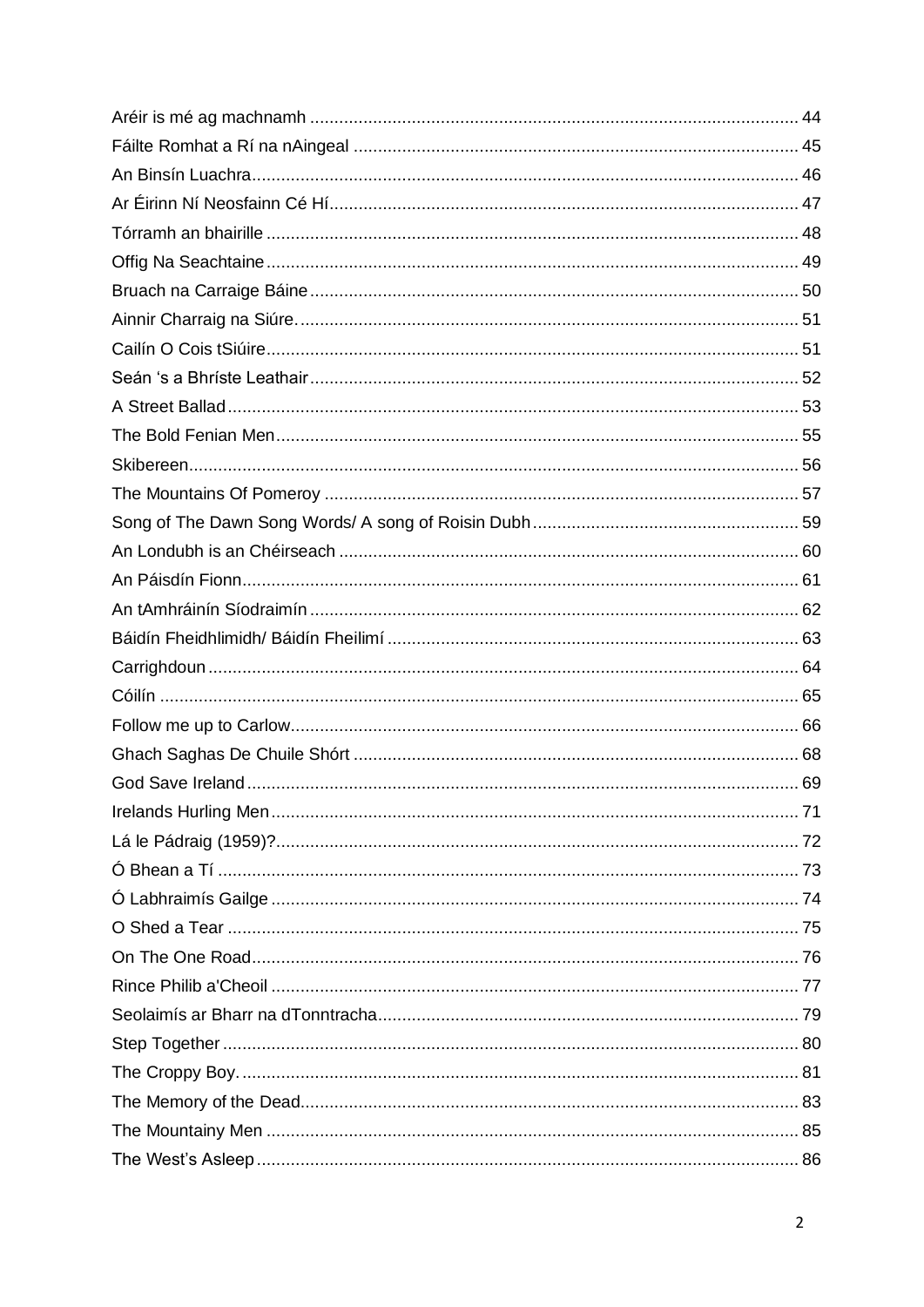# An Bleachtaire

<span id="page-2-0"></span>Tráthnóna breá samhraidh, bhí Séamas Ó Néill ina suí taobh amuigh de dhoras tí a mháthar. Ba bhuachail óg é Séamas gur ghnáth leis bheith meidreach geal-gháireach. An tráthnóna úd, ámh bhí cuma an bhróin air. Ba bheag í an tsuim a bhí á cur aige i gceol binn na n-éan dtúnmhar, ná i gcrónán na mbeach saothrach a bhí le clois ins gach áit. Bhí sé ansúd ina shuí ar bhloc adhmaid, a cheann búilte faoi aige, agus cuma an bhróin ar a aghaidh.

Sea, agus ní gan údar do bhí an brón ar an mbuachaill bocht an tráthnóna breá sin. Seo mar bhí an scéal aige. Bhí Séamas agus a mháthair dhíllis ina gcónaí i dtigh beag deas ar thaobh an bhóthair, timpeall mílle siar ón bhaile mhór Aonach Urmhún. Ní raibh ann ach an bheirt acu. Bí an t-athair marbh le dhá bhliain. Fhaid is bhí an t-athair beo bhi saol breá compórodach acu go léir, mar bhí post maith ag an bfear sa bhaile mhór. Ach, nuair fuair sé bás, ba thrua é cás na beirte a fágadh ina dhiaidh. Bhíodar bocht, an-bhocht.

"Ó, mo léan," arsa Séamas léis féin, an tráthnóna breá úd. "Mo léan, nach bhfuilim fásta suas im' fhear! Bheinn i ndon airgead a sholáthar dom : mháithrín, agus ní bheadh si bocht mar tá sí!"

"Mo léan, nach bhfuilim mór!" ar seisean arís. "Bheadh mé i ndon rud éigin fónta a dhéanamh, agus ní bheadh an scéal chomh dona agus tá sé," agus difhéach sé siar uaidh go dubhach dobrónach.

Is ansan a thug sé fé ndeara bean agus buachaill óg ag teacht aniar an bóthar. Bean ard dathúil, agus buachaill beag a bhí chomh mór leis féin a bhí ann. Ní raibh fhios aige cérbh iad. Ní fhaca sé riamh iad.

Go hobann chonaic sé gluaisteán mór ag teacht anoir an bóthar go mear. Bhí an-luas fé. Tháinig sé chomh fada leis an mbeirt. Stad sé. Léim fear amach. Rug sé ar an mbuachaill. Isteach leis an bhfear ins an ngluaisteán agus an buachaill á iompar aige. Chuir an tiománaí an gluaisteán ar siúl; agus i bpreab na súl bhí sé imithe as radharc, agus gan le féiscint acht Smúit an bhóthair mar scamaill ina dhiaidh.

D'fhan Séamas ina shúi, gan cor as. Níor fhéad sé seasamh, ná labhairt leis an ngeit a baineadh as - go dtí gur chuala sé an mháthair ag béiceadh agus ag caoineadh. Tháinig sé chuige féin ansan; léim sé ina sheasamh, agus rith sé go dtí í.

Ba thrua leat í. Bhí sí ag gol is ag caoineadh go géar, agus í i riocht titim le neart an bhroin agus an bhriseadh-chroí a bhí uirthi.

"Ó, an bhuachaill óig," ar sise, nuair chonaic sí an buachaill, "rith go dtí an bheairic. Tá gadaithe tar éis mo mhaicín dílis d'fhuadach uaim. Rith agus inis an scéal do na gardaí, agus abair leo, as ucht Dé .....\*

Nior chuala Séamas a thuilleadh. Bhí sé ag rith go dti an bheairic cheana féín ar nós na gaoithe. Geallaim duit nach raibh sé i bhfad ar an mbóthar. Is beag nár leag sé an sáirsint a bhí ina sheasamh ag doras na beairice, rith sé isteach chomh tréan sin.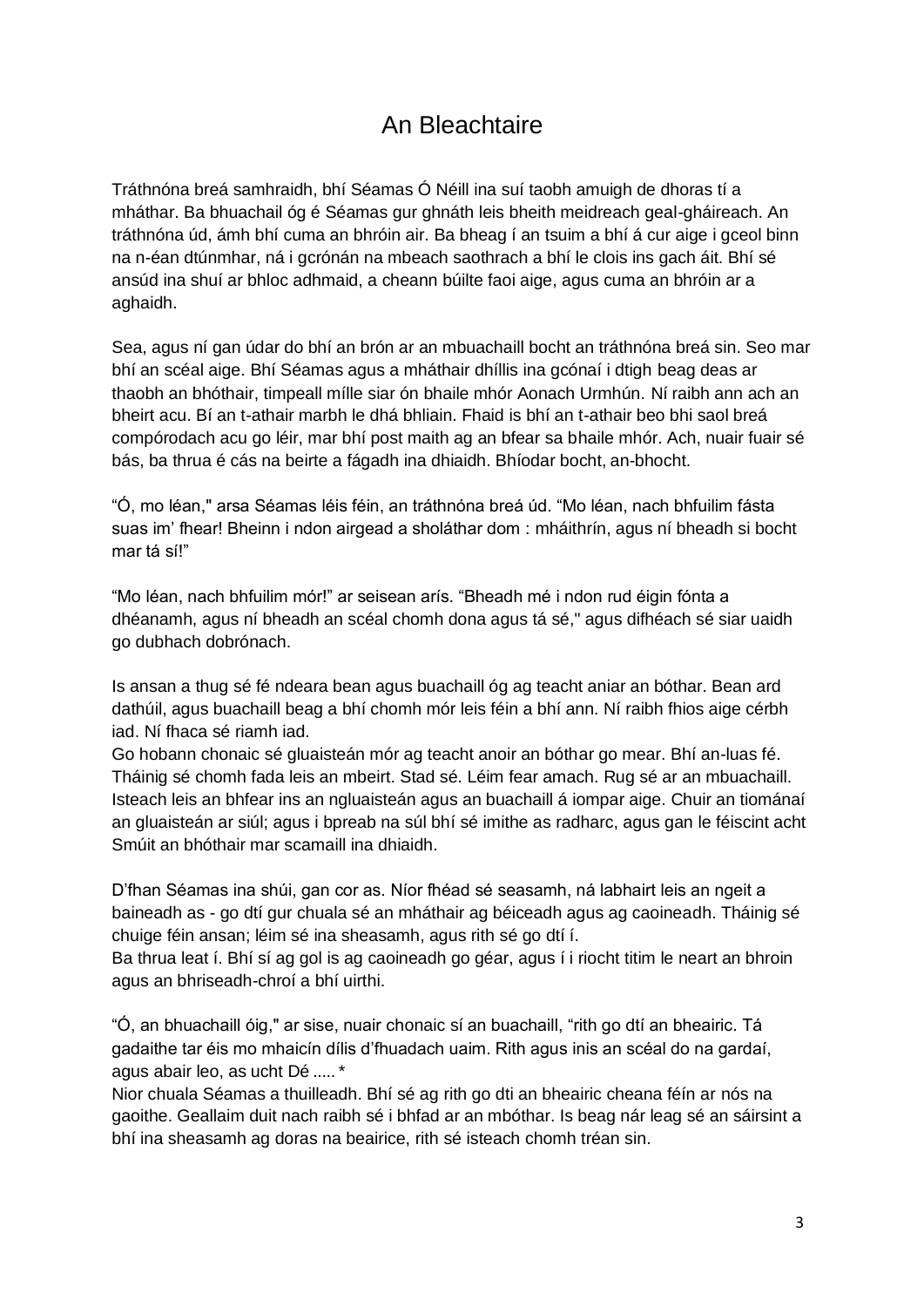"Féach, a bhuachaill" arsan sáirsint ag breith ar Shéamas. "An ar meisce atá tú, nó an amhlaidh atá tarbh ar do thóir? Ná leag an bheairic, pé rud é. Beidh sé ag teastáil uainn arís."

"Ó, a Shairsint," arsa Séamas, agus giorr-anál air, "brostaigh ort. Tá gadaithe tar éis buachaill a bhreith leo i ngluaisteán agus tá ......\*

"Eist, a mhic," arsan sáirsint, go borb. "Cad tá tú á rá? Ní hamhlaidh a tá tú ag iarraidh bob a bhualadh orm." agus d'fhéach sé ar Sheamas go hamhrasach. Ach, nuair a chuala sé an scéal, go léir, bhí fhios aige go raibh sé fíor, agus bhrostaigh sé chun gníomha. Chuaigh sé chun an ghutháin, agus thóg ina láimh é. Bhí Seamas taobh leis ag tabhairt cuntais iomláin dó ar an scéal.

Labhair an sálrsint isteach ins an nguthan.

"An sáirsint o Ceallaigh ag caint," ar seisean. "Éist. Fadaíodh garsún óg leathuair ó shin sea - Beirt fhear i ngluaistean mor - cad é? Níl an uimhir nó an dath agam. Sea. buachaill óg timpeall dhá bhliaim déag.d'aois. Gruaigh dhubh, bríste bán, léine bán - gan aon chóta, bróga boga bána air. Fuadach atá déanta cinnte; agus is cinnte ná sin gurb é Séan ÓBriain, An Teach mór, An Gleann Doimhin, a fuadaíodh. Deirtear go bhfuil carn airgid ag a mháthair. Sea. Stoptar gach gluaistefn...Cad ? . Ní fhios aige......Fan" Cheistigh sé Séamas, Bhí an tiománaí gan hata, agus bhí gruaig rua alr. Sin an méid."

"Rith abhaile anois," arsa an sáirsint le Séamas, "cuirfimid in iúl dona bithúnaigh seo nach in America atá siad."

Ghlaoigh sé ar na Gardaí, agus chuaigh sé i gcomhairle leo. Bhí an ceart ag an sáirsint ó Ceallaigh. Ba Seán Ó Briain a fuadaíodh. Mí roimhe sin cheannaigh Bean Uí Bhriain, máthair Sheain, an Tig mór, tigh breá álainn atá suite i lár coille, gáirdíní de gach saghas timpeall air. Baintreach dob ea Bean uí Bhriain, agus ní raibh de chlainn aici ac an t-aon mhaicín amháin, Seán. Chaith sí cuid dá saol in America. Is ann do phós sí Liam Ó Briain, an millúnaí Americánach. Is ann do rugadh a mhac; ach nuair fuair a fear bás, shocraigh sí go dtiocfadh sí anall go hÉirinn arís, chun saol ciúin sonasach a bheith acu araon. Agus féach anois iad. An buachaill bocht imithe, agus gan a tháisc ná a thuairisc le fáil.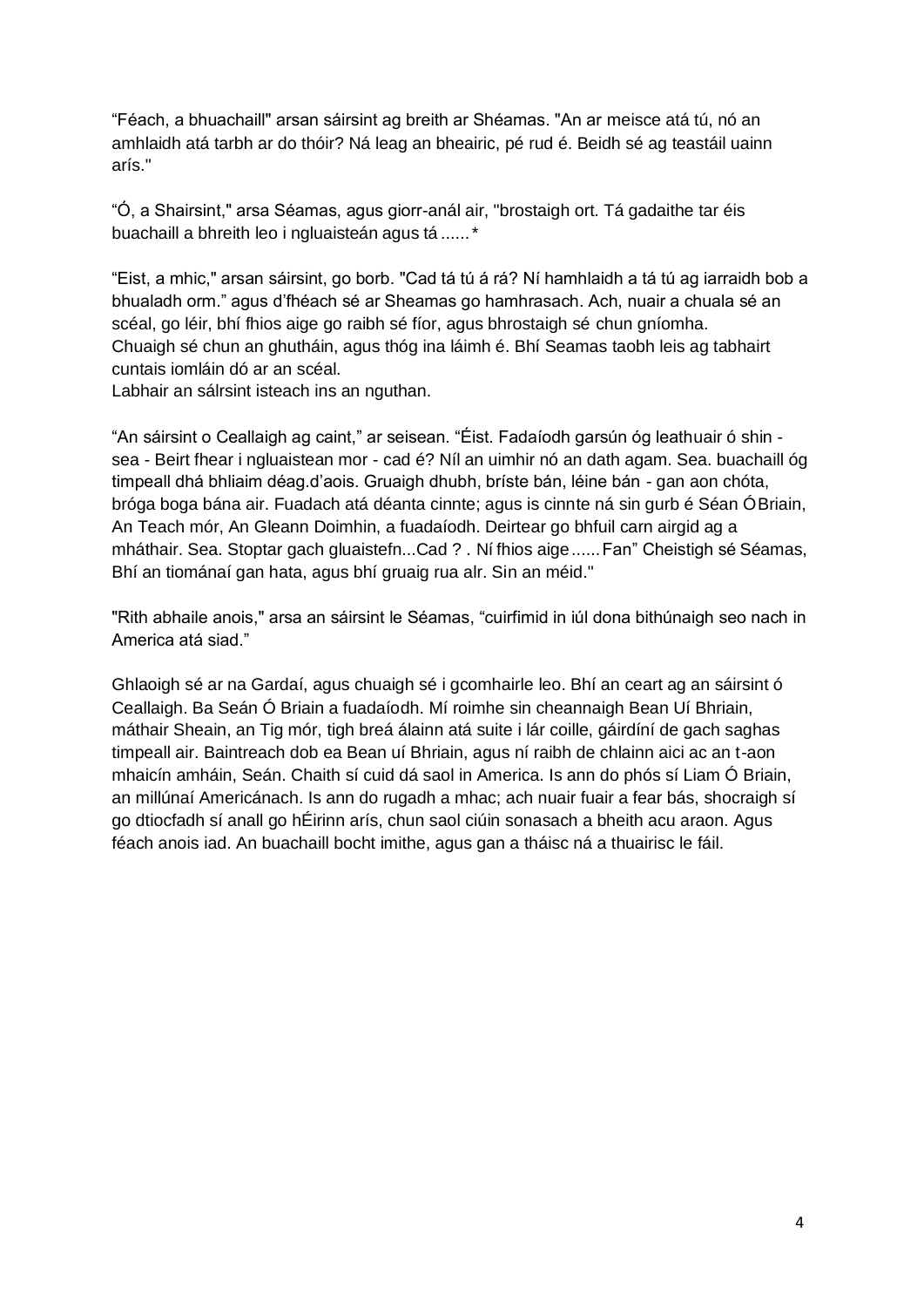# An Tóir

<span id="page-4-0"></span>Nior chaill na Gardaí aon am ag dul ar thóir na mbithiúnach. Stopadh gach gluaisteán. Stopadh agus ceistíodh gach stráinséar. Tugadh gardaí agus bleachtairí maith isteach ó áiteanna eile, agus cuardaíodh gach uile chúinne den cheantar. Fuarthas an gluaisteán agus e briste i smidirini i sean-choiréal, ag bun Cnoic Bhlin. Ach ní raibh lorg na mbithiúnach, nó lorg na bhuachalla a fuadaíodh, le fáil in aon áit.

D'imigh lá. D'imigh dhá lá. D'imigh trí la. Bhí an ceantar dubh le gardaí is bleachtairí, iad ag obair gan stop gan staonadh; ach theip orthu glan táisc nó tuairisc an bhauchalla d'fháil. Bhí sé imithe amhail is dá slugadh an talamh é.

Ba thrua leat an mháthair bhocht. Bhí sí as a meabhair, beagnach, le neart an bhróin is an bhriseadh croí a bhi uirthi. Gheall si suim mhór airgid don té a thabharfadh a mhaicin ar ais chuici slán aris. Ach dimigh an ceathrú la; d'imigh an cúigiú lá; agus ní raibh scéal ar bith le fáil a inseodh go raibh Seán Óg Ó Briain ar dhroim an domhain seo.

Ar maidin an séú lá, fuair Bean Uí Bhriain litir. Ní raibh aon stampa uirthi, cé go dtáinig si trid an bpost, agus is í gan litreacha mora bhí sé scríofa chun scríbhneoireacht an té a scríobh í a cheilt. Doscail sí, agus a lámha ar crith. Seo leanas a bí inti:

"Tá do mhac slán. Tabharfar thar n-ais chugat é, ach £10,000 puint d'íoch. Fá g an t-airgead í nótaí i reilig na Cille Móire tráthnóna Dé Domhnaigh ar a 10 a chlog, ag bun an chrainn darai. Má insíonn tú tada dé seo do aon duine, nó má dheineann tú iarracht chun breith orainn, cuirfear do mhacín chun báis láithreach. Muna mbíonn an £10,000 i Reilig na Coille móire tráthnóna Dé Domhnaigh - ní fheicfidh tú do mhac aris go deo".

### *"(Sinithe),"*

Is beag nár thit Bean Uí Bhriain i laige nuair léigh sí an litir. Bhí áthas agus uafás uirthi. Áthas toisc go raibh a mac slán, uafás toisc go raibh sí i ngreim bithiúnach. £10,000 Thabharfadh sí gach uile phingin dá raibh aici a mhaicín d'fháil ar ais arís, agus ba bheag aici an £10,000 céanna, óir bhí sí an-shaibhir ar fad.

Ach ní raibh an scéal chomh simplí is d'fhéach sé. Ar an gcéad dul síos, conas a bhéadfadh sí an t-airgead a fhái.; agus dá mbeadh an t-airgead faighte aici, ní raibh aon deimhniú aici ach focal bithiúnaigh - go gcuirfi a mhac dlílis abhaile chuici slán. Bhi si i gcruachás, cinnte. Ghlaoigh sí ar a cailín aimsire agus chuir sí fios ar Peadar ó Riain, an sean gharradóir a bhi aici le obair na ngáirdín a dhéanamh. Ní raibh sé ina seirbhís ach le cúpla lá.

Ba ghearr go raibh Peadar sa seomra. Sean-fhear do ea é, de réir dealraimh. Bhí féasóg fhada liath air, agus bhi sé bacach; ach sé an rud is mó a thabharfá faoi ndeara, agus ta ag féachaint air, ná na súile beodha a bhí ag léimnigh ina cheann.

Shín an bhean an litir chuige, gan focal a rá. Léigh Peadar é. Léigh sé aris é. "Hmph." ar seisean go borb. "Na bithiúnaigh. Tráthnóna Dé Domhanaig. Tá tri lá againn." agus thosnaigh sé ag siúl síos suas an seomra - ach anois ni raibh sé bacach ná cromtha.

Is beag duine a aithneochadh Seán Ó Buachalla fé bréagriocht Sheáin Uí Riain, lena fhéasóig liath is a ghruaig bhréige. Seán Ó Buachalla a bhí ann, an bleachtaire ba chliste dá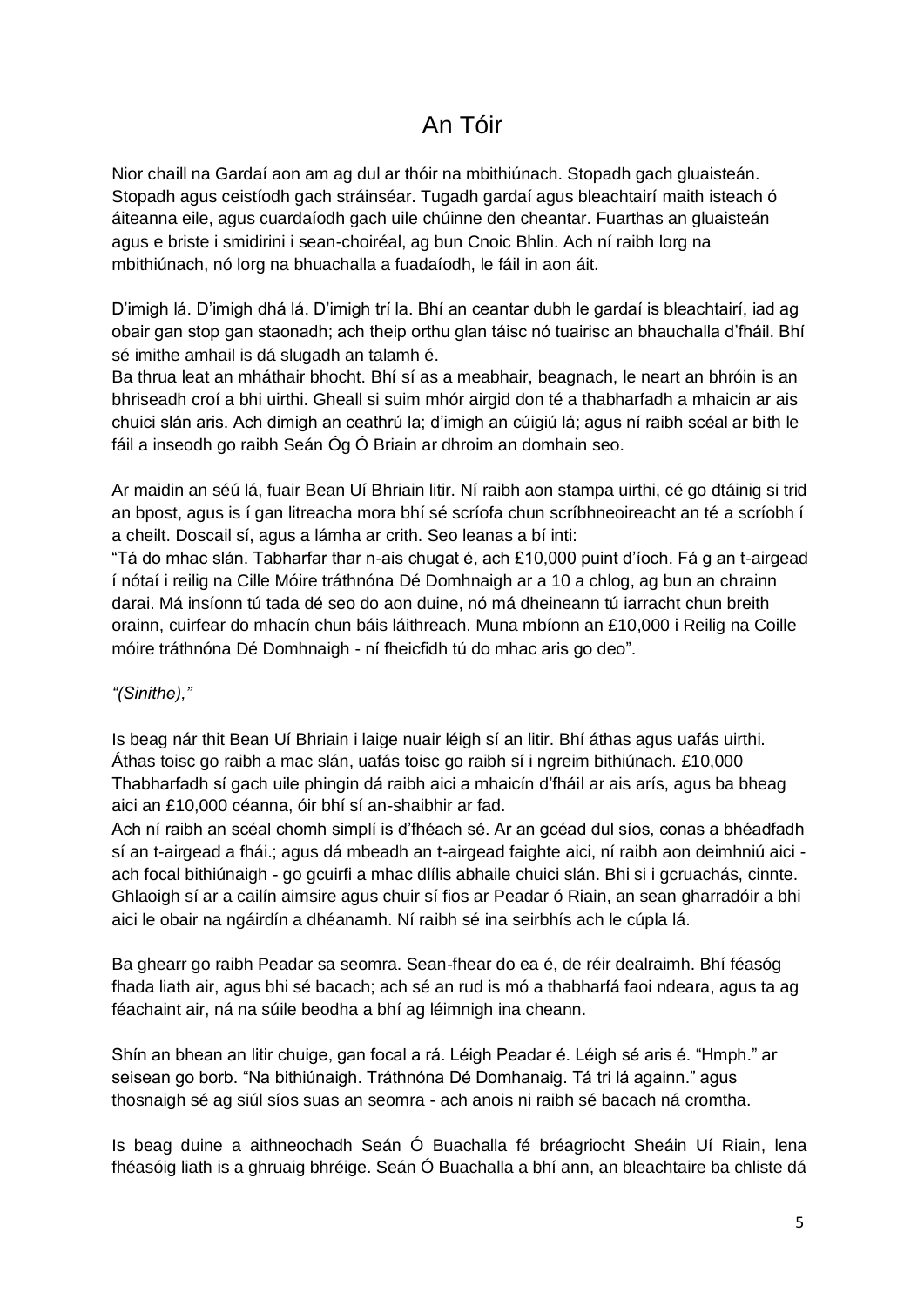raibh sa tir. Fear óg láidir aicillí, agus é ag ligint air gur sean-garradóir é. Ní raibh éinne sa cheantar go raibh fhios a rúin aige. Muna mbeadh Seán Ó Buachalla ábalta breith ar na bithiúnaigh, is an buachaill a shábháil, ní fhéadfadh éinne é a dhéanamh.

"Na bithiúnaigh." arsa Peadar aris trína fhiacla. "Trí lá. Is féidir a lán a dhéanamh taobh istigh de thri lá. Ná habair aon rud fé seo le héinne. Fág fúm-sa é," agus d'imigh sé amach. Chomh luath is shroich sé an doras, lig sé air aris go raibh sé bacach, cromtha, lag; agus níl aon duine beo a cheapadh gur bleachtaire iontach é, agus fuadar fé.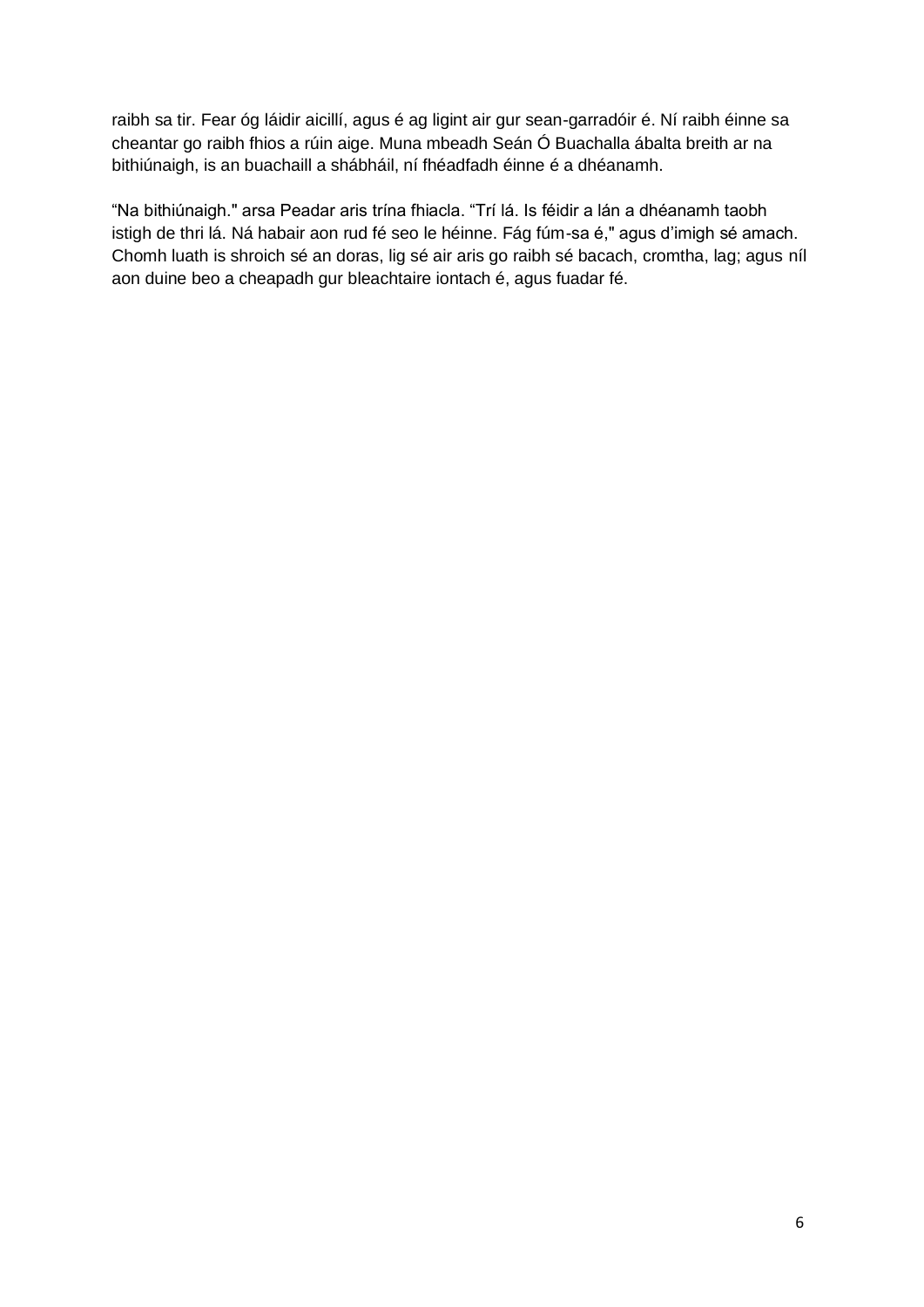# Botún Mór

<span id="page-6-0"></span>Ní hiad na gardaí agus na bleachtairí amháin a bhi ar thóir na mbithiúnach. Bhí gach máthar san áit ar a dtóir. Ach ní raibh a lorg le fáil in áit ar bith.

Agus bhi Séamas sa tóir leis. é féin agus a mhadra "Spota. Bhi eolas ag Séamas ar gach poll is pluais sa cheantar, agus chuardaigh sé féin agus Spota iad go léir Sea, agus choimeád siad súil ar gach stróinséar ar eagla go mbeadh droch-fhuadar ar dhuine ar bith acu.

Tráthnóna Dé hAoine, chuaigh Séamas agus Spota suas fé na cnocaibh. Bhí bata ina láimh ag Séamas agus bhí port ar a bhéal. Suas, suas leo, go dtí gur tháinig siad go dti bun Sliabh Comailt. Tá a lán pluais ag bun an tsléibhe seo, agus bhi socair ag Séamas iad go léir a chuardach. Bifhéidir go mbeadh Seán i bpríostin i gceann acu.

Bhí an tráthnóna go haoibhinn. Bhi gach áit ciúin, agus ní raibh duine ar bith le feiscint. Tháinig siad go dtí pluais mhór go raibh sceacha ac fás ag a béal. Bhí Séamas anneirbhiseach, agus níor chuaigh sé isteach ins an bpluais go dtí gur chuardaigh Spota an áit. Ach ní raibh duine ar bith le feiscint.

Chuardaigh Séamas agus an madra pluais eile. Ní raibh éinne inti. Chuardaigh siad pluais eile, agus pluais eile fós. Ní raibh lorg duine le feiscint in áit ar bith.

Bhí an dorchadas ag titim fé seo, agus bhí Séamas ar tí dul abhaile nuair a thug sé faoi ndeara go raibh pluais mhór eile ag bun carraige a bhí in aice leis. Chuaigh sé i dtreo na pluaise. D'fhéach sé isteach. Go hobann baineadh geit as. Chuala sé glór. Chúinigh sé Spota. Déalaigh sé isteach ins an bpluais tamailín.

Chuala sé glór arís. D'fhéach sé thar cúinne a bhí i mbéal na pluaise. Léim a chroí suas ina bhéal. Bhí fear ina lui ar an talamh. Bhí sé ag srannadh go hárd. Sa lag-sholas chonaic Séamas go raibh gruaig rua air ....Duine de na bithiúnaigh? Agus é ina chodladh. Is beag nár thit Séamas leis an ngeit a baineadh as. Bhí a chroí ag léimrigh ina ucht, agus bhí gach ball dá chorp ar crith. Bhí sé i gcruachás, cinnte. Ar cheart dó iarracht a dhéanamh chun an gadál a ghabháil ar an bpointe? D'fhéadfadh sé é a dhéanamh lena bhata agus le cabhair ó Spota. Bhí Spota láidir, agus bhí croi leoin ann.

Ach cá raibh an dara gadaí ? Níos sia siar sa phluais, is dócha. Bheadh gunna aige, cinnte. Dá dtagadh sé i gan fhios agus Séamas i gcomhrach leis an bhfear rua, bheadh gach rud millte. Gabhfaí Séamas, agus ní bheadh fhios ag éinne cà raibh sé nó cá raibh Seán. Sea/ B'fhear dhó dul agus cabhair a fháil ó na gardaí.

D'éalaigh sé siar as an bpluais, gan fuaim dá laghad a dhéanamh, Spota ar a shálaibh, agus é níos ciúine fós ná a mháistir. Nuair bhíodar as radharc na pluaise, as go bráth leo ar nós na gaoithe go dtí an bheairic.

Is beag nár mairbh Séamas é féin le neart reatha, agus nuair shroich sé an bheairic ní raibh sé i ndon caint go ceann tamaillín. Nuair thanig sé chuige féin, d'nis sé an scéal go léir don sáirsint.

Nior fhan an sáirsint leis an dara insint. Ghlaoigh sé ar ceathrar gardaí. Léimeadar isteach i ngluaisteán agus agus d'imigh siad ar luas tintrí i dtreo sliabh Comailt. Thug siad Séamas in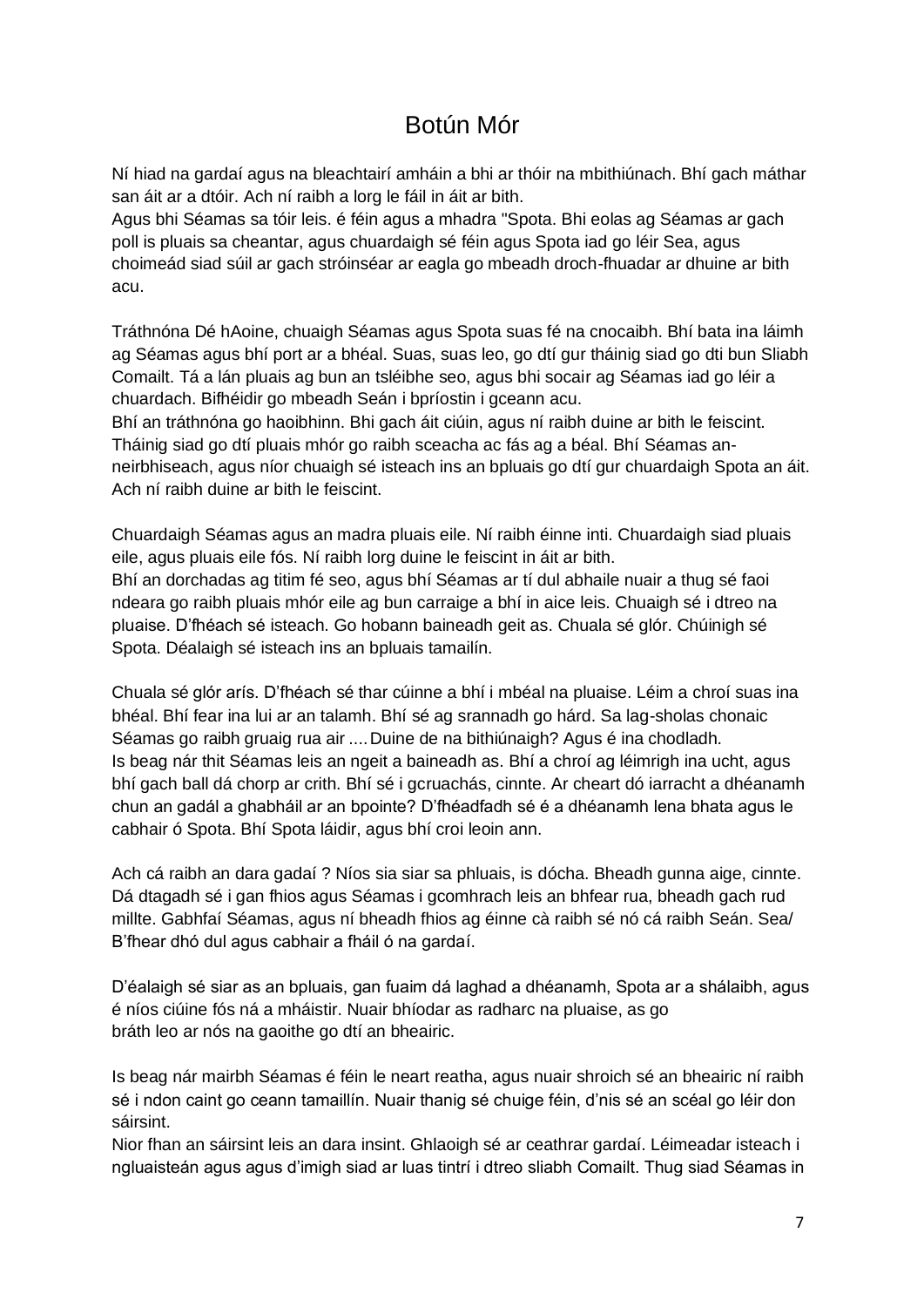éineacht leo chun iad a threorú chun na pluaise; ach fágadh Spota go huaigneach ina ndiaidh.

Stopadh an gluaisteán leath mhíle ón bpluais. Bheadh orthu dul as sin tríd na páirceanna. Níor fhan siad le torann a gcos agus iad ag imeacht. Bhí Séamas chun tosaigh, agus é ag rith ar nós giorria. Threoraigh sé iad ar shlí nach mbeadh radarc ón bpluais orthu go dtí go mbeadh siad cúpla slat uaithi.

Stadadar i gcoil bhig a bhí céad slat ón bpluais, agus shocraigh siad ar phlean. Ní raibh ach slí éalaithe amháin on bpluais. Cuireadh beirt gharda ag cosaint an tslí sin, agus dhein Séamas agus na gardaí eile ar an bpluais féin agus iad ag siúl ar bharr a gcos. Shroich siad béal na pluaise. D'ealaigh siad thar an lúb a bhí ann. D'fhéach siad isteach go haireach, a gcroí ina mbéal acu. Bhí an phluais an-dhorcha, agus níor fhéad na gardaí ná Séamas aon rud d'fheiscint ar dtús. Ach chuala siad an sranadh árd; agus nuair a chuaigh siad i dtaithi na háite, thugadar duine fé ndeara, agus é ina luí ar an dtalamh cúpla slat uathu.

D'éalaigh beirt gharda isteach. I bpreib na súl bhí an fear gafa, agus ceangail na gcúig gaol air. Ní raibh caoi aige hum nó ham a chur as, mar chaith duine de na gardaí cóta ar a cheann. Tugadh amach é, agus fágadh ina luí ar an dtalamh é; agus dfhan garda leis chun deimhin a dhéanamh de nach n-éalodh sé uatha. Dhein an triúr eile réidh leis an dara gadaí a ghabháil.

Isteach ins an bpluais leo arís; Séamas á leanúint go heaglach. Bhí an áit chomh ciúin leis an reilig, agus bhí cúl na pluaise chomh dubh le pic. Ní raibh fuaim le cloisint. Ní raibh tada le feiscint. An amhlaidh do bhi an gadai eile ina chodladh leis? Agus Seán, cá raibh seisean?

Go hoban gheit gach duine den cheathrar. Cloiseadh fuaim mhór. Rud mór éigin ag ag bualadh i geoinne taobh na pluaise. Bhí sé ag teacht ina dtreo, ag rith le fána. Lig an sáirsint béic uafásach as, agus thug sé léim chomh hard as a chabhail gur bhuail sé barr a chinn go láidir i gcoinne na pluaise. Ar an bpointe, las sé an lampa aibhléise a bhi ina láimh aige. Cloch mhór mhillteach a bhi tar éis an sáirsint a bhualadh sa chois chlé. Bhí an chloc ró mhór le caitheamh. Cé bhog é? An gadaí eile, cinnte . An amhlaidh a bhí sé ag iarraidh na gardaí a mharú, nó an amhlaidh a bhog sé an chloch agus é ag éaló ar shlí nach raibh ar eolas ag na gardai?

Ní raibh tada le feiscint, cé gur chaith an sáirsint solas an lampa ar gach carraig is cloch, ins gach poll is cúinne.

Éist fuaim istigh ar thaobh na láimhe clé. Bhí pasáiste ansan. An fhuaim arís. Rith na gardaí ar aghaidh, lampa an tsáirsint ag líonadh na pluaise le solas. Isteach leo ins an bpasáiste. Deirim leat nach raibh coinne acu leis an radharc a chonaic siad.

Ar cúl na pluaise, ar thaobh na láimhe deise, bhí pasáiste mór. Istigh sa phasáiste seo bhí an "gadaí fíochmhar a dhein an fothram is a leag an chloch - sean-asal mór bán, agus é ag iarraidh a shlí a dhéanamh idir na clocha mora a bhí leagtha ar urlár na pluaise. Sean-asal mór bán. Sea. Agus d'aithin gach duine dá raibh sa phluais an sean-asal céanna. Ceann mór granna ; cluasa a bhí chomh mór le plaincéad; spota mór dubh ar an gcliathán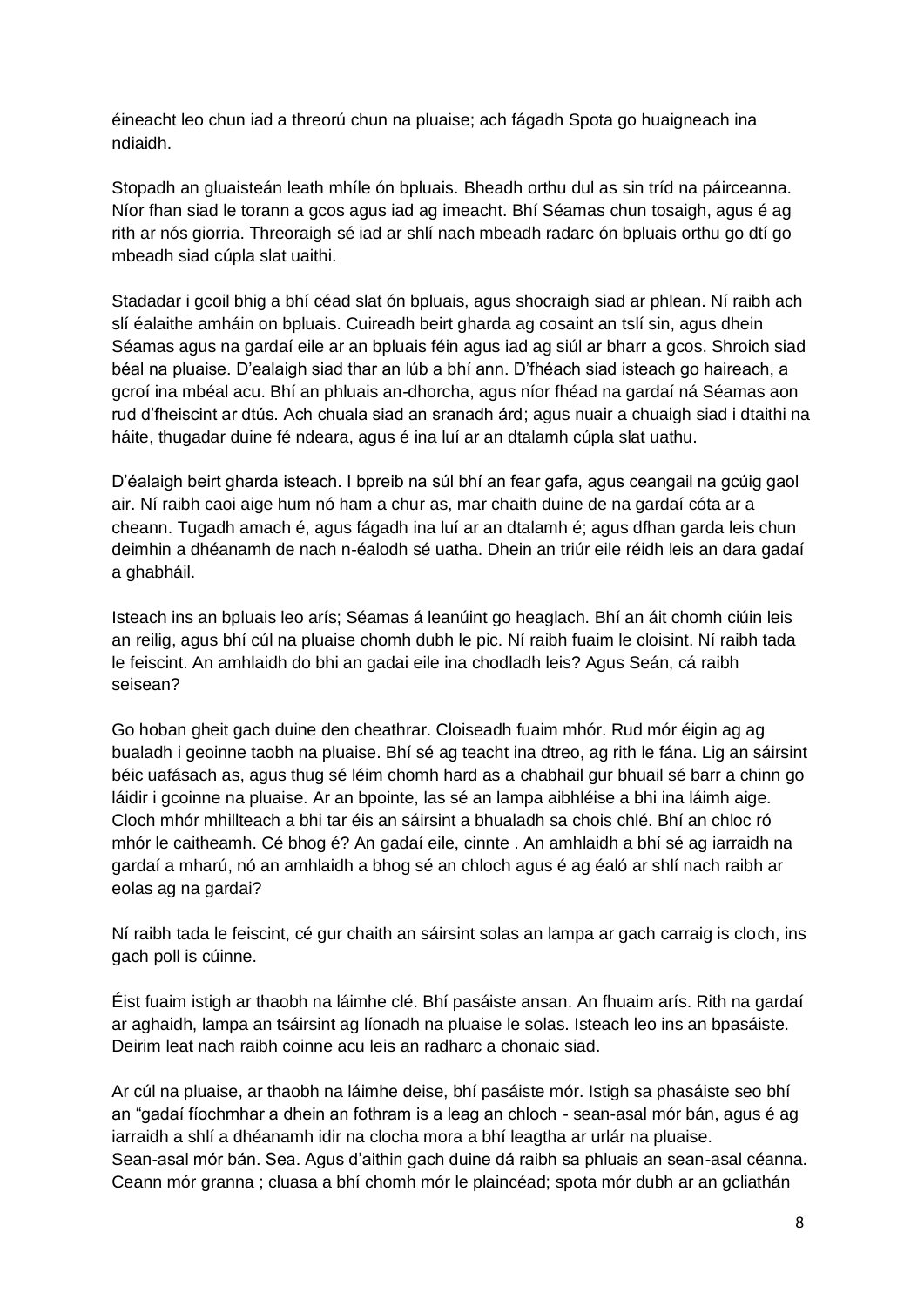clé. Sea "Bill" a bhí ann. "Bill", asal Liam Bhacaigh - agus an diabhal ag caochadh súil ar na cuairteoirí. Lig an sáirsint srúthán mallacht as.

D'iompaigh sé ar a shálaibh agus rith sé amach as an bpluais. Chuaigh an dream eile ina dhiaidh, iad ag titim, is á ngortú féin sa dorchadas, i gcoinne na gcloch a bhi sa tslí. Bhi fhios acu cad a bheadh le feiscint amuigh. Níor theastaigh solas lampa an tsáirsint uathu chun bheith cinnte dhe nach gadaí a bhí gafa acu, ach sean-Liam Bacach - duine le Dia a bhíodh ag taísteal na tíre ar a shean-asal, "Bill". Liam bocht fear nár ghortaigh cuileog lena shaol. Liam bocht macánta go raibh gach duine cineálta leis.

Ní raibh fhios ag Liam cad a bhí bun-os-cionn leis an saol. Bhí sé ar buile, nuair thuig sé go raibh sé gafa. Agus bhí na gardaí ar buile leis. Is amhlaidh gur cheap siad go raibh Séamas tar éis bob a bhualadh orthu; agus nlor dheas iad na hainmeacha a thug siad air. Bhog siad na ceangail a bhí ar Liam, agus ciúinigh siad é sa deireadh le cabhair cúpla punt ansin dimigh siad abhaile agus fearg i gcroí gach duine acu - bhi fhios acu go mbeadh gach mac máthar sa chontae ag magadh fúthu lá ar na mhárach.

Agus Séamas bocht. Bhí an náire á thachtadh. Ní raibh rud ar domhan a b'fhearr leis ná go dtitfeadh sé sios tríd an dtalamh ar an bpointe. Bheadh sé ina cheap magaidh ag buachailli na tíre de dheasca oibre an lae sin. Ach bhí an roth ag casadh i gan fhios dó; agus bhí eachtraí roimhe amach a scaipfeadh an náire is a d'ardódh a chroí aris.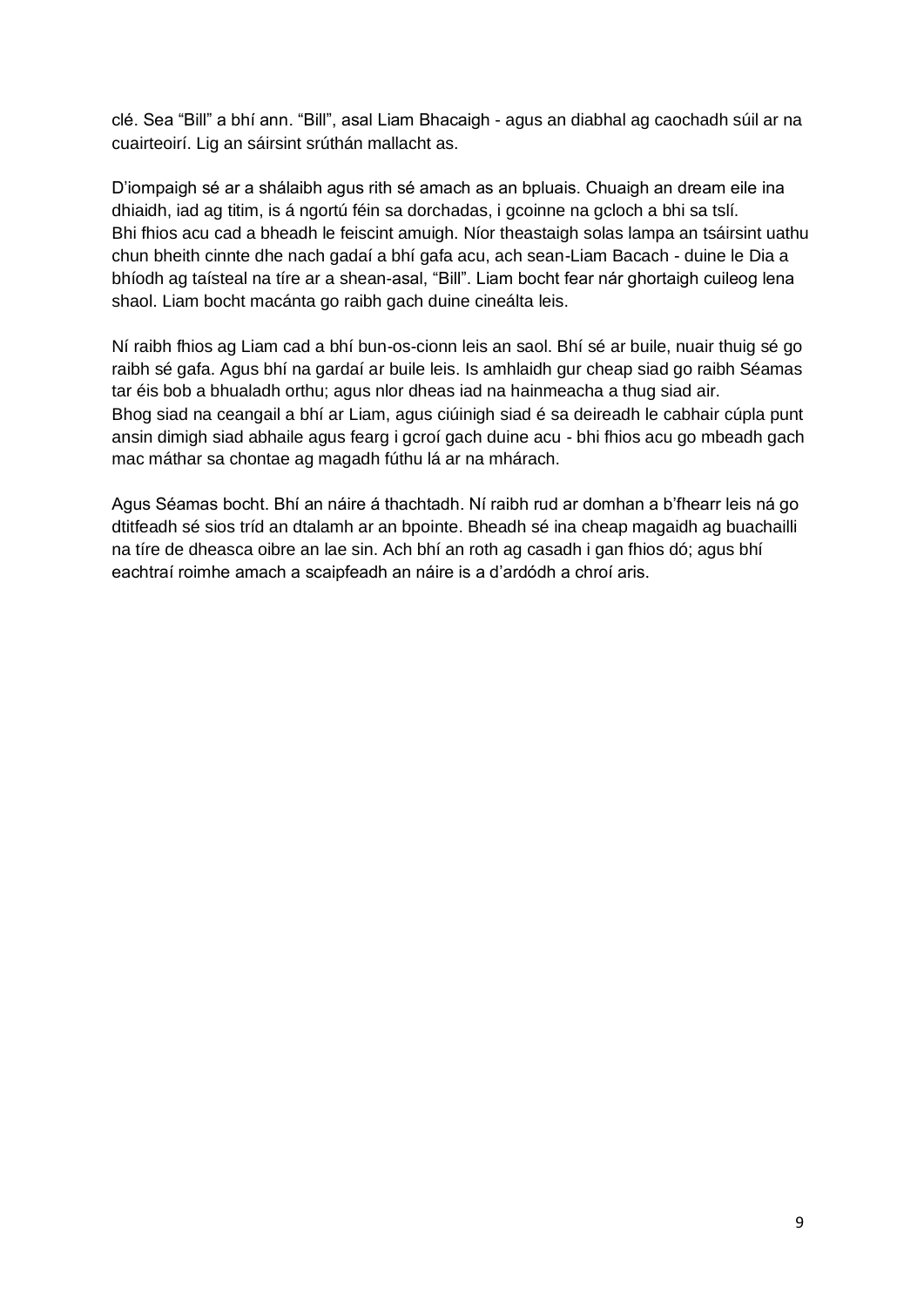# Dúnmharú Sa Choill

<span id="page-9-0"></span>D'éirigh Séamas go moch lá árna mhárach. Níor chodail an buachaill bocht in aon chor. Is amhlaidh do bhi sé ag smaoineamh ar an mbotún mór a bhi déanta aige, agus ni ligfeadh an náire dhe titim ina chodladh. D'ith sé bhricfeasta eadrom : cupán tae agus blúire aráin. Thug sé píosa feola do Spota. Chuir sé píosa arán ina phóca, agus dimigh sé leis, a bhata breá láidir ina láimh aige, agus Spota lena chois. D'fhág sá nóta beag ar an mbord á insint da mháthair, nach raibh ina suí fós, go raibh sé ag dul ag lorg Seáin arís agus gan bheith imnioch ina thaobh. Leis an bhfírinne a rá, níor mhaith leis bheith sa bhaile an lá sin ar eagla go mbeadh na comharsain ag gáirí fé.

I dtreo an locha dimigh sé. Bhí sé cinnte nach raibh Seán ná na bithiúnaigh in aon áit i measc na gcnoc. B'fhéidir go mbeadh pluais nó poll in aice leis an loch ina mbeadh na bithiúnaigh i bhfolach.

Shiúl sé leis go dtí gur shroich sé bruach an locha, in áit ina raibi coill bheag ag fás. Ar an dtaobh dheas den choill bhí an talamh réidh, cothrorm, á ísliú féin chun an locha; ar an dtaobh chlé bhí cnoca beaga ag éirí i ndiaidh a chéile, suas, suas, go dtí gur shroich siad na sléibhte; agus bhi na chnoca sin clúdaithe le sceacha is le haitinn. Áit mhaith le héaló ó lucht an dlí. Shiúil Séamas i dtreo na coille, agus é ag baint aoibhnis as datha iontacha an locha a bhi le feiscint tríd na crannaibh i mochsholas na gréine. Ní raibh duine le feiscint in áit ar bith; agus ní raibh le cloisint ach ceol na n-éan is cronán na mbeach a bhi ag bailiú meala ós na mílte bláth a bhí ag fás ins gach uile áit.

Go hoban stad Spota, a bhi chun tosaigh amach; agus chuir cluas air le héisteacht. Rith Séamas go dti an madra, agus é ag féachaint go géar ar an áit go raibh súile an mhadra dirithe air. Ar dtús ni raibh tada le feiscint; agus ní raibh fuaim as an gcoitiantacht le cloisint. Ach go hobann chualathas glór. Guth fir: "Lámha suas, Go tapaidh." Secund ina dhiaidh sin léim fear thar sceach. Chualatlas pléascadh guna. Chualathas corp ag titim ar an dtalamh. Chualathas coiscéimeanna ag rith tríd an gcoill......... agus ansan, ciúnas aris.

Is beag nár thit Séamas le neart scanraich nuair a chuala sé pléascadh an gunna is titim an choirp is fothram na gcoiscéim ag rith tríd an gcoill. Ach ina dhiaidh sin is uile, ba mhisniúil an buachaill é Séamas. Smachtaigh sé an scanradh a bhí ina chrol istigh; agus rith sé go dtí an áit inar thit an duine.

B'uafásach an radharc a chonaic sé. Sínte fé chrann daraí bhí corp fir. D'aithin Séamas an aghaidh fhéasógach a bhí chomh bán leis an sneachta. An sean-gharradóir, Peadar ó Riain, a bhí ag obair ag Bean Uí Bhriain. Peadar bocht; é sínte ansan fén gcrann, a dhá láimh caite amach uaidh ar an bhféar a bhí fliuch le drúct na maidne; agus an fthuil dhearg ag rith síos o chréacht a bhí ar thaobh a éadain.

Marbh? B'fhéidir nach raibh sé marbha Chrom Séamas síos, agus chuir sé a lámh dheas ar ucht Pheadair. bhí an crol ag bualadh. Bhí an beatha i bPeadar; ach má bhi féin ba bhaolach an riocht ina raibh sé.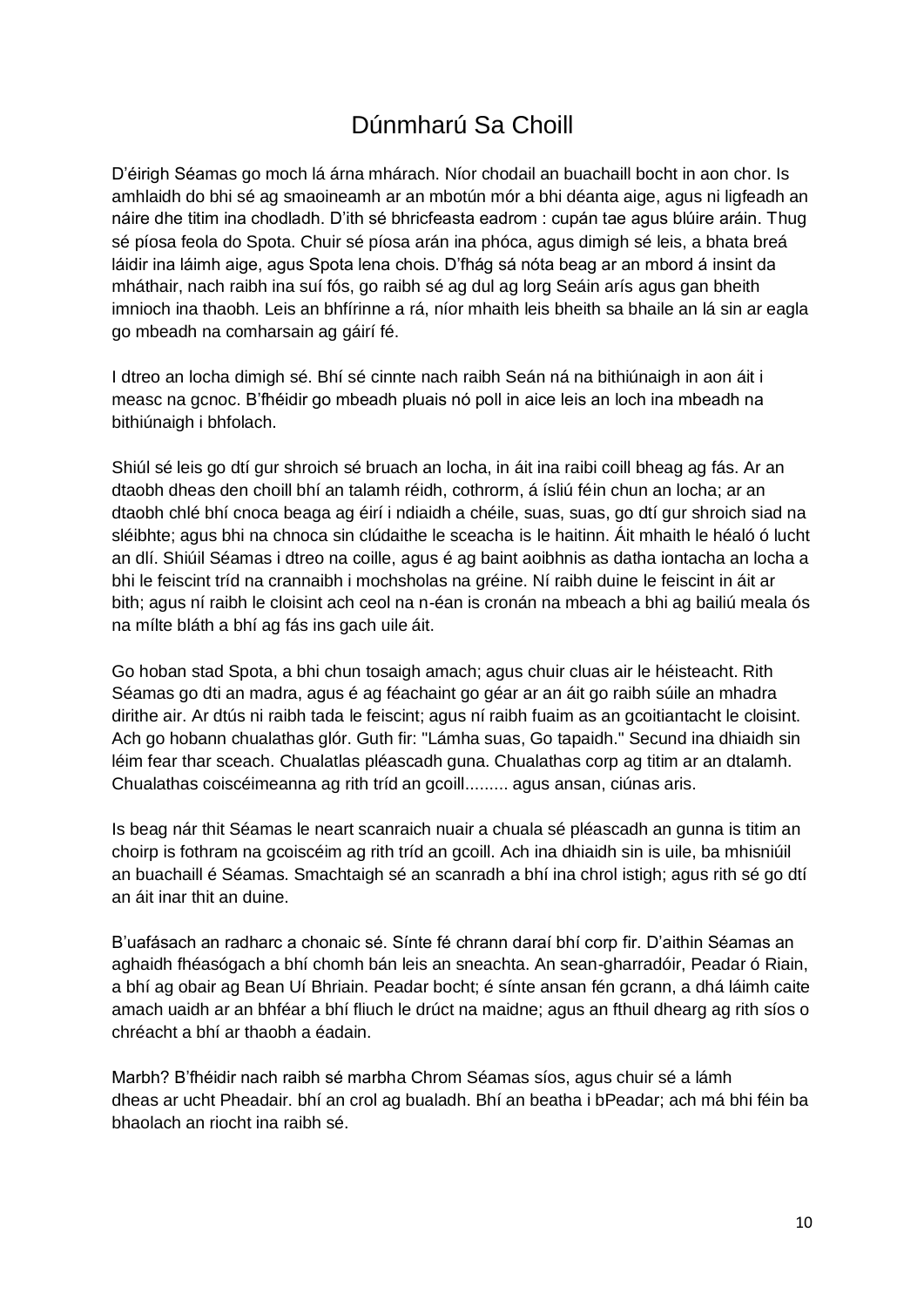D'fhéach ``Séamas timpeall, féachaint an mbeadh aon duine sa chomharsanacht a thiocfadh ar an bhfear gonta. NÍ raibh duine le feisceint agus ní raibh tigh daon tsaghas, beag ná mór le feiscint ach oiread

Bhí an buachaill i gcruachás; ach dhein sé a dhicheall an cruachas a réiteach. Bhí ciarsúr ina phóca aige. D'fhliucn sé é i srután a bhí in aice leis, agus ghlan éadan Pheadair, Ansan d'fháisc sé an ciarsrúr ar éadan an fhir bhoicht. Ní raibh cor as Peadar le linn na hoibre go léir.

Nuair bhi gach a raibh ar a chumas déanta ag Séamas,shocraigh sé ar dul go dti an sráidbhaile chun an sagart is na gardai dfháil. Geallaim duit nach raibh sé ro-fhada ar an mbóthar. Dhúisigh sé an tAthair Seán i dtosach; agus ansan rith sé go dtí an bheairic. Bhí an sáirsint agus beirt gharda agus bleachtaire sa bheairic roimhe, Dinis Séamas a scéal dóibh, agus ni bréag a rá gur bhain sé geit astu.

Cheistigh an sáirsint go cruinn é. Cá raibh an áit: Cathain a thit sé amach? An raibh sé cinnte gurbh é Peadar Ó Riain a bhi gortaithe? Ar aithin sé na bithiúnaigh? Na ceisteanna sin agus a lán ceist eile nach iad. Dfhreagair Séamas iad, ag tabhairt gach píosa eolais dá raibh aige.

"Athiarcais" ars an sáirsint nuair bhí criochnaithe ag Séamas. "Nach iad na hamdáin iad na bleachtairí priomháideacha seo millean siad gach aon rud. Tá na bithiúnaigh scanraithe anois, agus ní fheicfear go deo aris iad. Sea libh, a fheara, ar aghaidh linn, go bhfeicimid cad is féidir dúinn a dhéanamh. B'théidir nach bhfuilimid ró-dhéanach fós".

Chuaigh an sáirsint i mbun oibre gan morán ama a chailliúint. Dhúisigh sé an feadhannach Ó Néill, agus diinis sé an scéal go léir dó; agus an fhaid a bhí an feadhmannach ag déanamh machnamh ar an gceist, Bháiligh an sáirsint na gardai is na bleachtairf le chéile, is thug sé ortu trí gluaisteáin a bheith ullamh chun bóthair.

Ba ghearr go raibh an feadhanach gléasta is plean leagtha amach aige. Raghadh sé féin is an sáirsint is lán na dtrí ngluaisteán díreach go dti an áit ina raibh an fear gonta. Bhaileodh sáirsint ó Cuinn - bleachtaire a bhí tar éis teacht ó Bhlá Cliath - bhaileoadh seisean gardaí isteach ó Roscré ó Dúrlas Éile, agus óna sráidhailte go léir sa cheantar; is gheobhadh sé buíon saighdiúirl ó Luimnigh. Cuardódh siad gach orlach den cheantar, is chuirfeadh siad ceangail ar na bithúnaigh roimh titim na hoíche, ar ais nó ar éigean.

D'imigh na tri gluaisteáin chun siúil. Bhí an Feadhmanach is an sáirsint is Seamas sa chéad cheann; is thàinig an sagart sa tríú ceann. Stopadh na gluaisteán tamall ón gcoill bhig inar gonadh Peadar. Scaip na gardaí is na bleachtairí, chun fáinne a dhéanamh mór thimpeall na coille. Chuaigh an Feadhmanach is' an sáirsint, is bleachtaire is an sagart is Séamas go dtí an áit ina raibh an fear gonta, Séamas a bhí chun tosaigh, á dtreorú; agus bhí Spota, mar ba ghnáthach, lena chois.

Shroich siad an crann dara. Taobh thiar den aitinn a bhí Peadar.......Seo í an Áit .....Á. Tá an áit follamh. Tá Peadar ó Riain imithe:

Bhí an sáirsint Ó Ceallaigh ar buile nuair thug sé fé ndeara nach raibh Peadar ó Riain ins an áit rompu. Bhí sé cinnte go raibh Séamas tar éis bob a bhualadh air aris. Rug sé ar an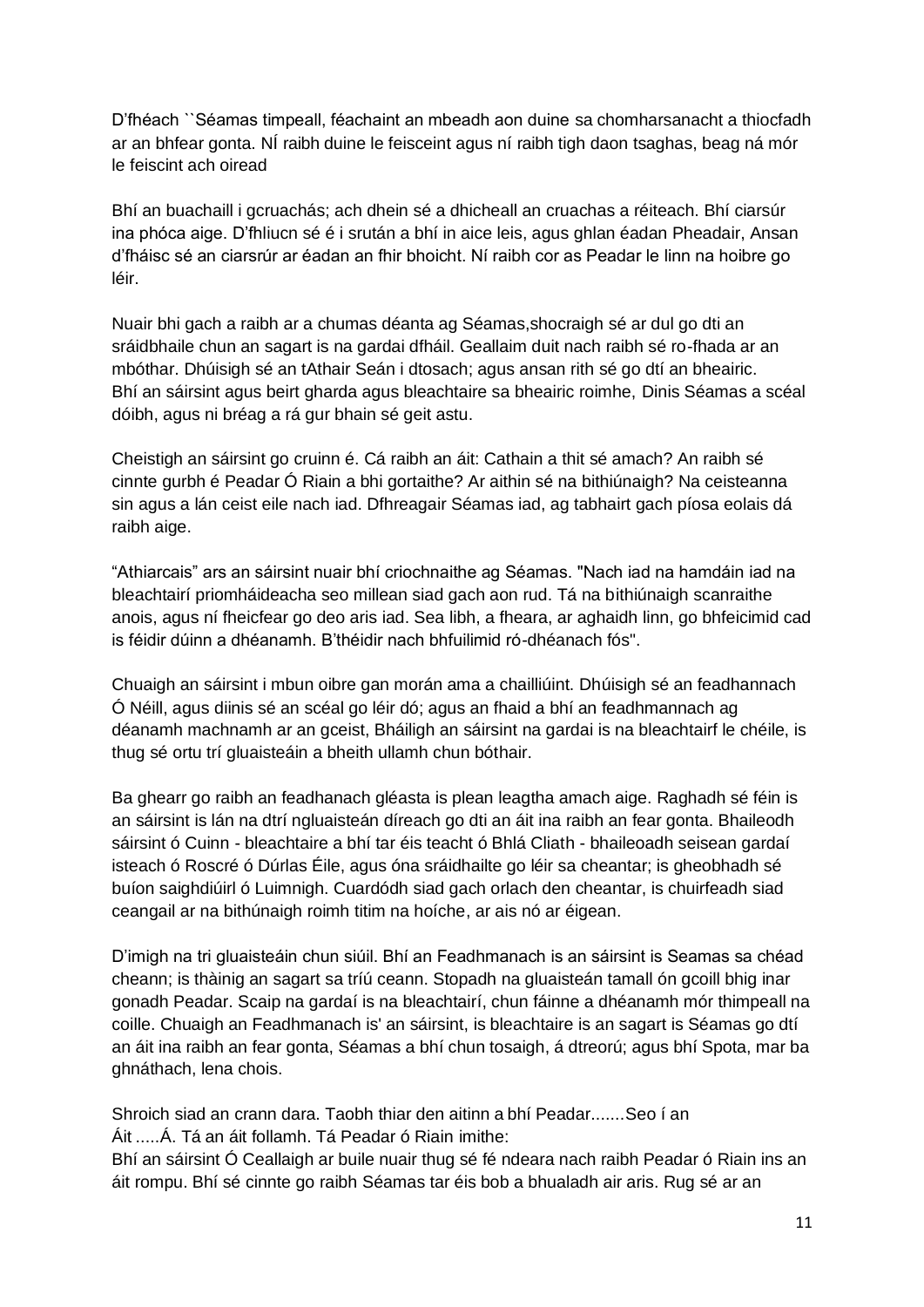mbuachaill. "Féach, a amadáin," ar seisean go feargach le Séamas, "cuirfidh mise deireadh le do chuid cleasanna. Isteach sa bheairic a raghaidh tú anois. Tiocfaidh ciall chugat tar éis cúpla lá a chaiteamh fé ghlas; "agus chraith sé Séamas bocht, amhail a chraithfeadh tú madra grana, Ach ar an neomat sin, chrom an bleachtaire a bhí leo síos, agus thug sé gunnón as tor aitinn. Thug sé don bhFeadhmanach é. D'fhéach an feadhmanach air, agus thug sé don sáirsint ,

"An aithníonn tú é?" ars an feadhmach. D'aithnigh an sáirsint é. Is minic a chonaic sé sé an marc greanamhhar a bhí ar an stoc, ba le Peadar ó Riain é, cinnte. Ligeadh Séamas saor. Ba léir anois go raibh sé tar éis an fhirinne d'insint.

Chuardaigh an cúigear an talamh thart timpeall. Sea. Lorg fir. Lorg fir eile sa talamh bog, iad ag dul í dtreo na coille. Na bithiúnaigh, cinnte. Á. Féach anseo. Lorg an-dhoimhin. Bhí na bithiúnaigh ag iompar ualaigh mhóir. Peadar Ó Riain. Ní raibh dahbt air.

Fén am seo, tháinig buíon saighdiúirí ó Luimnigh. Curadaíodh an choill. Ní raibh éinne ann. Ní raibh fiú lorg coise istigh sa choill, mar bhí an talamh cruaidh clochac. Fuarthas lorg cos in áit bhog in aice na locha ach cailleadh arís é. Cloch a bhí ins an gcuid éile de bhruach an locha san áit sin.

Chaitheadh on lá ar fad ag curadach. Ní raibh poll nó pluais, nó sceach nár cúardaíodh ach ní raibh táisc nó tuairisc le fáil ar na bithiúnaigh.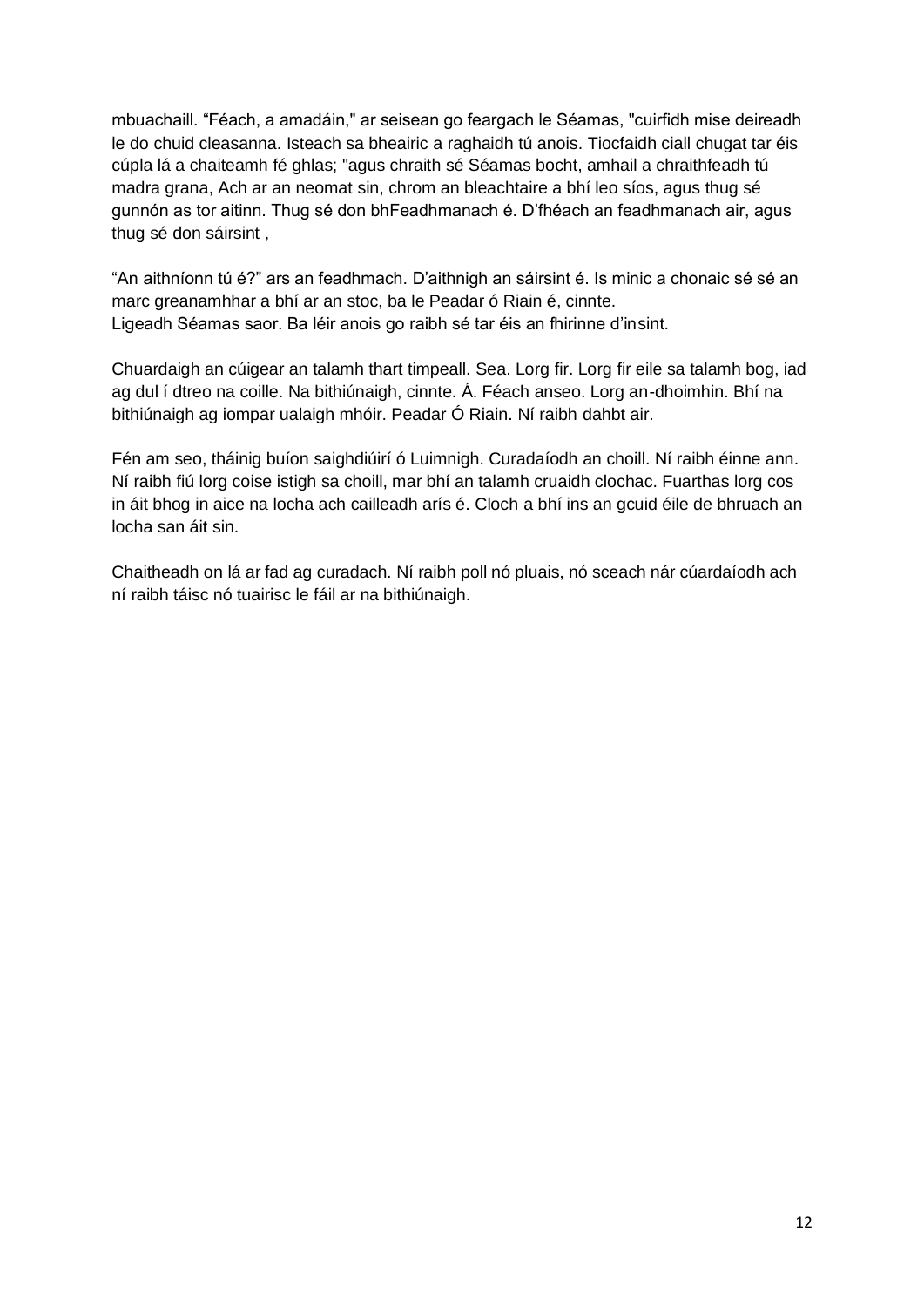# An Phluais san Oileán

<span id="page-12-0"></span>Bhí Séamas ag curadach chomh maith le duine. Ach sa deireadh, timpeall a sé a cholg um thráthnóna, d'éirigh sé tuirseach, agus shuigh sé síos ar bhruach an locha, ar imeall na coille. Bhí an tóir imithe siar i dtreo an tsléibhe, agus fágadh Séamas leis féin. Bhí ocras air, agus dith sé an píosa aráin a bhí fágtha ina phóca aige, agus thug sé blúire do Spota, a bhí ina luí ag a cosaibh.

Bhí brón agus éadóchas ar an mbuachaill. Bhí sé cinnte nach mbeadh ar chumas éinne anois breith ar na bithiúnaigh agus Seán a shaoradh.

Bhí sé ag féachaint amach ar an loch agus ualach trom ar a chroí. Go hobann, gheit sé. Sheas sé. Rith sé siar cúpla céad slat. Stad sé ag féachaint ar aghaidg oileáin bhig a bhí trí céad slat amach sa loch. D'fhéach sé ar an oileán go géar.

"Oileán na Pluaise," ar seisean leis féin. "Oilean na Pluaise. B'fhéidr go bhfuil an fhírinne sa tsean scéal a deireann go bhfuil pluais ins an oileán sin. Oileán na Pluaise. Má tá ciall ar bith leis an ainm, is fiú cuairt a thabhairt ar an áit," agus bhain sé a chuid éadaigh dhe. Bhí an snámh go maith ag Séamas, agus ní bheadh sé i bhfad ag snámh amach go dtí an toileán. Chuir sé a chuid éadaigh le chéile agus cheangail sé ar bharr a chinn iad a choimeád tirim; agus isteach leis ins an uisce. Lean Spota é.

Shroich Séamas an t-oileán gan triblóid ar bith. Bhí spota i dtír roimhe. RIth an buachaill síos suas chun é féin a thiormú, agus ansan chuir sé a chuid éadaigh air. Oileán beag is sea Oileán na Pluaise, go bhfuil timpeall dhá acra talmhan ann. Tá an talamh. Garbh, lom, clochach, agus tá cnocán beag i lár an oileáin istigh, agus crainn agus sceachana ag fás timpeall an chnocáin sin.

Rith. Séamas timpeal an oileáin. Ní raibh tada le feiscint a thaispeánadh go raibh éinne ann le fada. Chuardaigh sé gach poll dá raibh le feiscint. Ní raibh tada amhrasach le fáil. Chuaigh sé go dtí an cnocán. Chuardaigh sé é. Ní raibh lorg duine le feiscint in aon áit. Bhí Séamas go mí-shásta, go brónach, agus d'iompaigh sé la dul thar n-ais arís. Ghlaoigh sé ar Spota. Ní raibh an madra le feiscint in áit ar bith. Ghlaogih sé aris air. Níor tháinig an madra. Cá raibh sé? Ar thóir coiníní nó francach, i measc na sceachanna a bhí ar an gcnocán.

Rith Séamas isteach arís idir na crannaibh, agus é ag glaoch" Spota. Spota. Tar amach as sin. Spota, Spota, abhaile leat.

Á b'úd é, ag teacht amach as na sceacha. Stad an madra nuair chonaic sé a mháistir. Chorraigh sé a eireaball go mear. Agus rith sé thar n-ais arís isteach i measc na sceach. Bhí Séamas ag éirí feargach. Níor dhein Spota rud mar sin riamh. Mhúinfeadh sé béasaí dhó, agus rith sé i ndiaidh an mhadra, a bhata réidh chun buille abhualadh.

B'úd é Spota, fé chrann darai, é ag scríobadh na talmhan go gnóthach. "Há, a rógaire," arsa Séamas. "Is fearr leat na coiníní ná do mháistir. Díolfaidh tú as seo;" agus chrom sé síos chun breith ar Spota agus chun léasadh a thabhairt dó.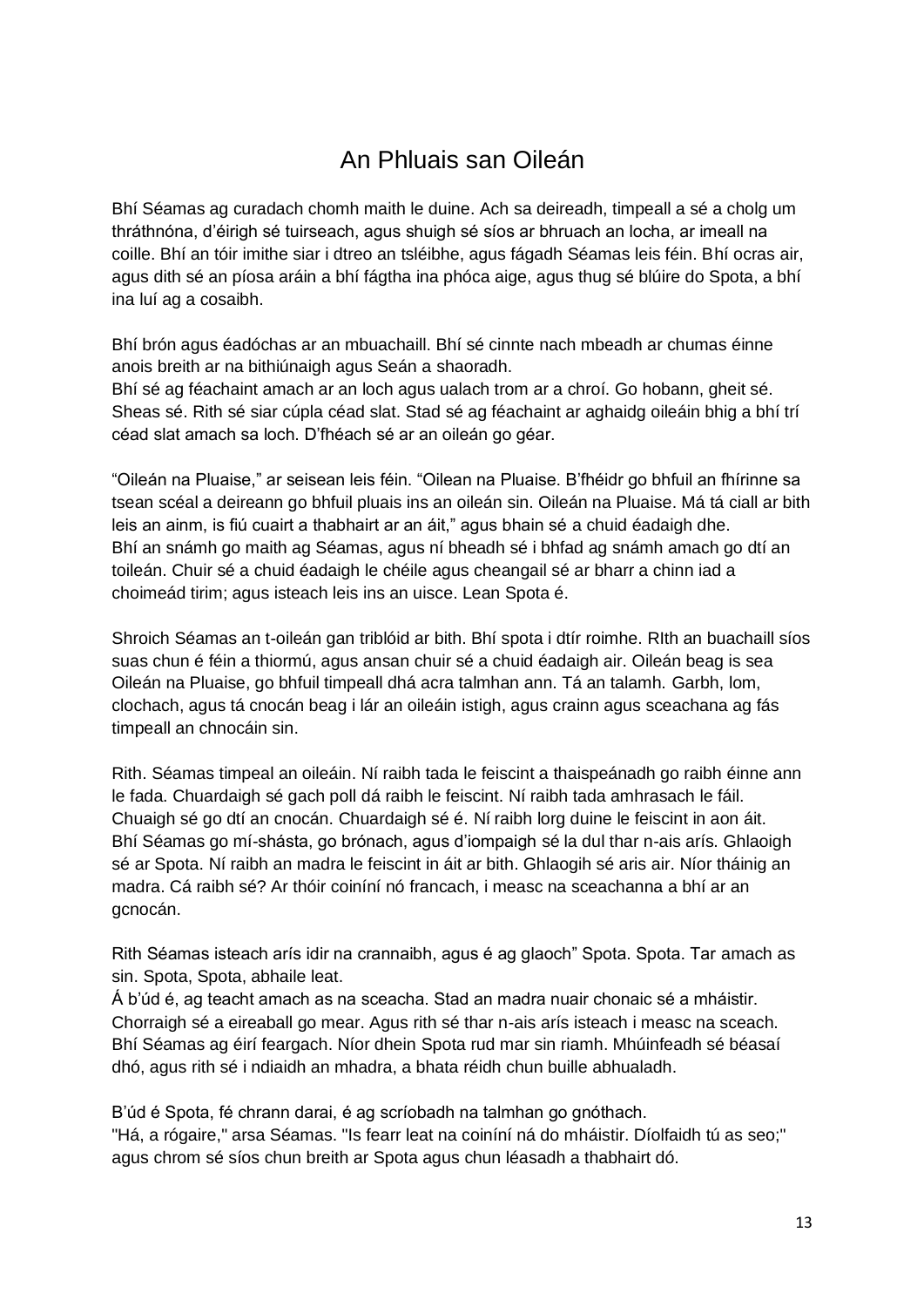Ach ní bhfuair Spota aon léasadh an uair sin. Ag cromadh síos do Shéamas chonaic sé rud éigin a chuir an croí ag léimnigh istigh ina ucht.

Cad a chuir croí Shéamais ag léimnigh ina ucht? Chonaic sé leac mhór féna chosa, leach clúdaithe le connlach Is ag taobh na lice seo do bhi Spota ag scríobhadh. Ba léir gur ardódh an leac le gairid, óir bhí an chré bog ag na taobha; agus bhi ciarsúr greamaithe idir an leac is an charraig ina raibh an leac suite, Ciarsúr nach raibh ann ach tamaillín.

Bhí Séamas cinnte anois go raibh pluais fén lic sin. Chuardaigh sé an talamah thart timpeall. Á. Lorg coise. Lorg coise arís: Cad a dhéanfadh sé? Ar cheart dó brostú thar n-ais chiun cabhair d'fháíl? B'fhéidir nach raibh aon phluais ann.... Bhféidir go mbeadh gach éine ag magadh fé.

Chuir sé a bhata fá thaobh na lice. D'ardaigh sé an leac go ciúin cúramach Iéim a chroí suas ina bhéal. Síos fén lic, ag dul síos sa talamh, bhí staighre cloch.

Bhí croí Shéamais ag bualadh anois ar nós inneall traenach, is bhí a lámha ar crith ar nós duilleoige sa ghaoith. Cad ba chóir dó a dhéanamh? Dul síos agus an phluais a chuardach? Nó dul thar n-ais agus cabhair d'fhaíl ós na gardaí?

Bhí an oíche ag titim. Ní bheadh garda i ngiorracht trí mhíle dhó. Dá dtéadh sé thar n-ais, b'fhéidir go sleamhnódh na bithiúnaigh uaidh.

Bhagair sé ar Spota bheith ciúin. Ghearr sé fioghar na Croise ar féin. Rug sé greim daingin ar a bhata agus síos leis go ciúin, go cúramach, is go heaglach.

Sar a raibh sé imithe síos cúig céim, bhí an áit chomh dubh le pic, is níor fhéad sé tada a fheiscint; ach bhí boladh ait le mothú. Chuaigh sé ar aghaidh go mall ciúin, a chroí ina bhéal aige, a bhata ina láimh dheis, a lámh chlé sinte amach roimhe.

Go hobann mhothaigh sé rud éigin sa tslí. Cúirtín de shaghas éigin bhí ann. Rug sé greim go cúramach ar an gcúirtín agus tharraing sé go ciún ar leath taobh é. Is beag nár léim a shúile as a cheann le hiontas nuair chonaic sé an radharc a bhi le feiscint istigh.

Bhí Séamas ag féachaint isteach i seomra mór. B'é an chéad rud a thug sé fé ndeara na bord beag garbh adhmaid a bhí i lár an tseomra. Ar an mbord bhí sean-lampa ola agus é ar lasadh go lag. B'shin é ba chúis leis an mboladh ait a mhothaigh Séamas agus é ag dul síos an staighre; agus ina suigh ag an mbord; a cheann ar a lámha; agus é ag srannadh go hárd. Duine de sna bithiúnaigh, agus é ina chodladh.

Ina chodladh bhí sé, cinnte; agus é ar meisce ba dhócha, ór bhí buidéal uisce beatha ar an mbord, nach raibh fágtha ann ach braoinín beag bídeach. Ní raibh an dara fear le feiscint in áit ar bith. Níor chaill Séamas neomat. Thóg sé an lampa ina láimh go ciúin, agus chuardaigh sé an seomra. Fallaí garbh cloch; poill bheaga chun aer a ligint isteach; tuí ar an urlár cloch.

Á rud éigin - duine éigin sa chúinne, ar thaobh, ar thaobh na láimhe clé. Buachaill. Seán. Séan, agus é ina chodladh leis; agus ní hionadh é sin, agus an droch aer a bhí ins an seomra. Dheifrigh Séamas go dtí an buachaill. D'fhéach sé air. Bhí a chosa ceangailte le fáinne iarainn a bhí sa talamh, le slabradh iarainn. Bhí glas ar an Slabhradh.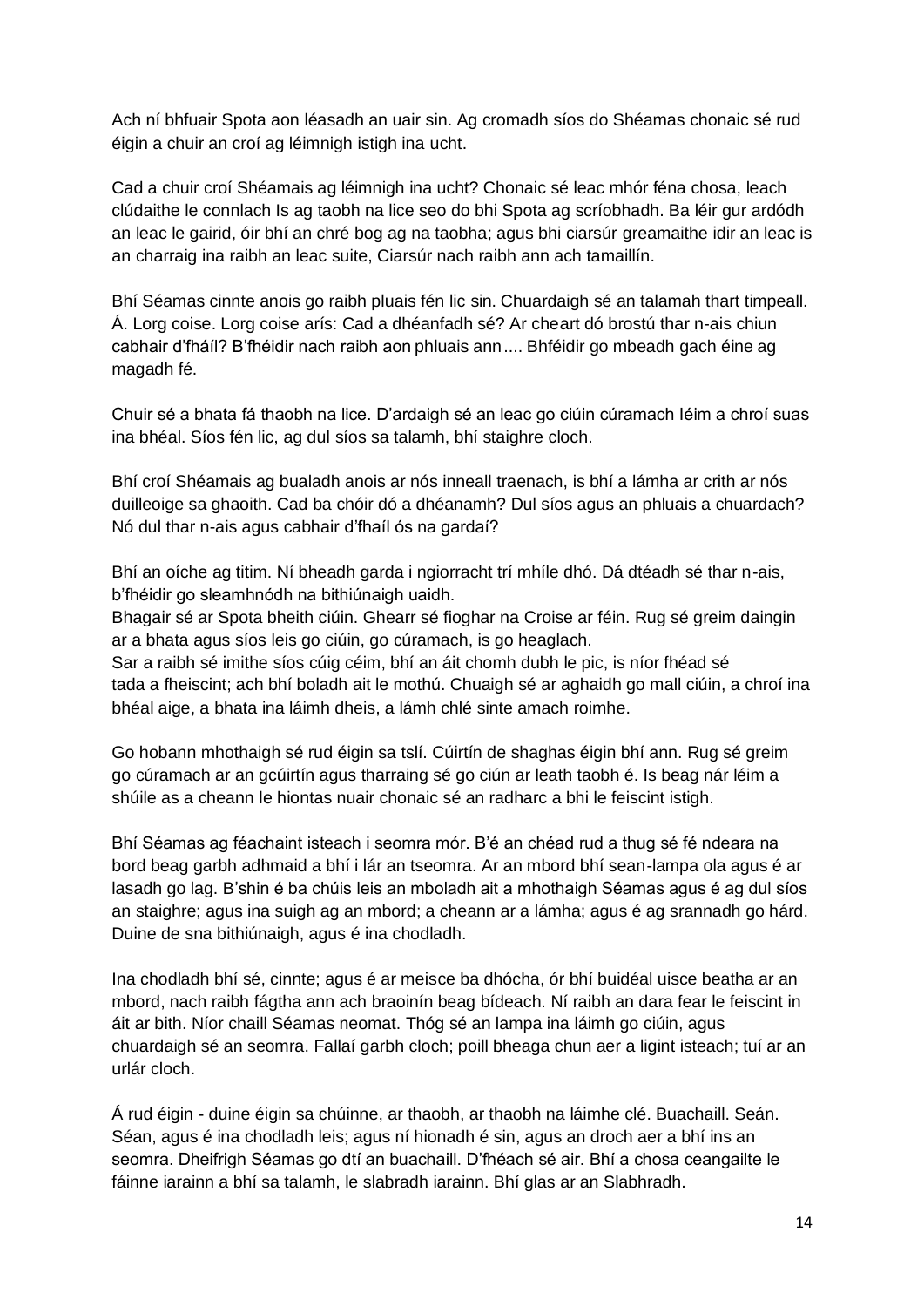Ó, Cá raibh an eochair? Cá raibh an eochair?

Chuardaigh Séamas an seomra; ach ní raibh aon eochar le fáil. Ach fuair sé rud eile. Fuair sé an bleachtaire, Peadar Ó Riain : an fear bocht caite sa chúinne ar thaobh na láimhe deise, ceangal cos agus lámh air, agus é gan cor as.

Bhi Séamas i gcruachás. Chuaigh sé go dti Seán aris. Chorraigh sé é. Dhúisigh an buachaill ar an neomat, eagla a Chroí le feiscint ina shúilibh.

Bhagair Séamas air bheith ciúin, gan focal a rá. Ní bréag a rá go raibh ionadh ar Shéan ionadh agus áthas - Séamas a fheiscint.

Mhinigh Séamas dó conas a tháinig sé féin go dtí an phluais, agus go raibh sé ag iarraidh é a fhuascailt, cheistigh sé Seán faoin mbleachtaire, Cheap Seán go raibh sé marbh. Nior chuir Peadar cor as ó tharraing na bithiúnaigh go dtí an phluais é go moch ar maidin. Dhein Séamas iarracht chun an bleachtaire a mhúscailt. Theip air. Bhi buicéad uisce in aice leis an mbord. Chaith sé cuid de ar aghaidh Pheadair. Ni raibh aon mhaitheas ann. Bhí an fear bocht gan cor as. Bhí an t-anam ann, ach ní raibh ann ach san.

An bithiúnach eile? Bhi seisean imithe ó mhaidin sa bhád beag rubéir a bhi acu. Ní raibh fhios ag Seán tada eile.

An eochair chun an slabhradh a oscailt? Cá raibh sé? Sea. Bhí fhios ag Seán cá raibh sé. Bhí sé i bpóca bheist an bhithiúnaigh a bhí ina lui ar an mbord. D'éalaigh Séamas chuig mo dhuine. Chuir sé a lámh sa phóca. Tharraing sé amach an eochair; ach......

Ní raibh an t-adh le Séamas. Ag fáil na heochrach dó, leag sé an buidéal, agus dhúisigh an fothram an gadai. Léim sé ina sheasamh, scanradh is fearg ina shúilibh, agus air sciob sé an ghunnán as a phóca. Nuair thug sé fé ndeara nach raibh ins an áit ach buachaill, gháir sé go feargacha. "Hó, buachaill. buachaill beag deas." ar seisean, agus rug sé ar Shéamas. "Buachaill beag fiosrach," agus chraith sé Séamas amhail a chraithfeadh madra francach. Bhí scanradh ar Shéamas. Cheap sé go raibh a phort seinnte.

"Cé ta in inéanacht leat? Conas a thánig to anseo?" do cheistigh an gadai. Ach cheap Séamas go mbfhearr dhó gan aon rud a rá, agus difhan sé ina thost. Chuir sé sin fearg an domhain ar an ngadai, agus bhuail sé Seamas sa leathcheann lena dhorn, agus leag sé ar Phleasc a dhroma é.

Ach má leag, dhíol sé go daor as. Ghlac Spota páirt sa troid ar an neomat sin. Tháinig sé taobh thiar den gadai, agus bhain sé lán a bhéil as a cheathrúin chlé. Lig an gadai béic uafásach as, agus diompaigh sé thart chun an madra a mharú lena ghunnán; ach bhuail sé cos leis i gcoinne stóil, agus leagadh é. Bhuail sé a cheann ar chloic, agus fágadh é gan aithne gan urlabhra. Ba mhaith an mhaithe do Shéamas é. I bpreib na súl, bhi Séan saor aige, agus bhí na ceangail a bhi ar Sheán ar an ngadai, agus glas ortha. Ansan dhein sé iarracht eile an bleachtaire a mhúscailt, ach theip air arís.

Níor mhór dó brostú as an áit, ar eagla go dtiocfadh an dara gadai. Rug sé greim ar Sheán, a bhí an-lag fós, agus suas an staighre leo. Thóg Séamas gunnan an ghadaí leis. Lean Spota iad, a eireaball ag corraí go sásta.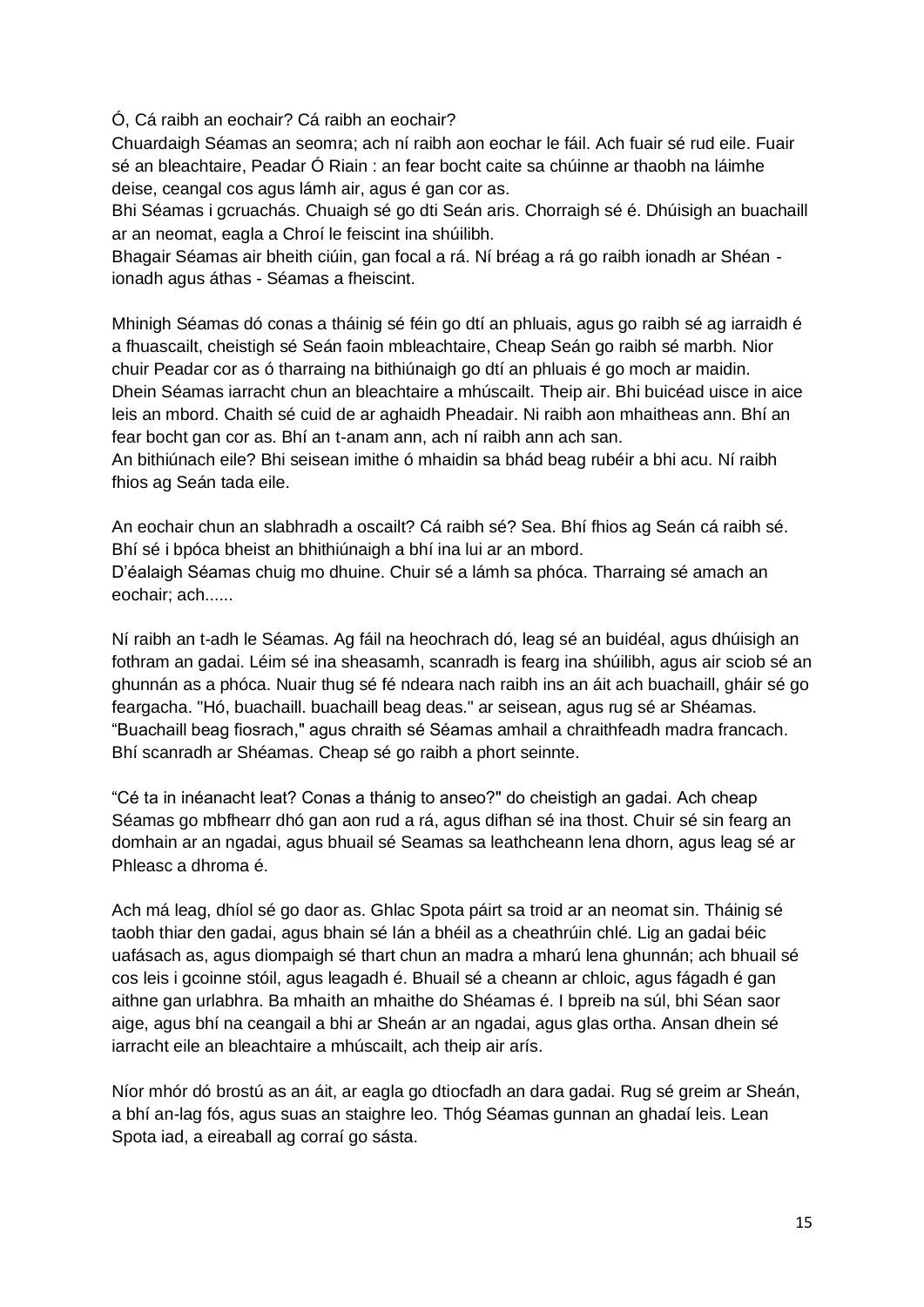Bhi socair acu snámh thar n-ais thar an loch. Bhí snámh ag Seán, agus cé go raibh sé lag, bheadh sé ábalta an turas a dhéanamh le cabhair Shéamas.

Shiúl siad amach as na sceacha. Bhí an dorchadas ag titim agus bhí an áit chomh ciúin leis an reilig. Ní raibh duine le feiscint in áit ar bith. Ni raibh le clos ach monuar an usice ag bualadh go leisciúil i gcoinne na gcloch.

Fan rug Seamas ghreim ar a charaid, agus stad an bheirt. D'fheach Séamas go géar imníoch ar phiosa den loch idir é féin agus an talamh, píosa a bhi chomh dubh le pic. Rud éigin ag corraí? Tá. Níl. Ó, tá. Bád. Bád beag. Bád a bhfuil fear ann; agus an bád sin ag déanamh go mear ar an oileán.

Bhi na buachaillí i mbaol anois. Dá bhfeicfadh an dara gadaí iad, bheadh deireadh leo. Agus ba chinnte go gcuardódhh sé gach orlach den oileán mar feicfeadh sé go raibh Seán imithe as an bpluais, is go raibh a chomráid gafa agus gonta.

Cad mar gheall ar an ngunnán a bhi ag Séamas? Ní raibh an buachaill i ndon é d'oibriú; agus dá mbeadh féin, ní raibh sé toilteanach fear a mharú leis.

Ach ba bhuachaill cliste misniúil é Séamas, agus ba ghearr go raibh plean socair aige. Tharraing sé Seán leis go taobh thiar chrann mór agus chuaigh an bheirt acu i bhfolach. Ach ar dtús, chuir Séamas an leac i gcaoi aris.

"Fan ciúin anois, a Sheáin," arsa Séamas lena charaid. "Coimeád greim daingin ar Spota, agus ná lig de fuaim dá laghad a dhéanamh. Fág an bithiúnach fúm-sa." Bhí radharc acu trid na sceacha ar an mbithúnach. Shroich sé an t-oileán. Tháinig sé i dtír. Léim sé amach ar an oileán, agus d'iompar sé an bád aníos as an uisce. D'fhág sé ar an dtalamh tirim í, agus rith sé go tapaidh i dtreo na pluaise.

Shroich sé an leac. D'ardaigh sé i gan féachaint thart, agus síos leis go deifreach. Rith Séamas go mear ciúin go dti taobh an phoill, a bhata ina láimh aige. Chuala sé béic árd; agus ansan fuaim coiscéim ag rith anios an staighre chuige. Rug sé greim láidir Ar an bata....... dha orlach, tri orlaigh ós cion talamh .... Thit an bata, go láidir tapaidh, ar bharr an chinn; agus dimigh an gadał ina chnapán síos an staighre.

Nior fhan Séamas le torann a chos. Nior fhan sé le toradh a chuid oibre dfeiscint. Tharraing se Seán leis go dtí an bád. chuir sé ar snámh í. Shuigh Seán isteach. Shuigh sé féin isteach. Ansan léim Spota isteach. Rug Séamas ar na maidi rámha, agus níorbh fhada go raibh siad ar an mín-talamh.

Bhi Séamas I gcruachás ceart ansin. Bhí an oiche ann. Ní raibh aon duine sa cheantar. Ni raibh tigh i ngiorracht mile dóibh. Ba léir nach mbeadh Seán i ndon siúl abhaile; agus ní fhéadfadh Séaas é diompar. Níor mhór cabhair dfháil.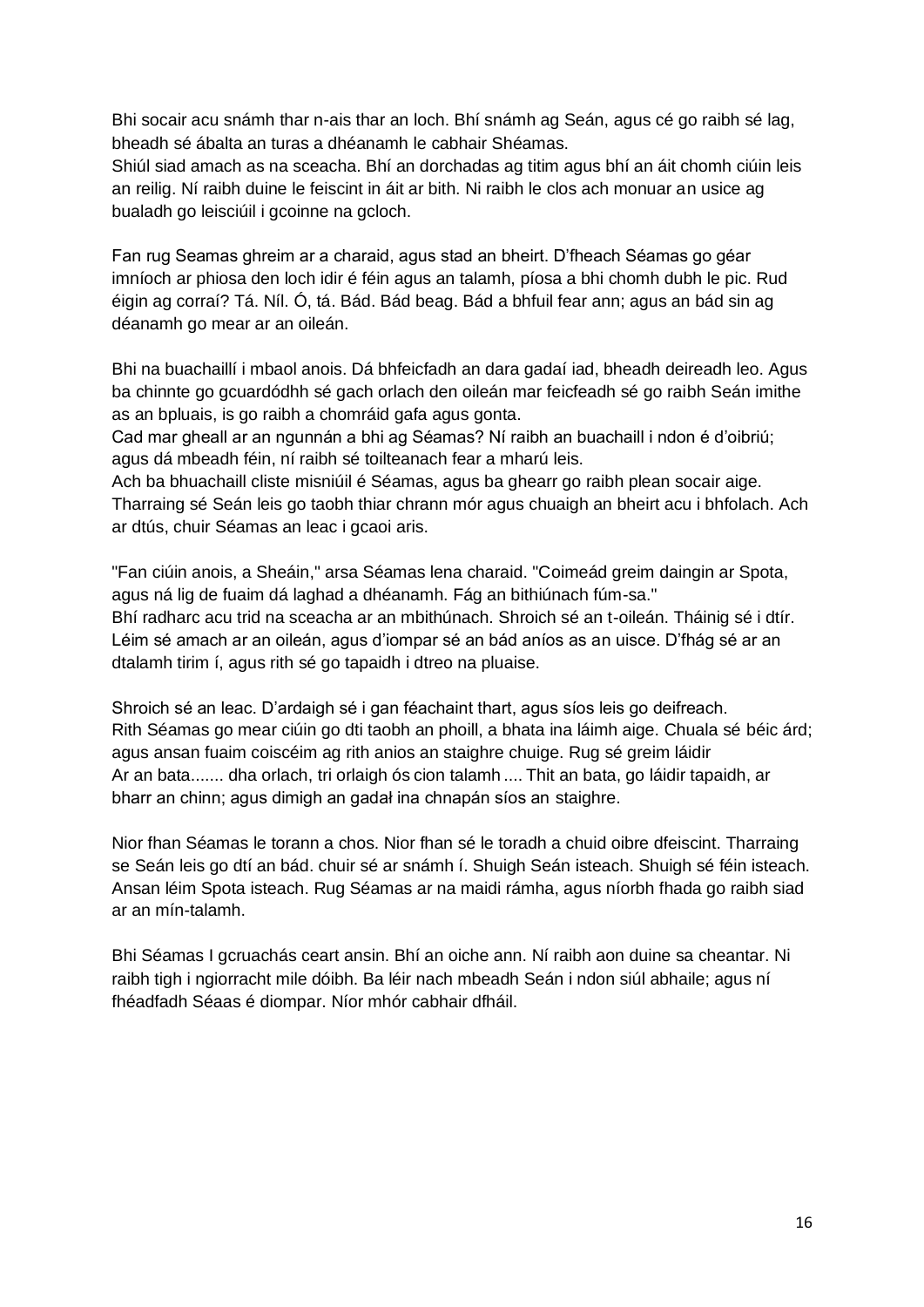# Spota ag Obair

<span id="page-16-0"></span>Sea. Ach conas difhéadfadh sé cabhair dfháil? Ní fhéadfadh sé Seán dfhágaint ina aonair. Bffhéidir go bhfaigheadh an buachaill bocht bás. B'fhéidir go dtiocfadh an gadai gur bhuail Séamās é chuige féin is go snámhfadh sé anall ón oileán. Sea Bhí Séamas i gcruachás. Bhi buaite air.

Buaite? Ni raibh buaite air fós, Bhi plean nua aige. Raghadh Spota ar lorg cabhrach. Tharraing Séamas píosa páipéar as a phoca. cá raibh a pheann luaidh? Cá raibh sé, Mo léan bhí sé caillte, Ní fhéadfadh sé nóta a scríobh. Ac fan. Chuimhnigh Séamas ar scéal a chuala sé fé fhear a scríobh litir lena fhuil féin.

I bpreib na súil bhi biorán sáite ina láimh ag Séamas. Tháinig braon fola; agus ag úsáid an bhioráin mar pheann scríobh an buachaill an nóta seo:

"Mise agus Seán in aice le Oileán na Pluaise. Brostaigh le cabhair. Séamas". Ghlaoigh sé ar Spota, agus chuir sé an nóta fé bhóna an mhadra. Dhein sé deimhin de go raibh píosa den pháipéir le feiscint go soiléir. Ansan chuir sé Spota chun siúil abhaile. I dtosach nior thuig Spota cad a bhí ag teastáil ag a mháistir. Dimigh sé píosa den bhóthar, agus dfhill sé. Ach nuair thuig sé cad a bhí le déanamh aige, dimigh sé leis trasna an chnoic ar nós na gaoithe.

Bhí sé timpeall leathuair tar éis a deich a chlog san oíche nuair tháinig máthair Shéamais abhaile on mbaile mór. Sa bheairic a bhí sí, agus í ag iarraidh scéala éigin mar gheall ar a maicín dílis dfháil. Bhí sí an-imníoch, ní nach ionadh, nuair nach raibh Séamas ag teacht abhaile. Ach mar is eol díobh, ni raibh fhios ag na gardaí cá raibh Séamas, agus bhí an mháthair bhocht go brónach trom-chríoch, uaigneach.

Is ar éigin do bhi an doras ar oscailt aici nuair a rith Spota isteach chuici, a theanga ar sileadh, agus gearr-anál air. Bhí áthas an domhain ar an mbean-a-ti an madra difheiscint, Léim Spota suas uirthi. Rith sé an doras amach. Rith sé ar ais arís agus léim sé suas ar a `mháistreáis. Ansan rug sé grein ar a ghúna, agus bhí sé ag iarraidh í a tharraingt leis. Cad a bhí ar an madra? cá raibh Séamas? Ó, bhí Séamas i gcontúirt, bhí sé gonta, agus bhí Spota ag iarraidh í....... agus ansan chonaic si an píosa páipéir:

Isteach léi go mear go dtí an bheairic, agus ba ghearr go raibh lorrai ag brostu amach ar an mbothar go dti Oileán na Pluaise.

Bhí Séanas ag feitheamh leis na gardai agus threoraigh sé iad go dtí an áit ina raibh Seán bocht i laige fós, agus é ag bun faille, ar thaobh na fothana.

D'inis Séamas an scéal go léir don sáirsint. Chuir seisean an lorraí abhaile leis an mbeirt bhuachaill agus chuaigh sé féin agus beirt gharda amach go dtí an t-oileán sa bhád ruibéir. Fuair siad an bheirt ghadaí sa phluais, duine acu agus é ag iarraidh na ceangail a bhi air a bhriseadh; an fear eile agus é fós ina chnapán ag bun an staighre. Agus fuair siad an bleachtaire, Peadar Ó Riain, a bhí gonta go mór.

Thug siad an triúir abhaile. Cuireadh an bheirt ghadal i bpríosún. Tá siad ann fós, agus beidh go ceann i bhad, mar cruthaíodh gur minic a d'fhuadaigh siad páisti roimhe sin. Bhí ar an mbleachtaire dul fé scian an dochtúra; ach tá sé ina choir féin aris.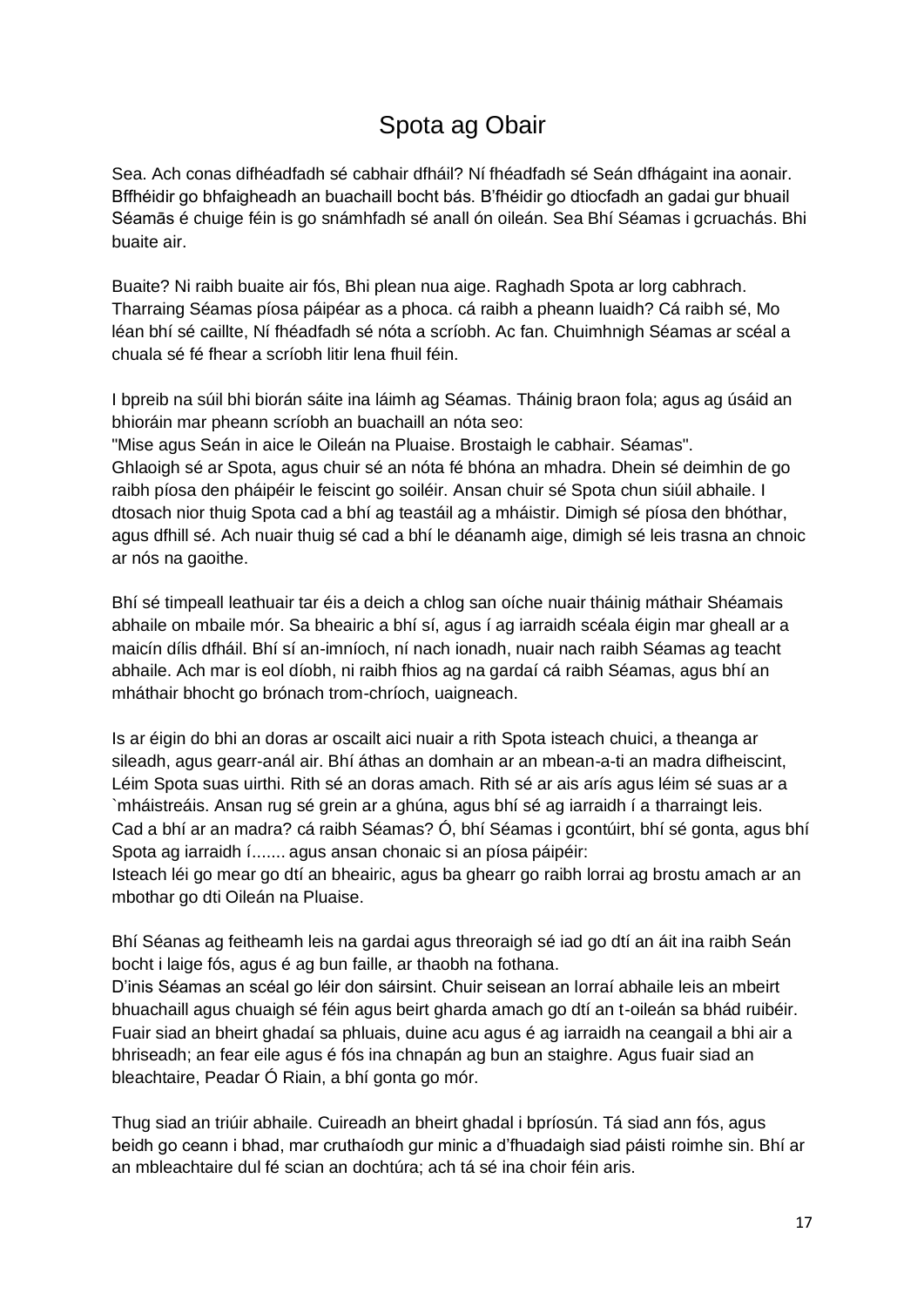Sea. Agus ba ghearr go raibh Seán slán folláin arís, freisin; agus ni bréag a rá go raibh se féin is a mháthair buíoch do Shéamas, an buachaill cróga a chuir deireadh leis na bithiúnaigh.

Cad mar gheall ar Shéamas? An bhfeiceann tú an tigh mor breá sin ag bun Cnoic Bháin? Is le Séamas agus a mháthair an tigh sin, agus an fheirm mhór atá ag dul leis agus na gairdin móra deasa, agus an gluaisteán breá agus Sea. Is saibhir iad anois, agus tá fhios agaibh cá bhfuair siad an t-airgead.

Is buan na cairde iad Seán agus Séamas bíonn an bheirt acu le chéile i gcónaí agus níl rud is fearr leo ná bheith ag bádóireacht ar an loch sa bhád beag rúibéir a bhíodh ag na bithiúnaigh tráth. Tá meas ag gach duine orthu; agus tá gach fear is bean is páiste san áit morálach as Séamas, .....................An Bleachtaire Óg.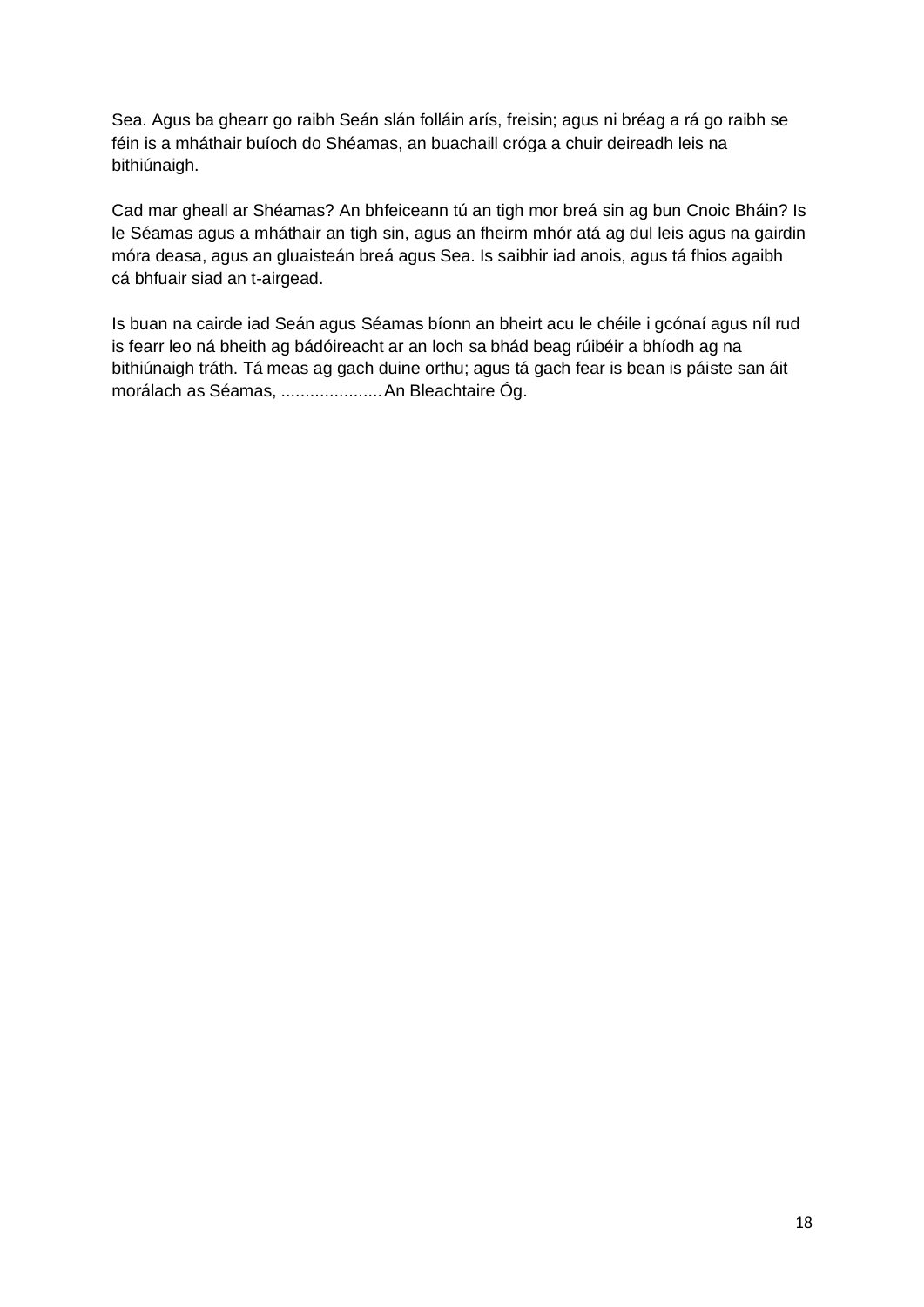# Clann Na hÉireann

<span id="page-18-0"></span>Féach! Tá sinne, Clann Na hÉireann Teacht le chéile inniu anseo Teacht le chéile ar thaobh an tsléibhe Mar ba ghnáthach linn fadó. Níl aon ghunna ar ár ngualainn Níl aon phíce inár lámh - M'Anam, d'fheicfí iad go luath linn Dá mbeadh Éire ina ngá.

### *Curfá*

*Ar son Éireann táimid bailithe, Teacht le chéile ar an sliabh, Gan scanradh, gan aon fhaitíos, Gan aon eagla, ach roimh Dia.*

Bíonn an Sasanach ró-chraptha, Snámhaí bocht gan spreaghadh é, Bímís uasal, uaibhreach, láidir, Ná bíodh sinn mar iad a Dhé! Bímid bródúil as ár nGaeltacht Bímíd bródúil asainn féin, Pór na hÉireann, sliocht Mhilesius, Muintir ghaisciúl uaibhreach, tréan.

### *Curfá*

*Ar son Éireann táimid bailithe, Teacht le chéile ar an sliabh, Gan scanradh, gan aon fhaitíos, Gan aon eagla, ach roimh Dia.*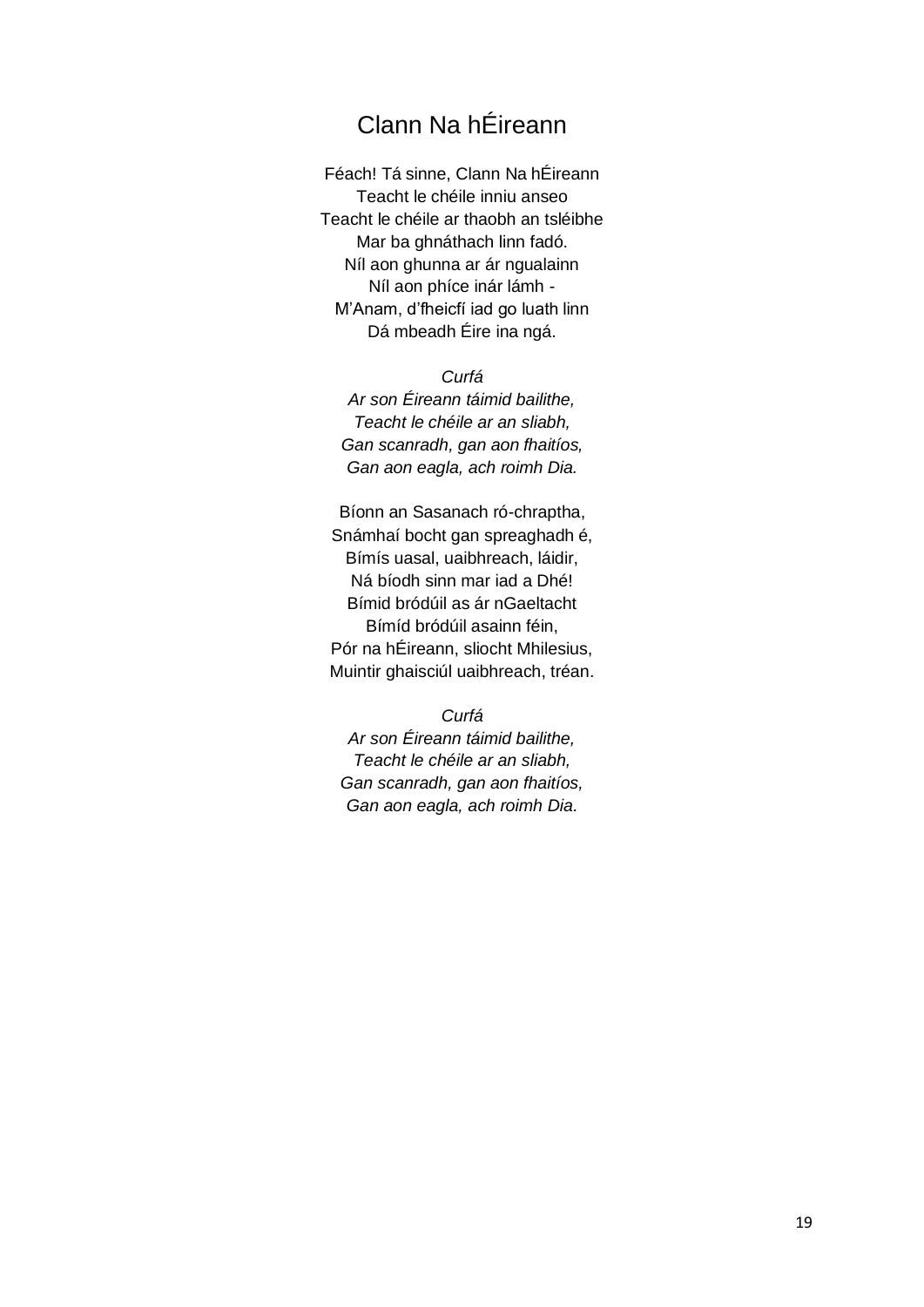## Ar An Sean Ród

<span id="page-19-0"></span>Greadam Ród, a mhuintir óg is sean, Leanam rómhainn le cúnamh rí na bhFeart, Neart 'Nár lamha, is spiorad 'nár gcroí go beo, Dílis tréan go dtéam go deireadh an róid.

### *Curfá*

*Ar an Sean-Ród, gluaiseam go mear rómhainn, Mar do ghluais ár n-óglaigh tráth, Dream an ghlanmheoin, chleachtadh an dea-nós; Dream thug glóir dár dtír is cáil. Corraigh! Brostaigh! 'Fheara Fáil, Seanfir, oigfhir, fir 'dir beag is ard, Ar an seanchéim gluaiseam I dtreas, Dílis do thír ár sean.*

> Seod de thír í, Éire, thuaidh is theas, Teora tríthe trua mar tá le seal; Mian ár gcroí í aonta 'rís i gceart Saor go deo gan orlach dí faoi smacht.

### *Curfá*

*Ar an Sean-Ród, gluaiseam go mear rómhainn, Mar do ghluais ár n-óglaigh tráth, Dream an ghlanmhein, chleachtadh an dea-nós; Dream thug glóir dár dtír is cáil. Corraigh! Brostaigh! 'Fheara Fáil, Seanfir, oigfhir, fir 'dir beag is ard, Ar an seanchéim gluaiseam I dtreas, Dílis do thír ár sean.*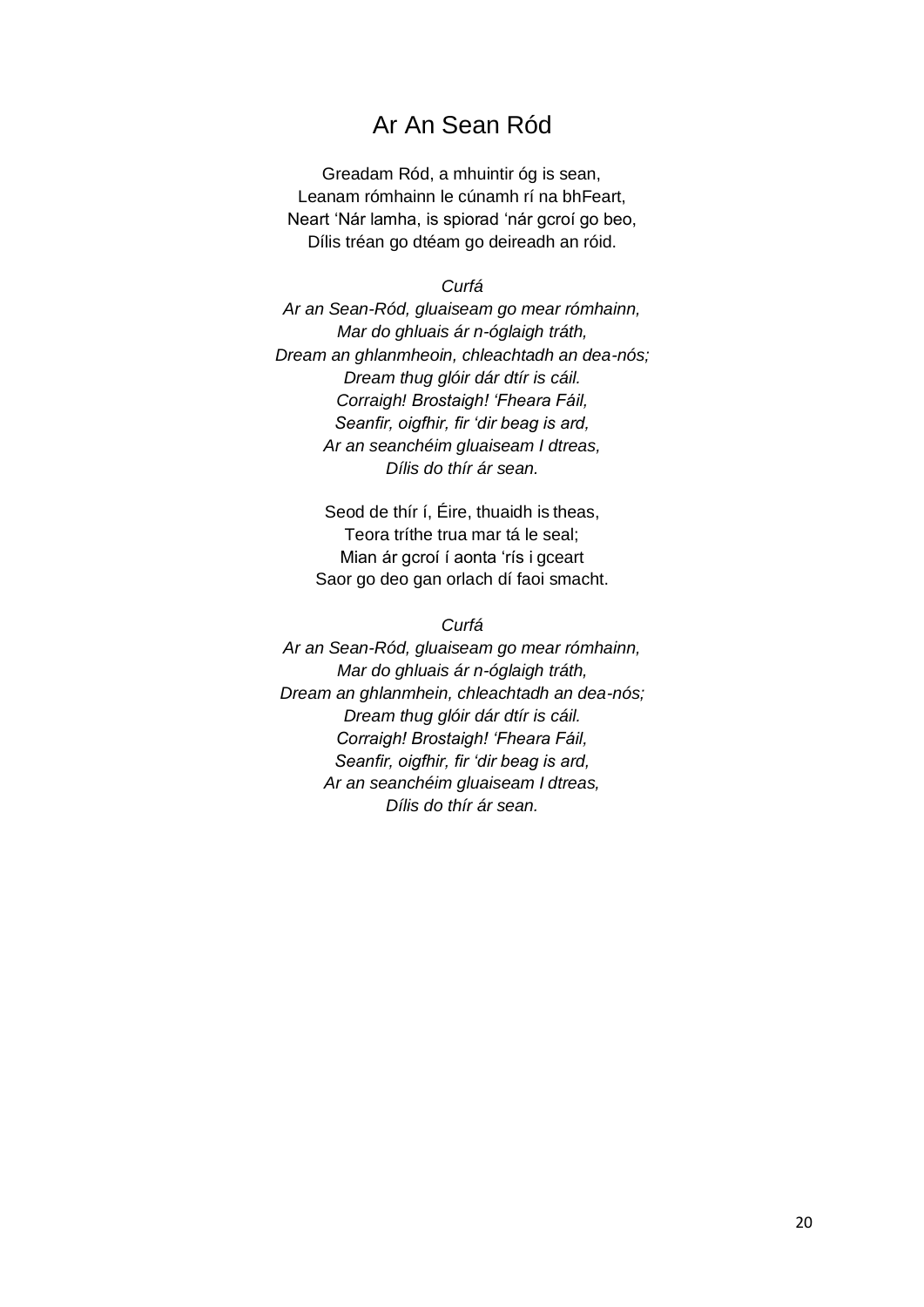## Óró Sé do Bheatha 'Bhaile

<span id="page-20-0"></span>'Sé do bheatha, a bhean ba léanmhar, Do b' é ár gcreach thú bheith i ngéibheann, Do dhúiche bhreá i seilbh méirleach, Is tú díolta leis na Gallaibh.

### *Cúrfra*

*Óró, sé do bheatha 'bhaile, Óró, sé do bheatha 'bhaile, Óró, sé do bheatha 'bhaile Anois ar theacht an tsamhraidh.*

Tá Gráinne Mhaol ag teacht thar sáile, Óglaigh armtha léi mar gharda, Gaeil iad féin ní Frainc ná Spáinnigh, Is cuirfidh siad ruaig ar Ghallaibh.

### *Cúrfra*

*Óró, sé do bheatha 'bhaile, Óró, sé do bheatha 'bhaile, Óró, sé do bheatha 'bhaile Anois ar theacht an tsamhraidh*

A bhuí le Dia na bhFeart go bhfeiceam, Mura mbeam beo ina dhiaidh ach seachtain, Gráinne Mhaol agus míle gaiscíoch, Ag fógairt fáin ar Ghallaibh.

#### *Cúrfra*

*Óró, sé do bheatha 'bhaile, Óró, sé do bheatha 'bhaile, Óró, sé do bheatha 'bhaile Anois ar theacht an tsamhraidh*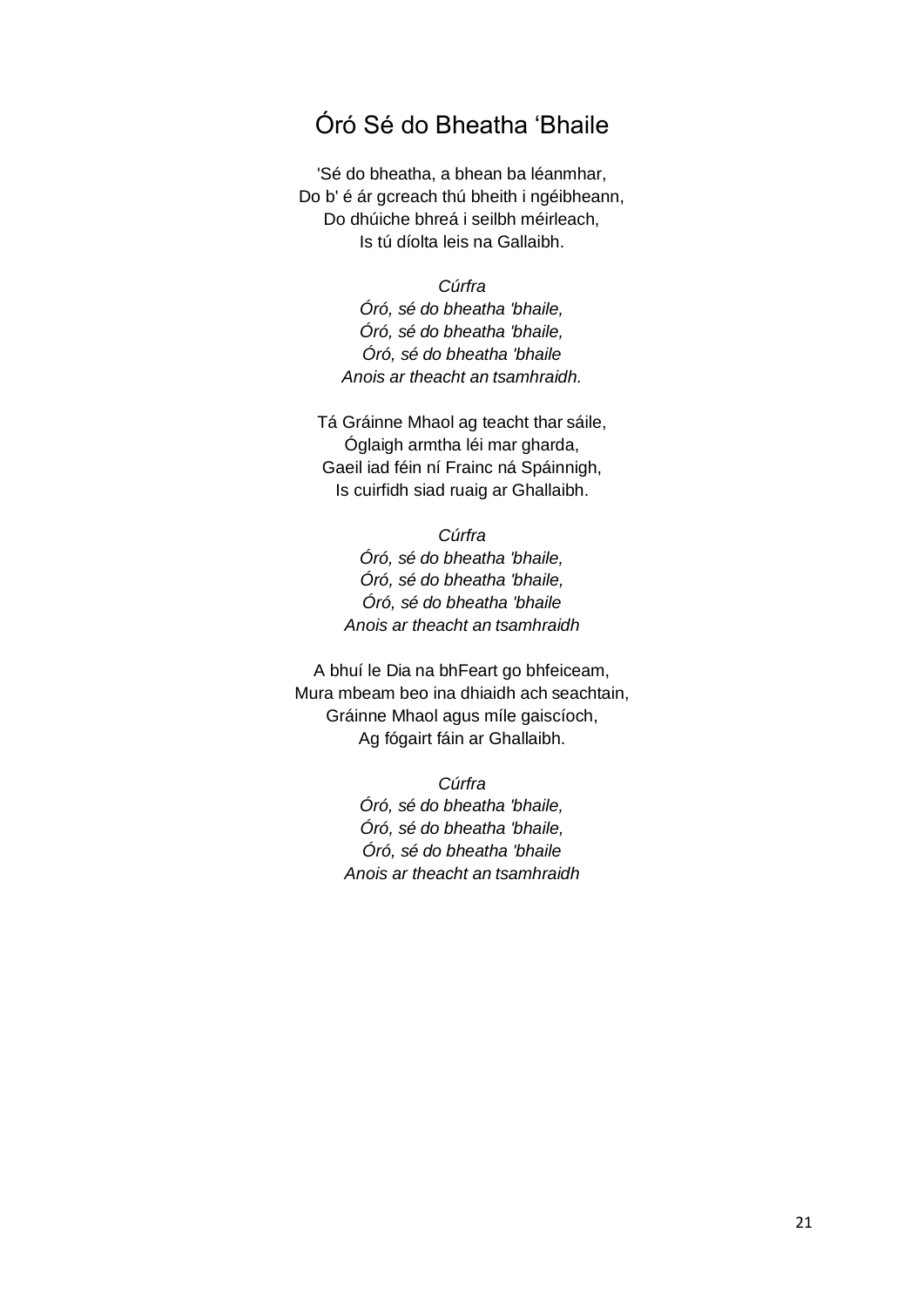### A Nation Once Again

<span id="page-21-0"></span>When boyhood's fire was in my blood I read of ancient freemen, of Greece and Rome who bravely stood, Three hundred men and three men; And then I prayed I yet might see Our fetters rent in twain, And Ireland, long a province, be A Nation once again!

> *A Nation once again, A Nation once again, And Ireland, long a province, be A Nation once again!*

And from that time, through wildest woe, That hope has shone a far light, Nor could love's brightest summer glow Outshine that solemn starlight; It seemed to watch above my head In forum, field and fane, Its angel voice sang round my bed, A Nation once again!

> *A Nation once again, A Nation once again, And Ireland, long a province, be A Nation once again!*

It whisper'd too, that freedom's ark And service high and holy, Would be profaned by feelings dark And passions vain or lowly; For, Freedom comes from God's right hand, And needs a Godly train; And righteous men must make our land A Nation once again!

> *A Nation once again, A Nation once again, And Ireland, long a province, be A Nation once again!*

So, as I grew from boy to man, I bent me to that bidding My spirit of each selfish plan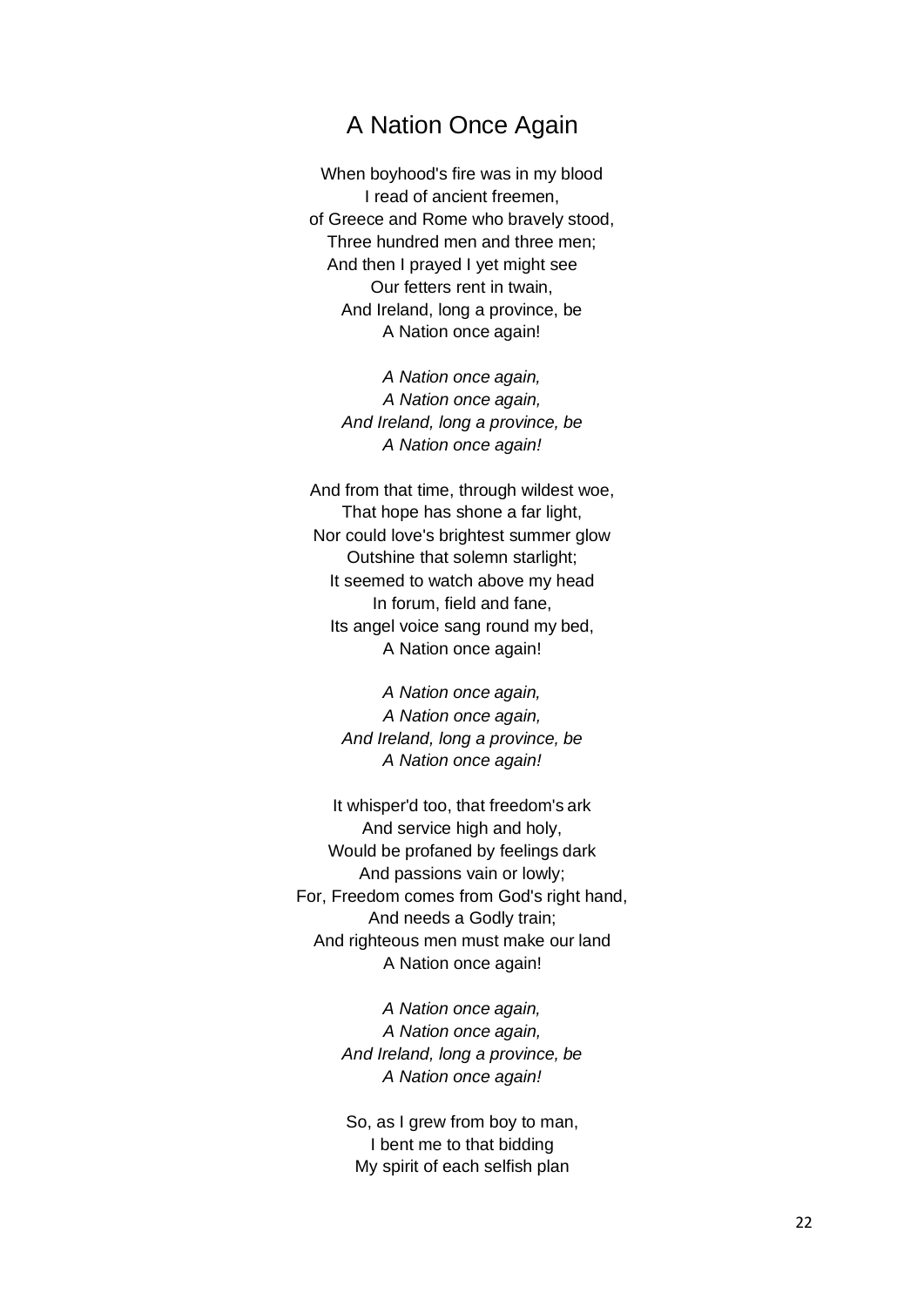And cruel passion ridding; For, thus I hoped some day to aid, Oh, can such hope be vain? When my dear country shall be made A Nation once again!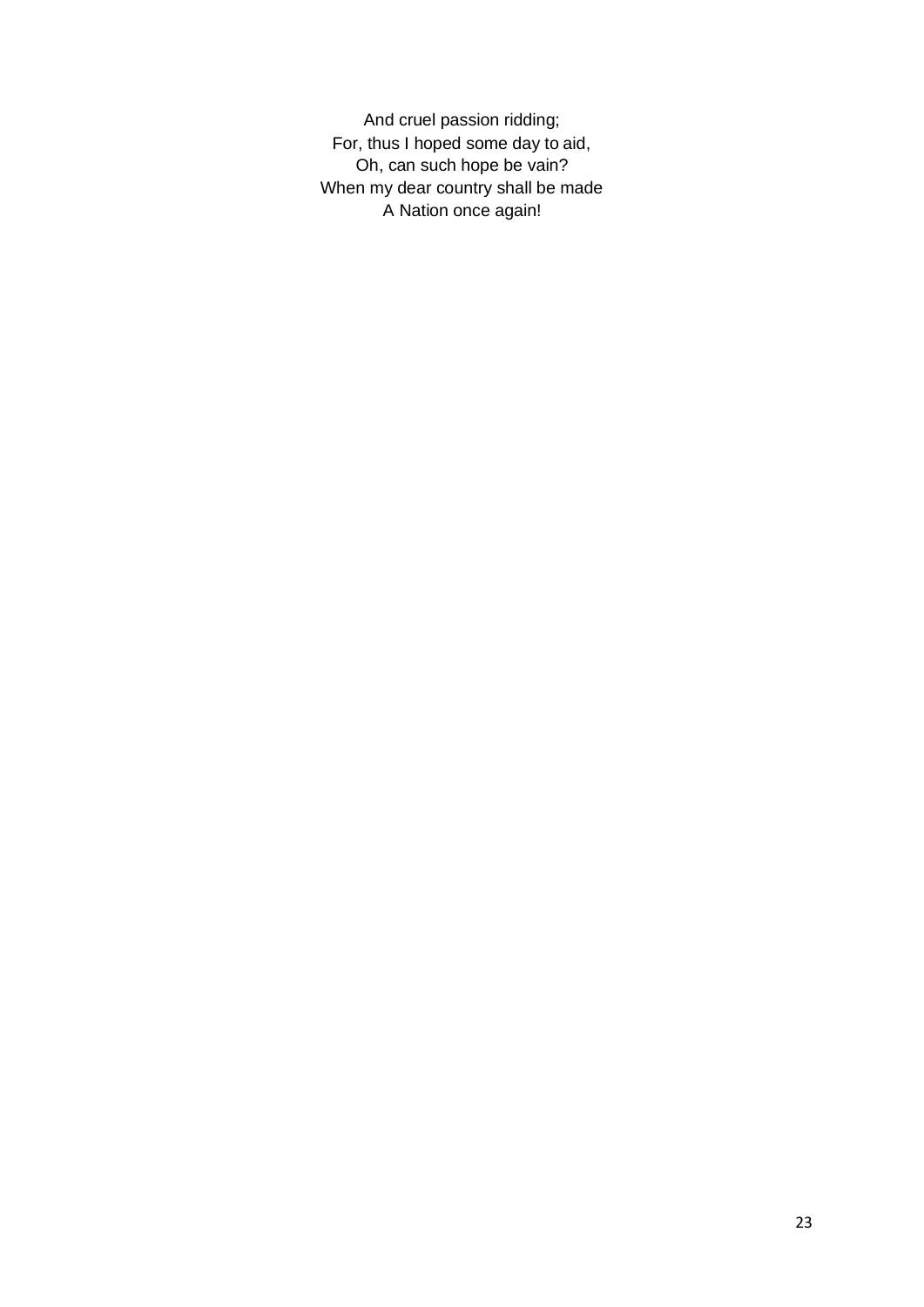## <span id="page-23-0"></span>Nead Na Lachan Sa Mhúta

1. Nead na' lachan sa mhúta (fá thrí), 'S cuirfidh mé 'mach ar a' gcuan tú.

*Luinneog: Haigh dí didil dí didil dí Haigh dí dí dí déró Haighdildí aighdildí aighdildí Haigh dí didil dí déró.*

2.

Bhéarfaidh mé currach is criú dhuit (fá thrí), 'S cuirfidh mé 'mach ar a' gcuan tú.

> *Luinneog: Haigh dí didil dí didil dí Haigh dí dí dí déró Haighdildí aighdildí aighdildí Haigh dí didil dí déró.*

3. Ceannóidh mé slat is dorú dhuit (fá thrí), 'S cuirfidh mé 'mach ar a' gcuan thú.

*Luinneog: Haigh dí didil dí didil dí Haigh dí dí dí déró Haighdildí aighdildí aighdildí Haigh dí didil dí déró.*

4.

Cuardóidh mé bean agus spré dhuit (fá thri), 'S déanfaidh sí steaimpí 'gus té dhuit.

> *Luinneog: Haigh dí didil dí didil dí Haigh dí dí dí déró Haighdildí aighdildí aighdildí Haigh dí didil dí déró.*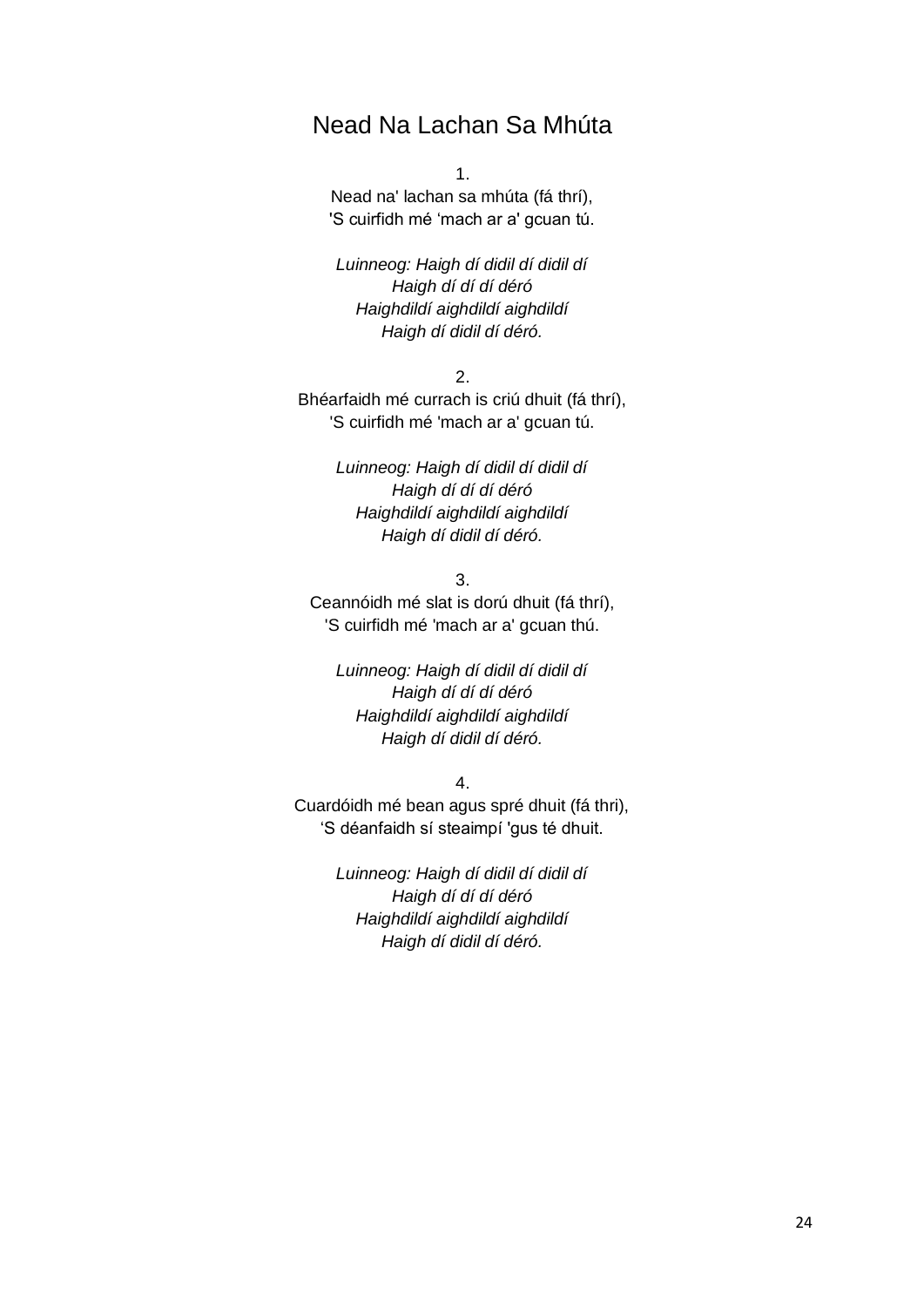## Ó Teighridh Liom

1.

<span id="page-24-0"></span>Ó teighridh liom faoin aer gan mhoill, Tá 'n ghrian go hárd sa spéir, A' rince le meidhir ar chloch is ar aill, Ag breith barróg ar bharr na gcoill, Tá gáir is ceol ar chroí 's ar bheol, Ó teighridh liom faoin aer .

> *Curfá: Gheoi hó gheo hó gheo hó, Bí aerach meidhreach beo, Le spórt agus spraoí, Agus ceol id do chroí, Gheo hó gheo hó gheo hó.*

> > 2.

Ó teighridh liom go barr an tsléibh I bhfad ó bhrón is crá, Na héin ríméideach ar an gcraobh, An teas go sciéipeach lenár dtaobh, Is fíon sa ghaoith a thógann croí. Ó teighridh liom a ghrá.

*Curfá:*

*Gheoi hó gheo hó gheo hó, Bí aerach meidhreach beo, Le spórt agus spraoí, Agus ceol id do chroí, Gheo hó gheo hó gheo hó.*

3.

Ó teighridh liom ag seoladh ar muir, Tá 'n sáile mealltach ciúin, Ag bogadh romhainn de shíor ar a bhroinn, I gcorrach éasca córach cruinn, Is ag deire 'n lae ag filleadh Ó teighrigh liom a ghrá.

> *Curfá: Gheoi hó gheo hó gheo hó, Bí aerach meidhreach beo, Le spórt agus spraoí,*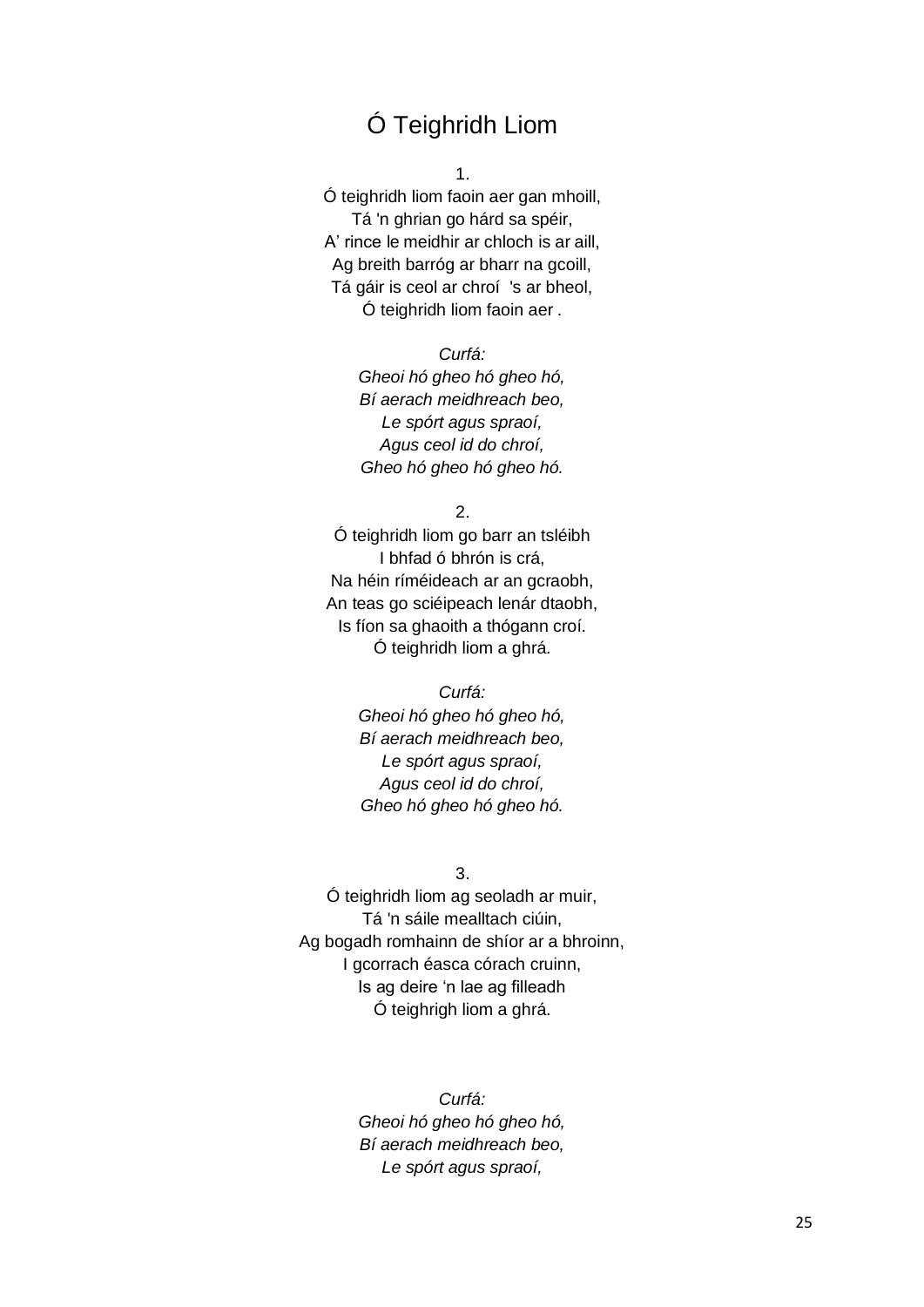*Agus ceol id do chroí, Gheo hó gheo hó gheo hó.*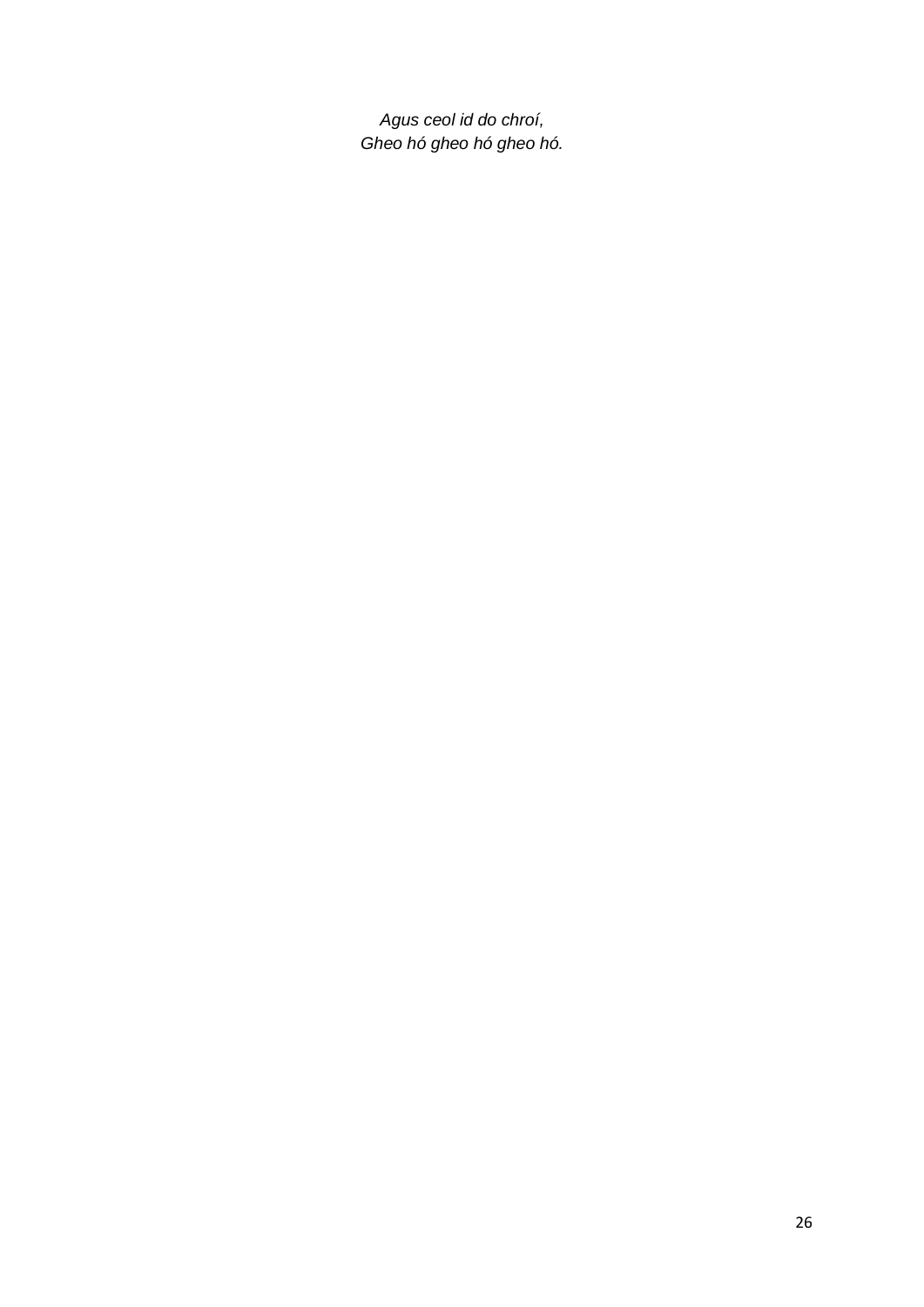## Glory O! To The Bold Fenian Men

1.

<span id="page-26-0"></span>Adown by the glenside I met an old woman, A-plucking young nettles, nor saw I was coming; I listened awhile to the song she was humming - "Glory O! Glory O to the Bold Fenian Men!"

2.

Tis fifty long years since I saw the moon beamin' On strong manly forms, on eyes with hope gleamin'; I see them again, sure, thro' all my sad dreamin' - "Glory O! Glory O to the Bold Fenian Men!"

3.

When I was a girl their marchin' and drillin' Awoke in the glenside sounds awesome and thrillin' They loved poor old Ireland, to die they were willin' - "Glory O! Glory O to the Bold Fenian Men!"

4.

Some died by the glenside, some died 'mid the stranger; And wise men have told us their cause was a failure; But they stood by old Ireland, and never feared danger - "Glory O! Glory O to the Bold Fenian Men!"

5.

I passed on my way, God be praised that I met her; Be my life long or short I shall never forget her. We may have good men, but we'll never have better- "Glory O! Glory O to the Bold Fenian Men!"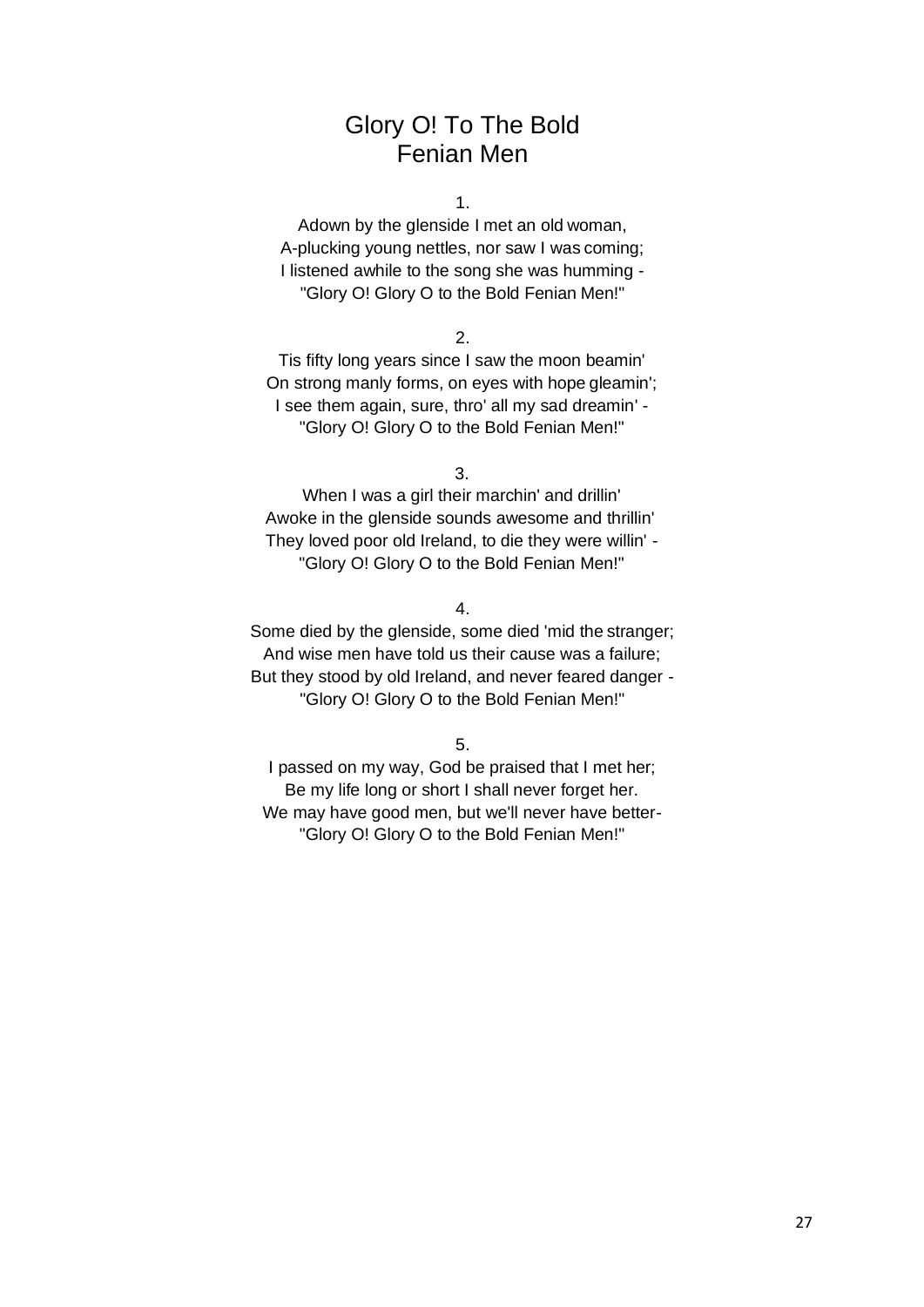## <span id="page-27-0"></span>Sailing in the Lowlands Low

1.

Dunmore we quitted, Michaelmas gone by, Cowhides and wool, and live cargo! Twenty young Wild Geese, ready to fly! Sailing for the Lowlands Low.

Refrain: The Lowlands Low, the Lowlands Low, Sailing for the Lowlands Low.

 $\mathcal{P}$ 

Shaun Paor's the skipper, From the church of Crook - Piery keeps log for his father! Crew all from Bannow, Fethard and the Hook - Sailing in the Lowlands Low!

Refrain: The Lowlands Low, the Lowlands Low, Sailing for the Lowlands Low.

3.

These twenty Wild Geese Gave Queen Anne the slip, Crossing to Lewey in Flanders: He and Jack Malbrook Both are in a grip, Fighting in the Lowlands Low!

Refrain: The Lowlands Low, the Lowlands Low, Sailing for the Lowlands Low.

4.

Close lay a rover Off the Isle of Wight, Either a Salee or Saxon! Out through a sea mist We bade them good night, Sailing for the Lowlands Low!

Refrain: The Lowlands Low, the Lowlands Low, Sailing for the Lowlands Low.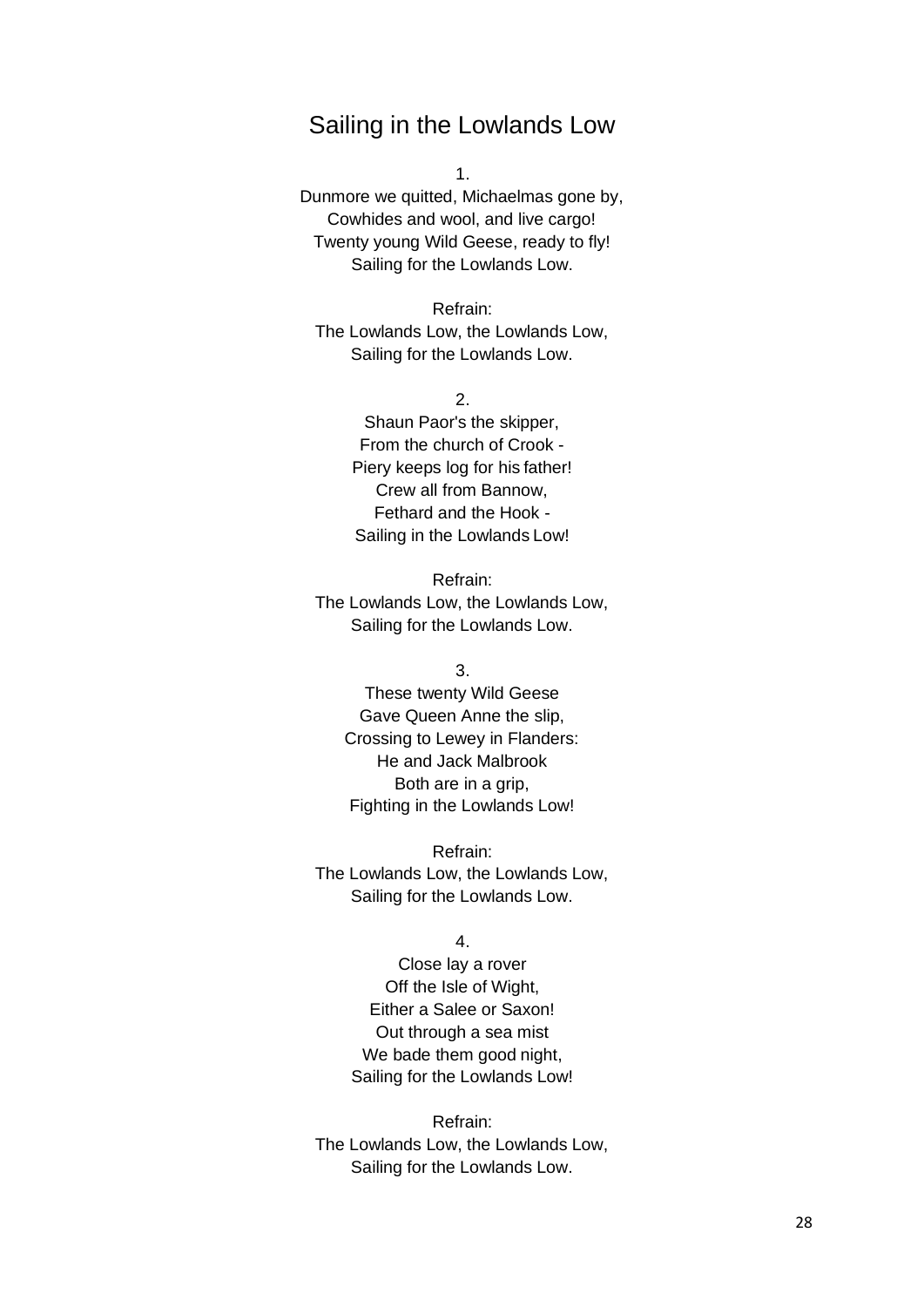5. Ready with priming We'd our galliot gun: Muskets and pikes in good order! We should be riddled - Captives would be none! Death! or else the Lowlands Low!

Refrain: The Lowlands Low, the Lowlands Low, Sailing for the Lowlands Low.

6. Pray, hold Brendan, Turk or Algerine, Dutchman nor Saxon may sink us! We'll bring Geneva Rack and Rhenish wine Safely from the Lowlands Low!

Refrain: The Lowlands Low, the Lowlands Low, Sailing for the Lowlands Low.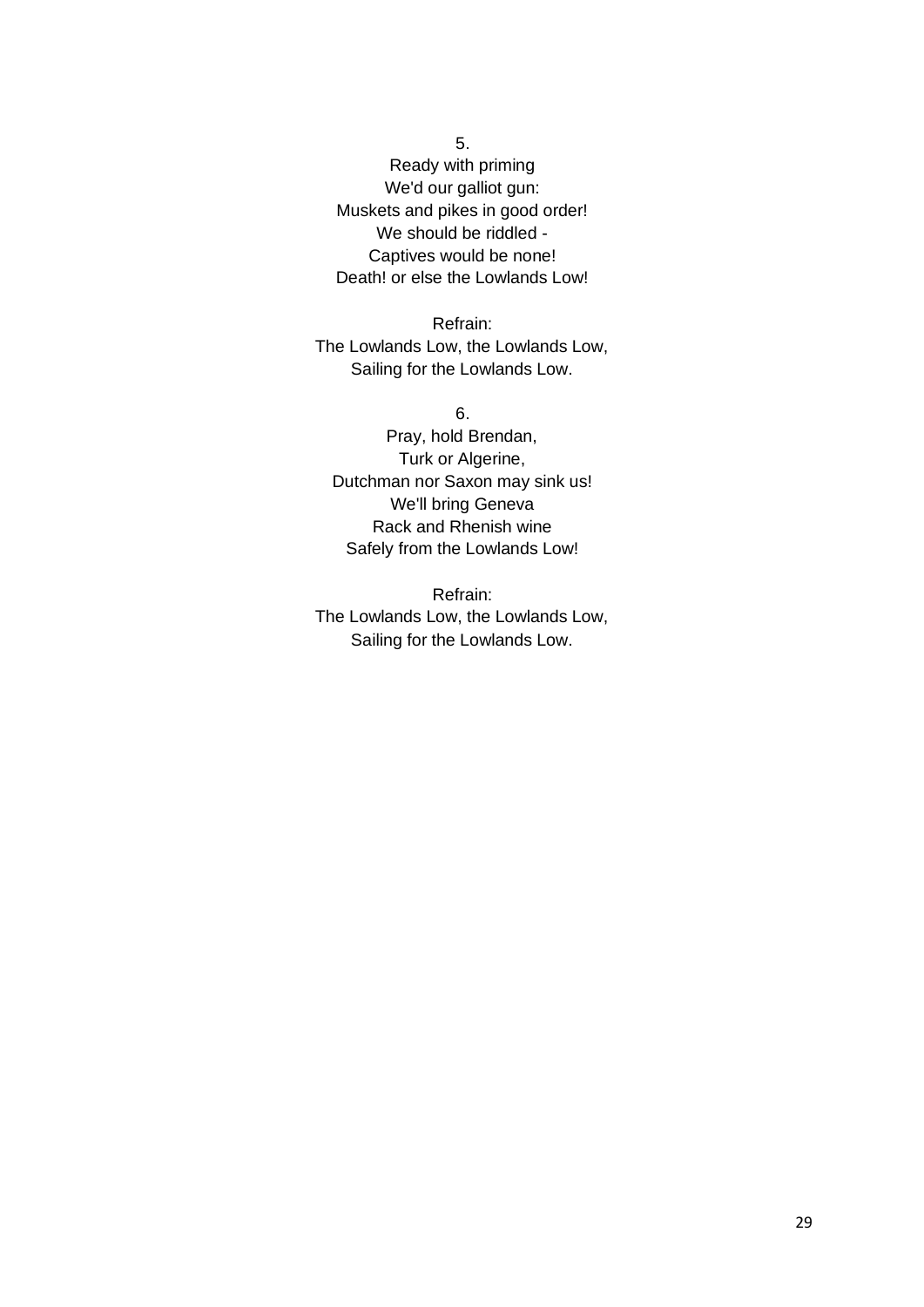## An tAmhrán Náisiúnta

<span id="page-29-0"></span>Curfá: Sinne Fianna Fáil, Atá faoi gheall ag Éirinn, Buíon dár slua Thar toinn do ráinig chugainn Faoi mhóid bheith saor. Seantír ár sinsear feasta Ní fhágfar faoin tíorán ná faoin tráill; Anocht a théim sa bhearna bhaoil, Le gean ar Ghaeil chun báis nó saoil, Le gunna-scréach faoi lámhach na bpiléar Seo libh canaig' Amhrán na bhFiann.

Seo dhaoibh, a chairde, duan Óglaigh, Caithréimeach, bríomhar, cheolmhar. Ár dtinte cnámh go buacach táid, 'S an spéir go mín réaltógach; Is fonnmhar faobhrach sinn chun gleo, 'S go dtiúnmhar glé roimh thíocht don ló, Faoi chiúnas caomh na hoíche ar seol, Seo libh, canaig' Amhrán na bhFiann.

Curfá: Sinne Fianna Fáil, Atá faoi gheall ag Éirinn, Buíon dár slua Thar toinn do ráinig chugainn Faoi mhóid bheith saor. Seantír ár sinsear feasta Ní fhágfar faoin tíorán ná faoin tráill; Anocht a théim sa bhearna bhaoil, Le gean ar Ghaeil chun báis nó saoil, Le gunna-scréach faoi lámhach na bpiléar Seo libh canaig' Amhrán na bhFiann.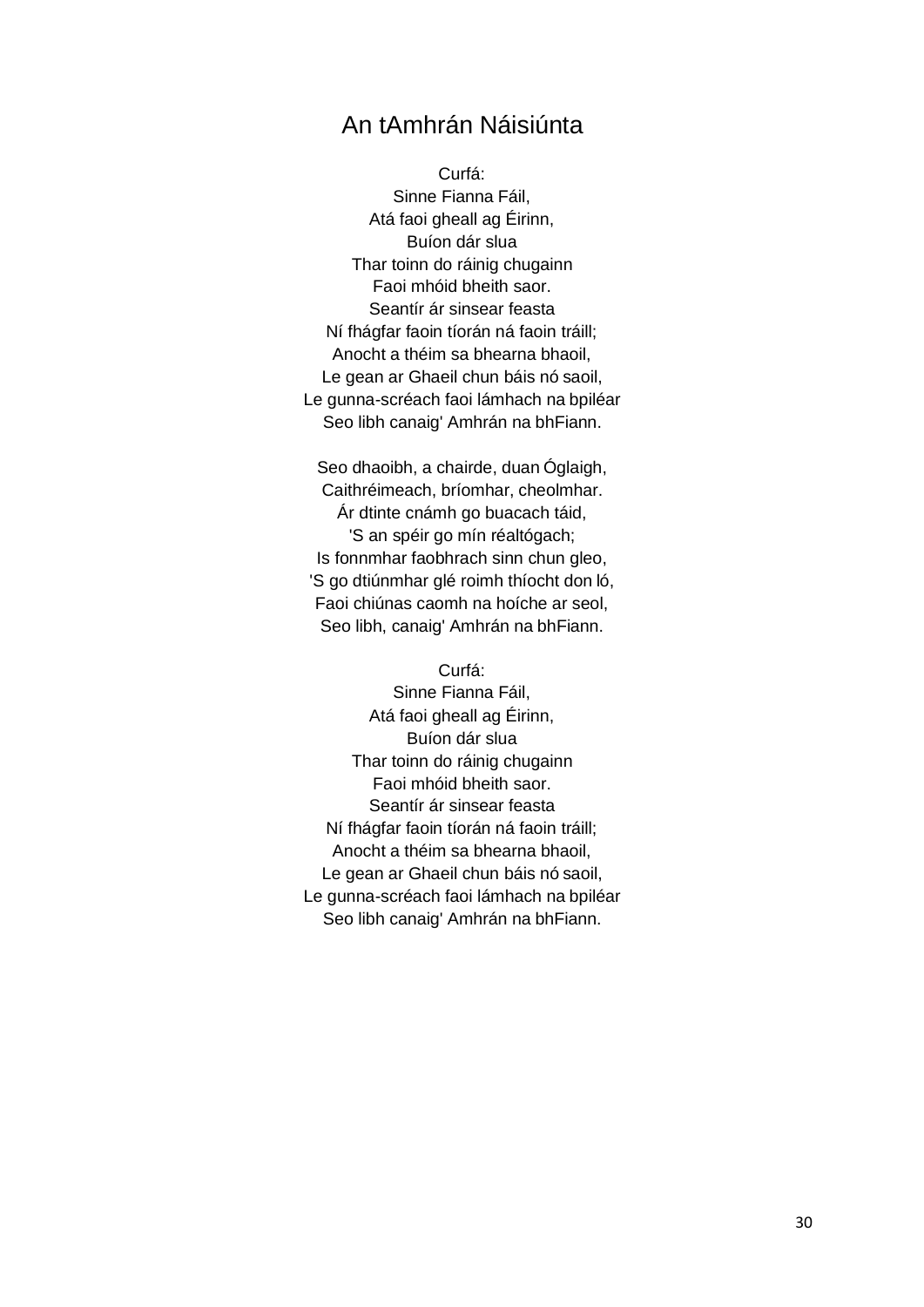## An Habit Shirt

<span id="page-30-0"></span>Do casadh cailín deas orum, bhí banúil maisiúl gléasta, Bhí peidhre gloves is hat' uirthi is Habit Shirt go néata, Bhí stocaí lín go greant' uirthi gus fáinní ar a méaraibh, 'S nuair a thugas-sa "Good morrow" dhi, sé dúirt sí "Thugais t'éithea.

Sé Domhnall cam an faraire is mó le rá in Éirinn, Do thug an bhainríon taitneamh dó is cuireadh dó mar chéile, An bhean dob fhearr sa chruinne riamh nach bhfuair sí fear in Éirinn, Is féach na raibh aon hat' uirthi ná Habit Shirt ar aon chor.

Ó Leig dom féin ded chabaireacht, a thoice bheag gan éifeacht, Na tabhair-se aghaidh ar fharaire ' tá i bhfad sa tír gan chéile. Féach-s cár gaibh Hercules, Hector agus Caesar, 'S na mná ní raibh aon hat' orthu, ná Habit Shirt ar aon chor.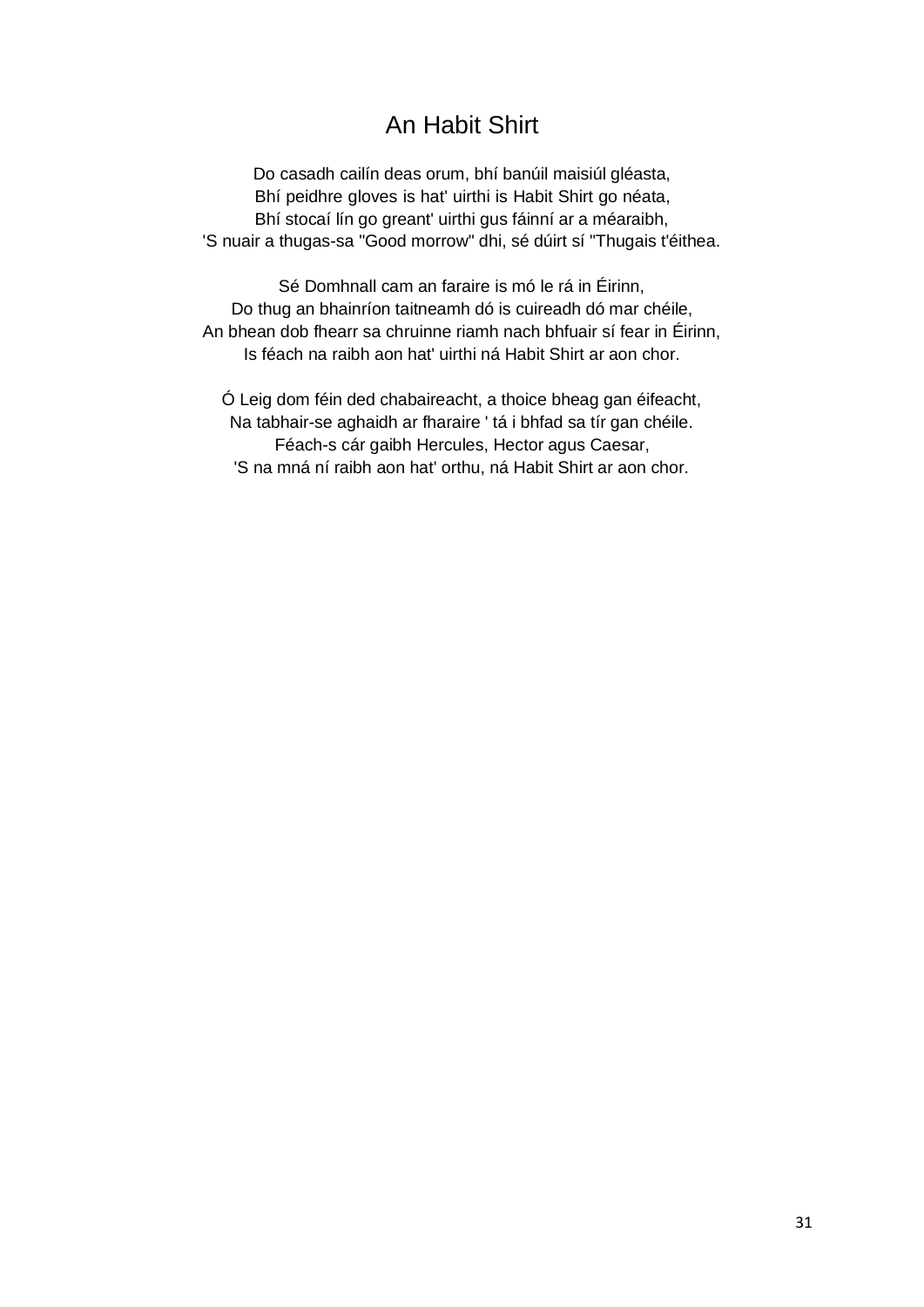## Loch Lomond

1.

<span id="page-31-0"></span>By yon bonnie banks and by yon bonnie braes, Where the sun shines bright on Loch Lomond, Where me and my true love were ever wont to gae On the bonnie bonnie banks o' Loch Lomond

*Chorus*

*Oh, ye'll take the high road, An' I'll take the low road, An' I'll be in Scotland afore ye, But me an'my true love, Will never meet again, On the bonnie, bonnie banks o' Loch Lomond*

2.

I mind when we parted in yon shady glen, On the steep, steep side o' Ben Lomond, Where in purple hue, the Highland hills we view, And the moon looks out from the gloamin' -

*Chorus*

*Oh, ye'll take the high road, An' I'll take the low road, An' I'll be in Scotland afore ye, But me an'my true love, Will never meet again, On the bonnie, bonnie banks o' Loch Lomond*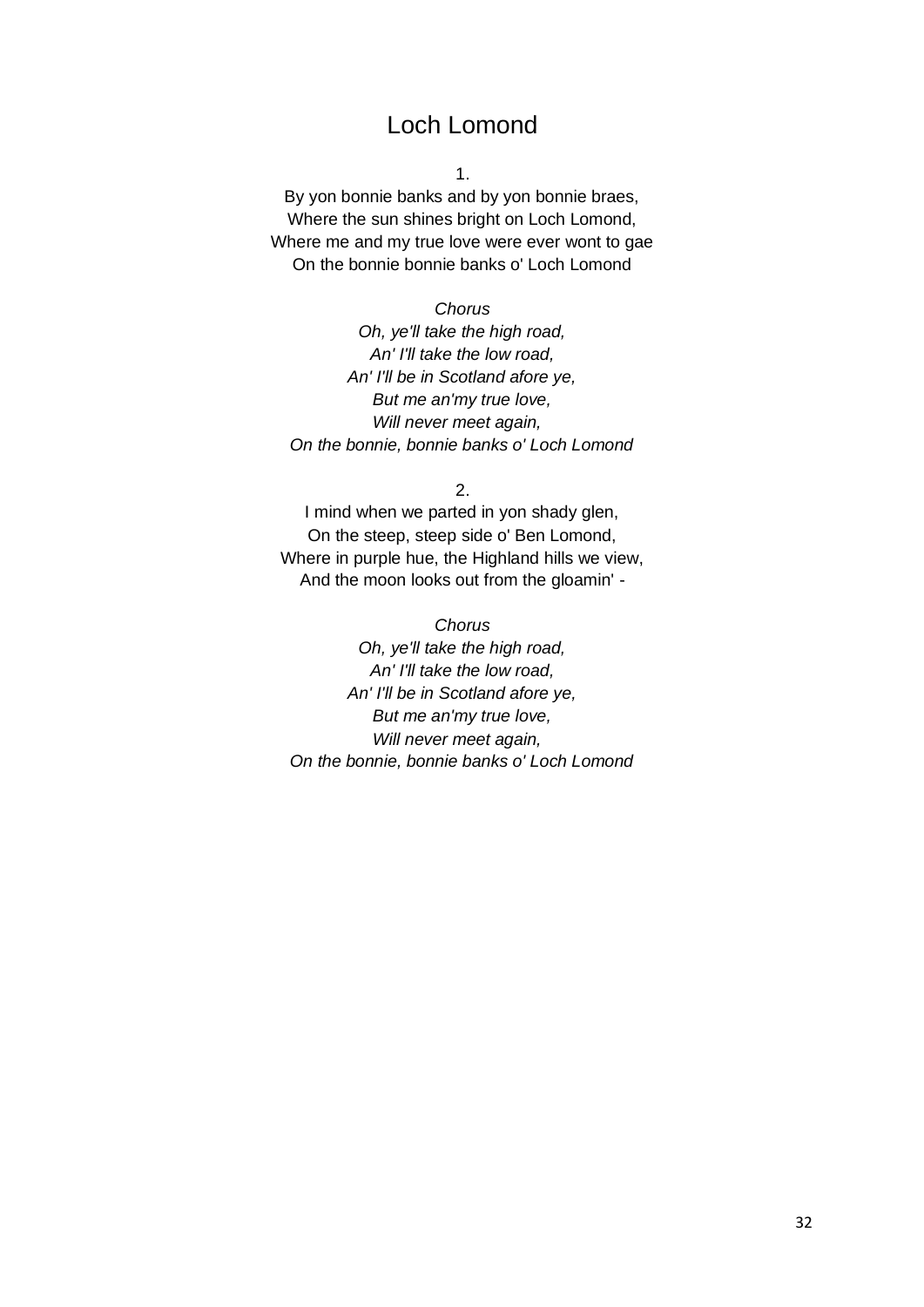### Let Him Go Let Him Tarry

1.

<span id="page-32-0"></span>Farewell to cold winter, sumer's come at last, Nothing I have gained, but my true love I have lost, I'll sing and I'll be happy, like the birds upon the tree, But since he deceived me, I care no more for he.

### *Chorus:*

*Let him go let him tarry, let him him sink or let him swim, He doesn't care for me and I don't care for him, He can go and get another that I hope he will enjoy, For I'm going to marry a far nicer boy.*

2.

He wrote me a letter saying he was very bad, I sent him back an answer saying I was very glad, He wrote me another saying he was well and strong, But I care no more about him than the ground he walks upon.

### *Chorus:*

*Let him go let him tarry, let him him sink or let him swim, He doesn't care for me and I don't care for him, He can go and get another that I hope he will enjoy, For I'm going to marry a far nicer boy.*

3.

Some of his friends they had a very kind wish for me, Others of his friends, they could hang me on a tree; But soon I'll let them see my love, and soon I'll let them know, That I can get a new sweetheart on any ground I go.

*Chorus:*

*Let him go let him tarry, let him him sink or let him swim, He doesn't care for me and I don't care for him, He can go and get another that I hope he will enjoy, For I'm going to marry a far nicer boy.*

4.

He can go to his old mother now, and set her mind at ease, I hear she is an old, old woman, and very hard to please, It's slighting me and talking ill is what she's always done, Since I was courting her great big ugly Son.

*Chorus: Let him go let him tarry, let him him sink or let him swim, He doesn't care for me and I don't care for him,*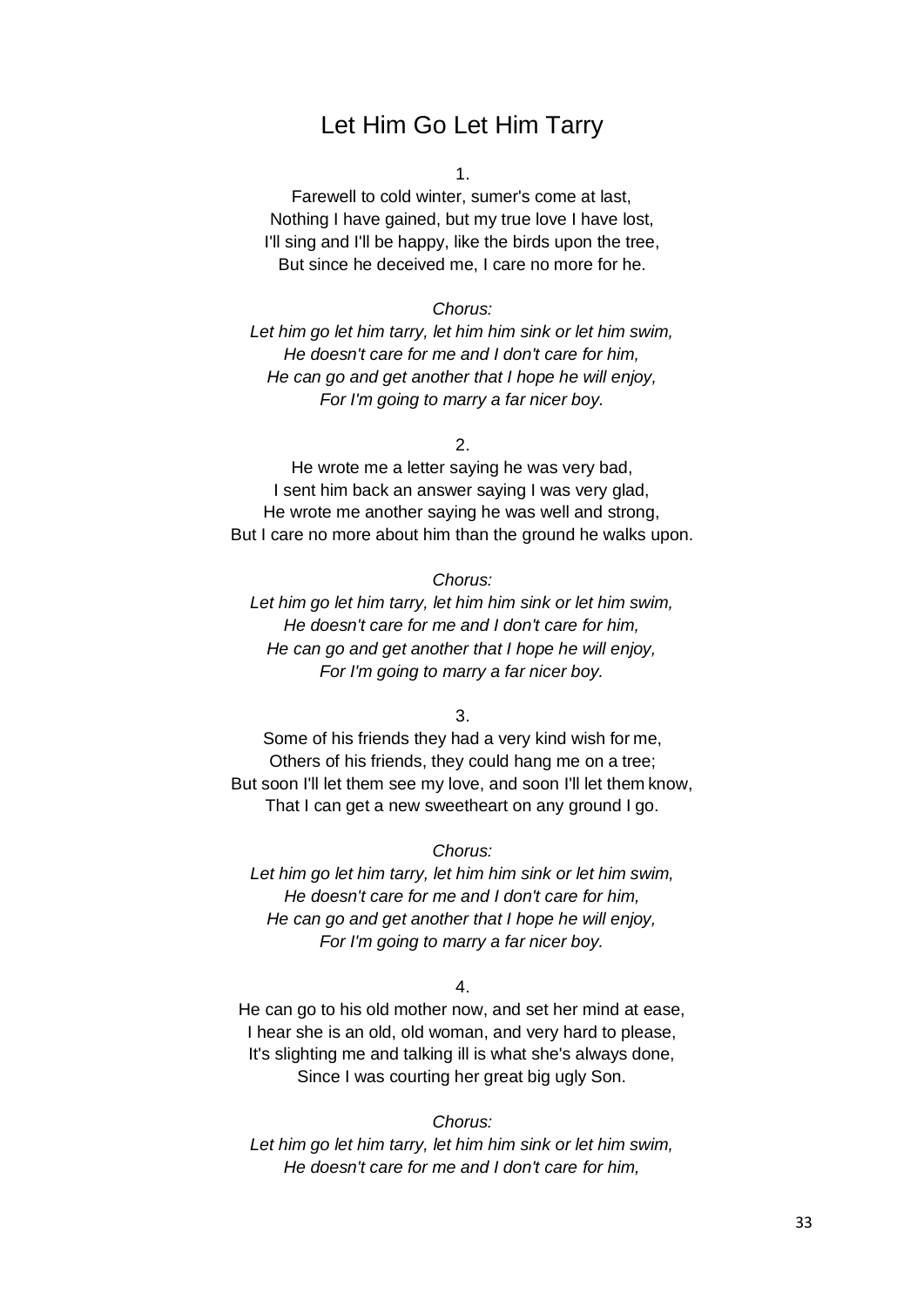*He can go and get another that I hope he will enjoy, For I'm going to marry a far nicer boy.*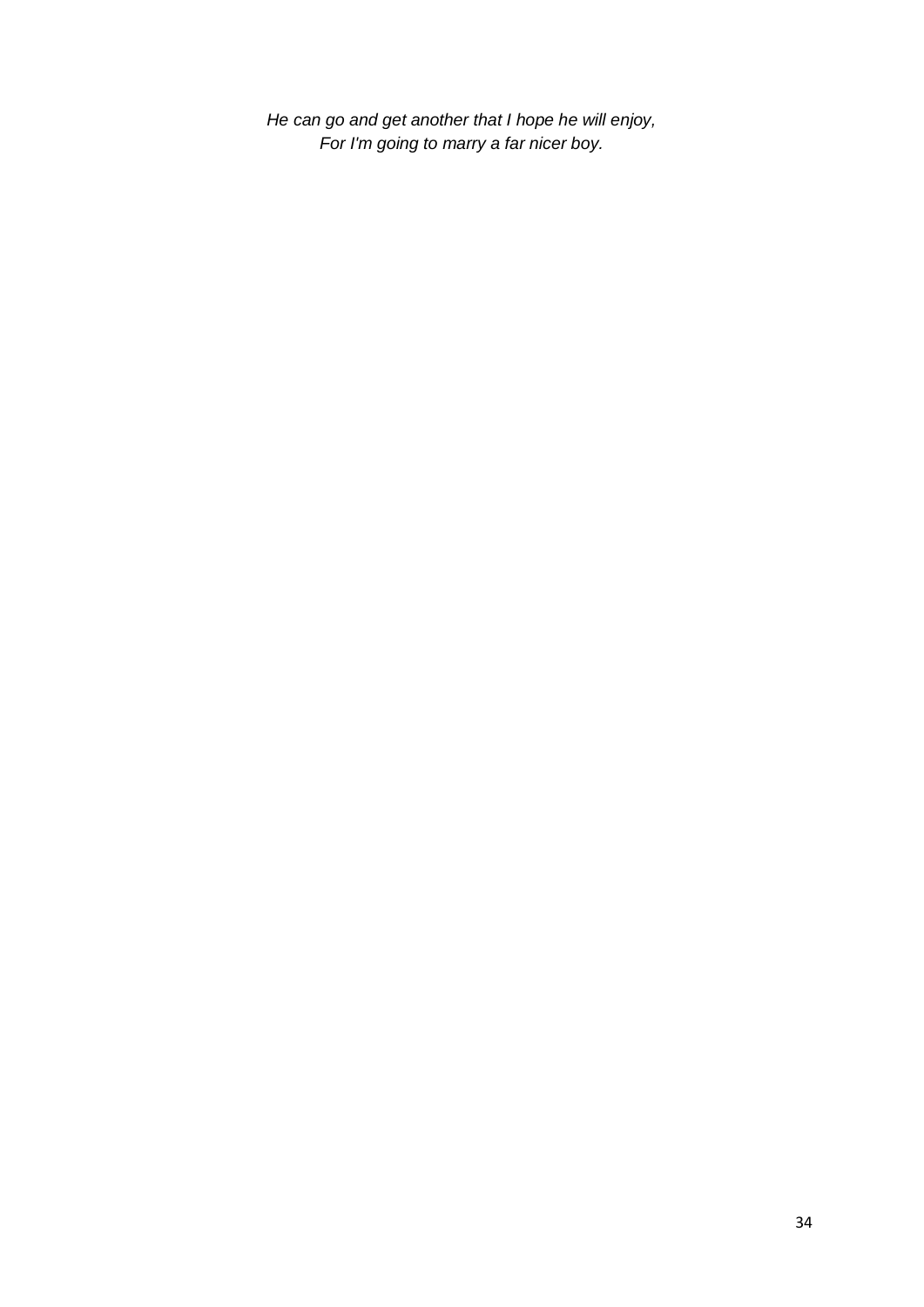# <span id="page-34-0"></span>Is Maith An Bean Mhuire Mhór

Is maith an bhean Mhuire Mhór, Máthair Ard-Rí na Sló Síor, Siad a grásta is gnáth lán-Bean do chuir fál fó gach tír.

Bean í dá gclaonann ceart, Bean is mó neart is brí, Bean is buige fá ór dearg, Bean le gcoisctear fearg an Rí.

Bean do bheir radharc do dhall, Bean is treise thall ar neamh, Bean do thóg mo naimhde díom, Bean is díon dom ar gach cath.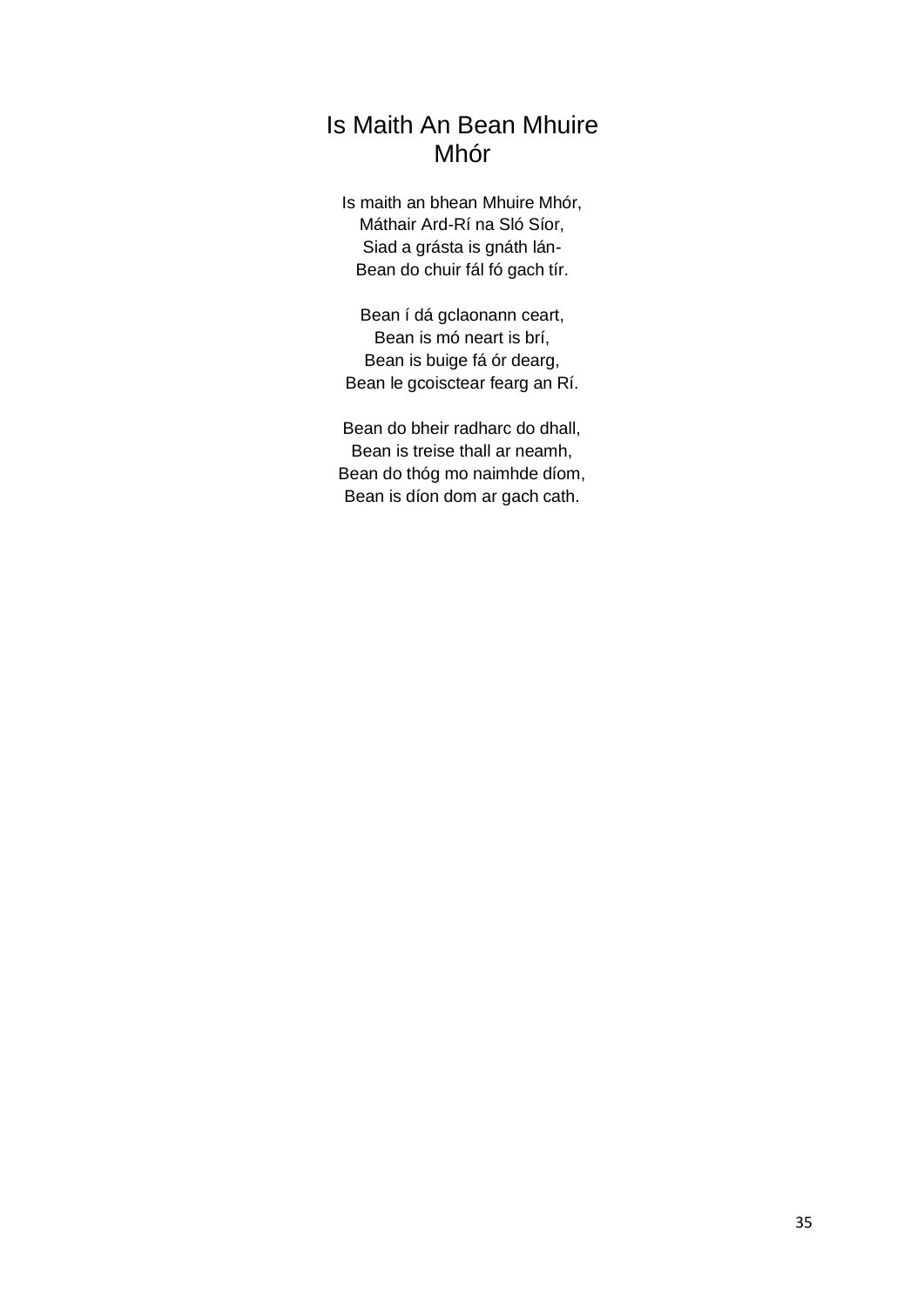### Sliabh na Mban

<span id="page-35-0"></span>Ní airím véarsa ó lon ná ó chéirseach Is ní fhásann féar ins na coillte ceart; Níl suim ag an spéirbhean i spórt ná i bpléisiúir Ach í ag gol is ag béiceach is ag réabadh bás. Á rá gan faothamh, ní bhfaighidh na séimhfhir Aon oíche in Éirinn ná uain chun reast, Ag an trúp so meirligh is iad ag teacht lena chéile, Is go mbuailfear caoch sinn ar Shliabh na mBan.

Is oth liom féinig bualadh an lae úd Do dhul ar Ghaeil bhocht is na céadta 'slad Mar tá na meirligh ag déanamh géim dínn Is a rá nach aon ní leo píc ná slea. Níor tháinigh ár Major i dtús an lae chugainn Is ní rabhamar féinig i gcóir ná i gceart Ach mar a seolfi aoireacht bo dtí an aonach Ar thaobh na gréine de Shliabh na mBan.

Mo léan léir ar an dream gan éifeacht Nár fhan le héirim istoíche is stad Go mbeadh dúthaí Déiseach is iarthar Éireann Ag teacht le chéile ón tír aneas. Go mheadh á gcampaí déanta le fórsaí tréana 'gus cunamh Dé linn sa tsaol ar fad Is ní dhíolfadh meirleach de Mhuintir Néill sinn Is bhuafaí an réim linn ar Shliabh na mBan.

Is é Ros do bhreoigh is do chloígh go deo sinn, Mar ar fágadh mórchuid dínn sínte lag. Leanaí óga 'na smóla dóite Is an méid a fhan beo dhíobh cois claí nó scairt. Ach geallaim féin dhaoibh, an té dhein an foghla, Go mbeamna i gcóir dó le píc is le sleá; Is go gcuirfeam yeomen ag crith `na mbróga, Ag díol a gcomhair leo ar Shliabh na mBan.

Tá an cóbaigh mhóra ag iarraidh eolais, Tá an aimsir óg is an chabhair ag teacht; An Té mhill na gnótha is É a leigheasfaidh fós iad, Is ní dhíolfam feoirling leo, cíos ná slea Píosa coróineach, an chuid ba mhó dhe, Luach éiric bó nó teaghlach deas, Beidh rince ar bhóithre is soilse á ndó 'gainn, Beidh meidhir is mórtas ar Shliabh na mBan.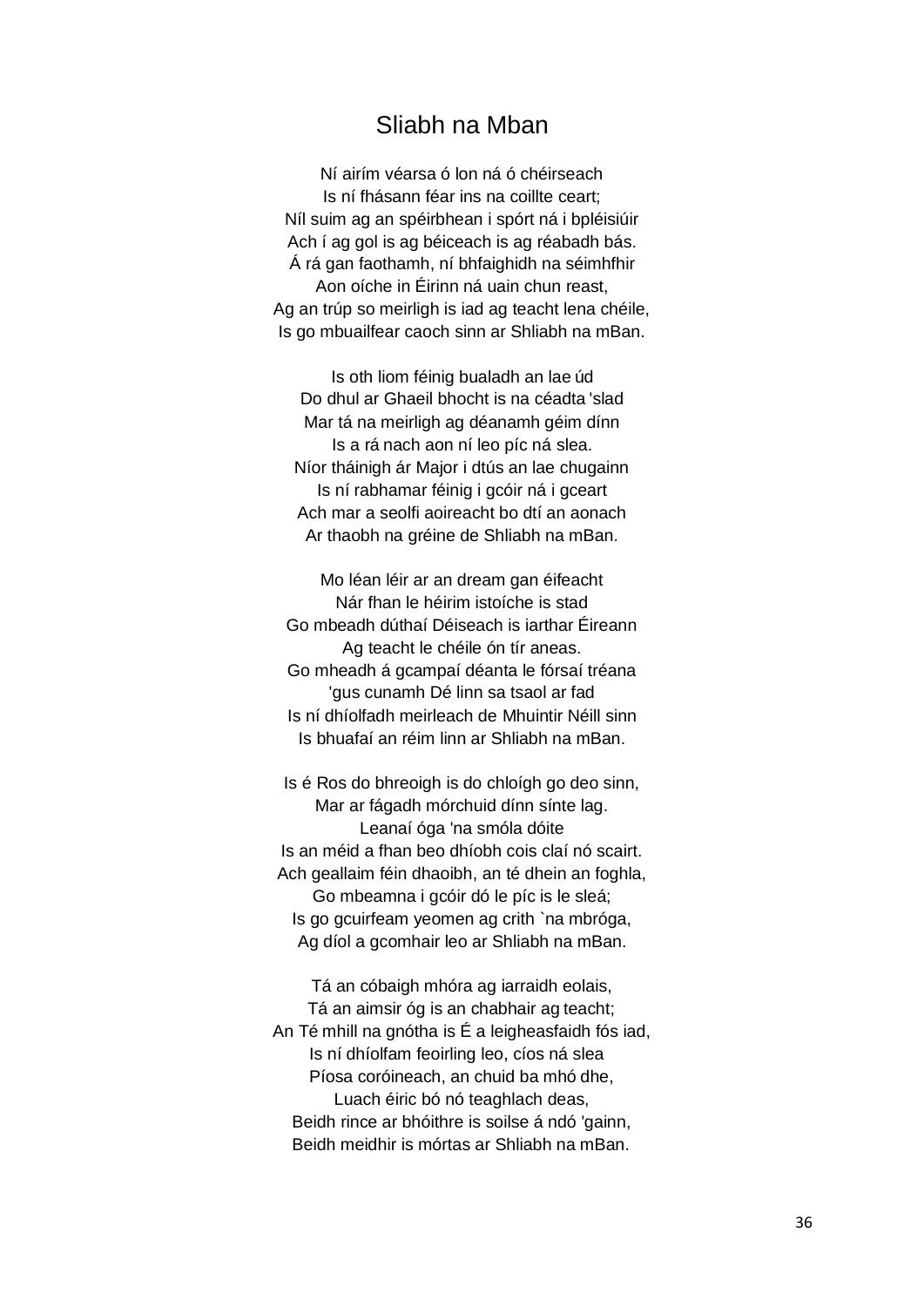Is mó fear aosta is crobhaire gléigeal Ó am go chéile a chuaigh thar lear, A bhfuil cordaí caola ag baint lúth a ngéag díobh, I ndoinsiúin dhaora go doimhin faoi ghlas. Gardaí taobh leo ná leomhfadh sméid' orthu, Go ndéanfadh plé dhóibh i dtírtha thar lear; Á dtabhairt saor óna namhaid gan bhuíochas, In am an tsaothair ar Shliabh na mBan.

Is tá an Francach faobhrach is an loingeas gléasta, Le cranna géara acu ar muir le seal; 'Sé an síorscéal go bhfuil a dtriall ar Éirinn, Is go gcuirfid Gaeil bhocht arís 'na gceart. Dá mba dhóigh liom féiniggo mb'fhíor an scéal úd, Bheadh mo chroí chomh héadrom le lon ar sceach. Go mbeadh claoite ar mheirligh, is an adharc dá séideadh, Ar thaobh na gréine de Shliabh na mBan.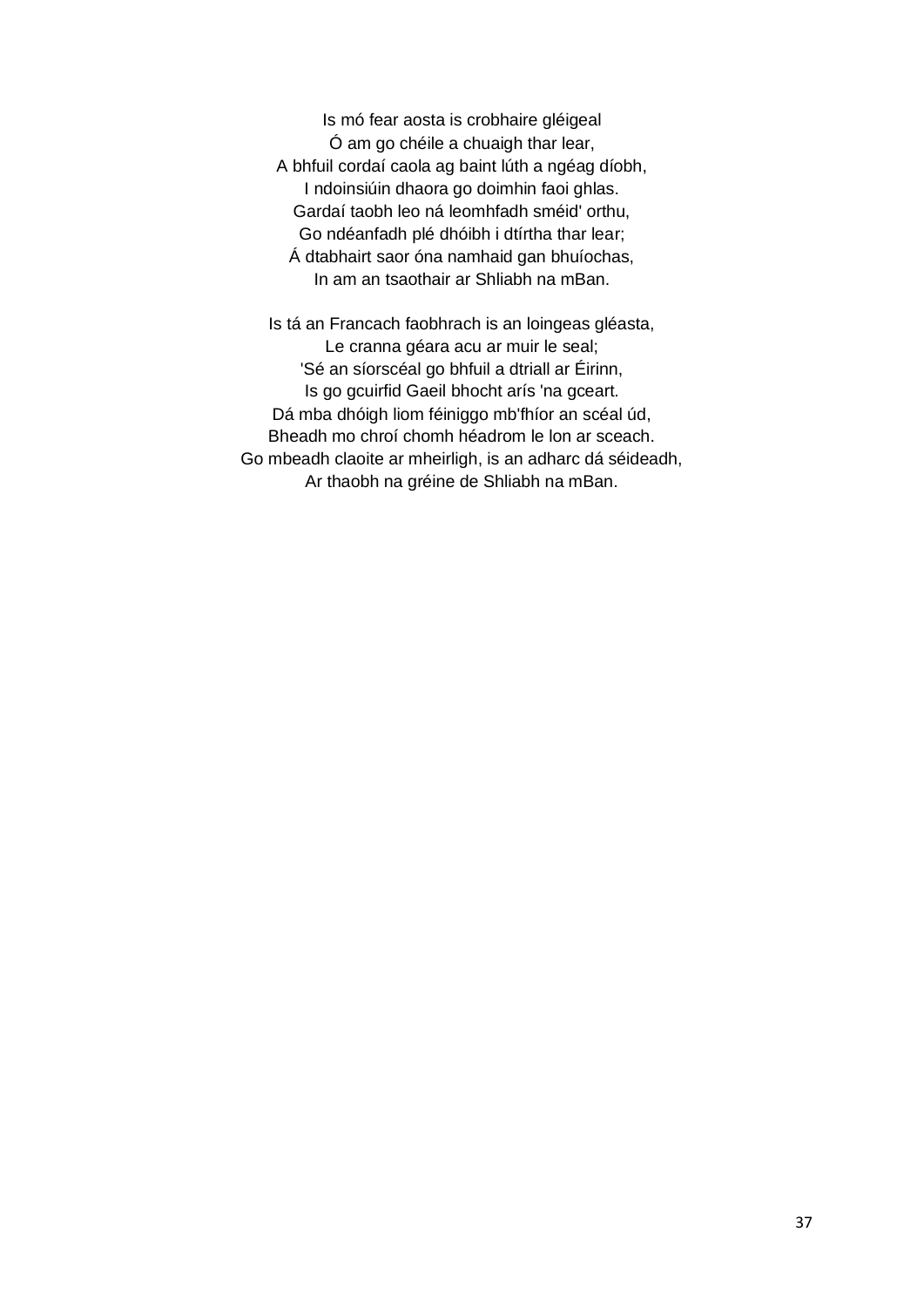# Na Connerys

A Choimín mhallaithe, gúimse deacair ort agus gráin Mhic Dé ' S ar an ngasra úd atá ceangailte go dlúth le do thaobh Mar is sibh do dhearbhaigh i láthar Choistealaigh ar na triúir fear séímh ' S a chuir na Connerys thar na farraigí go dtí's na New South Wales

An té a bheadh ina sheasamh ann 's a dhéanfadh macnamh ar ár gcúis a phlé Mar do sheasaigh sí óna seacht ar maidin go dtí tar éis a naoi Do chrith an talamh fúinn le linn a labhartha á dtabhairt sa mbréag Is mo ghraidhin é an t-anam bocht, tá sé damanta más fíor don chléir

Tá jaicéad gairid á dhéanamh ó mhaidin dúinn is triús dá réir Culaith farraige, ní nár thathaíomar i dtúis ár saol Murach feabhas ár gcarad bhí ar muinéil cnagaithe is sinn go domhin san saol Nó gur casadh sinn chun téarma a chaitheamh ins na New South Wales A bhanríónn bheannaithe 's rí na bhfalitheas nGeal, tabhair fuscailt orainaraon ' S ar an mbanalatra atá sa bhaile go dubhach inár ndiadh Le linn an aifrinn bídh ag agallamh is ag guí chun Dé Ar na Connerys a thabhairt saor abhaile chugainn ós New South Wales.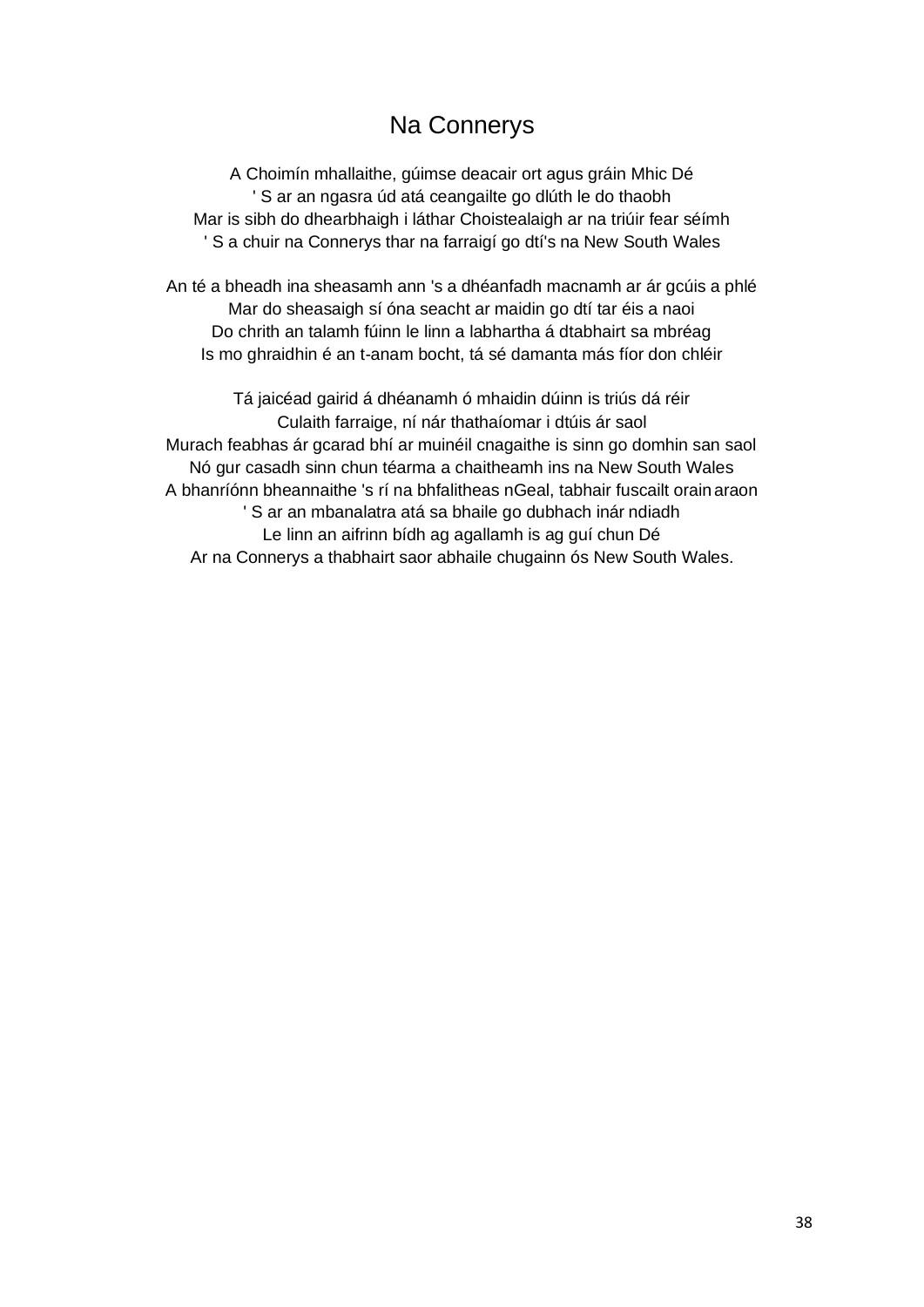# Iníon an Fhaoit' ón nGleann

Maidin cheoch nuair a d'éiríos, 'S do ghabhas-sa amach na coillte 'S ansiúd do bhuail an treaghd mé, Ná leigheasfar, faraoir, Do chuala an bhruinneall mheidhreach I lúb na coille ag éisteacht, Is do las mo chroí le graidhin di Nó gur dhea-bhean dom í.

Siúil a chuid, bí ag gluaiseacht, Gan scíth, gan stad, gan fuaradh, Tá an oíche ghairid shamhraidh ann Is béam araon ag siúl ceol aoibhneas bailtí móra Is radharc lem thaobh ar chuanta, 'S a Chríost nach róbhreá an uain í Le hiníon an Fhaoit' ón nGleann.

'S dá mbeinnse lá breá gréine Im shuí ar bheinn an tsléibhe amuigh, An lon dubh is an chéirseach Ag seinniúint ós mo cheann, Ba dheas do scríobhfainn véarsa Is b'ionadh leo mar a léifinn, I ngrá a bheith suite taobh leat Iníon an Fhaoit' ón nGleann. Táimse lán de náire Tré gach beart dá ndearna,

Mar is buachaill mé a bhí dána Nó gur chaill mé mo chiall, Ach ní beo mé mí ná ráithe Muna bhfaighidh mé póg is grá uait, Agus fáilte chaoin ód cháirde, Iníon an Fhaoit' ón nGleann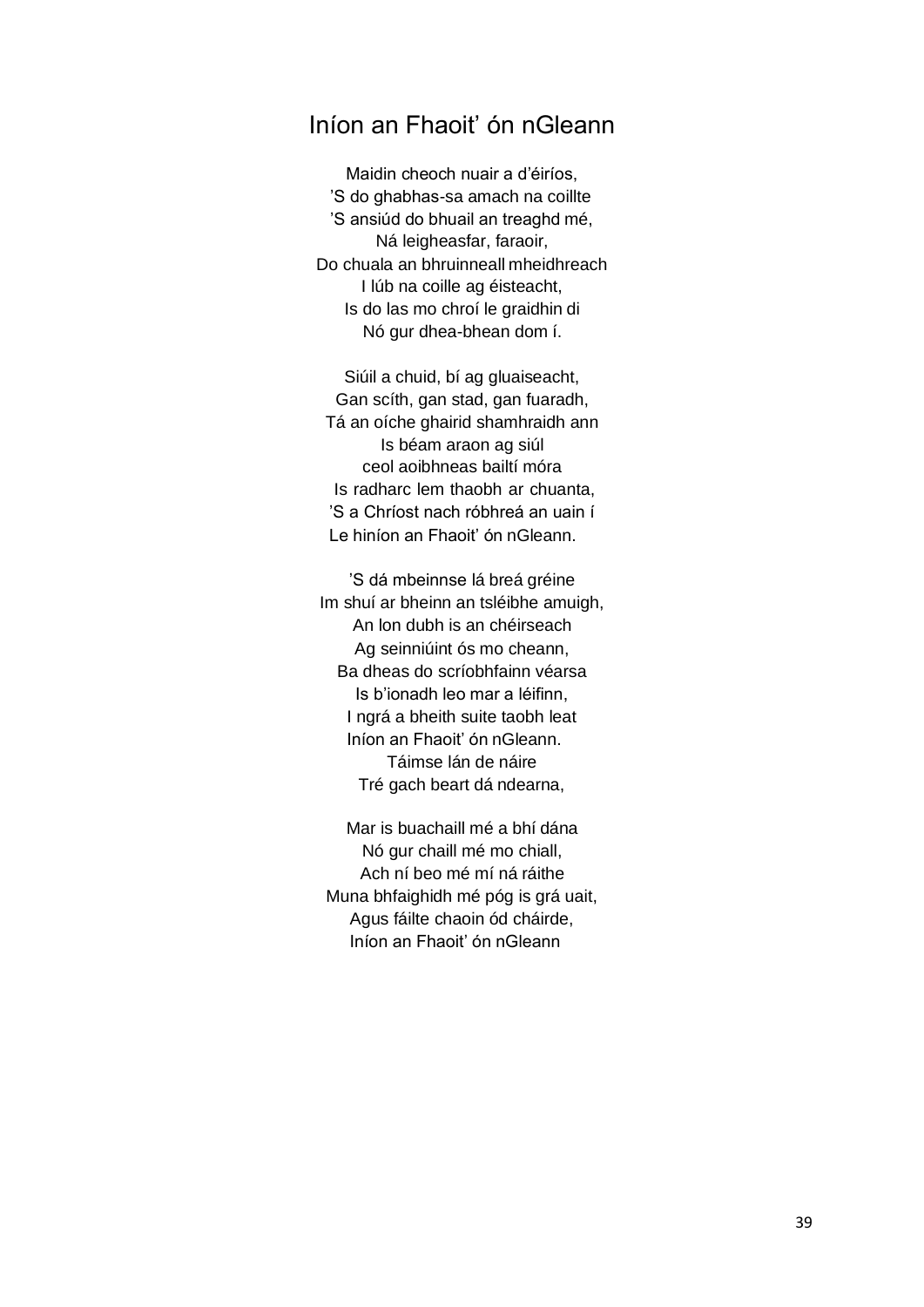# Is a Mhaimí Nach tú an **Cladhaire**

Is a mhaimí nach tú an cladhaire nár dh'insigh dom dhaidí i dtráth Go rabhasa breoite tinn agus mé millte le darta grá, Go mbím san oíche ag taidhreamh gur im mhaighdean le fada atháim- 's mara bhfaighfear fear gan mhoill dom gur deimhneach go raghad 'om bá!

A Mhaimi bíse foighneach 's ní bhfaighidh tú aon fhear go fóill-Tá an cíos ag glaoch gan mhoill orainn 's gan poinn againn le cur 'na chomhair, Tá broid agus ceant gach ló orainn - ár ngabháltachas ró-bheag go deo, Tá t'atháir bocht drochshláinteach 's an máistir ró-dhian go deo.

A mhaimí bíse tuisceanach do dhuine bheadh i bpian mar atháim-Tá plámás míle duine ionat is ní thuigeann tusa trian mo chás, Dá gcuirfinn mo scéal i dtuiscint duit cárbh ionadh leat go raghainn 'om bhá? 's mara bhfaighfear fear fé Inid dom bead curtha sul dá dtiocfa' an Cháisc.

Agus fain go bhfaighidh mé húda dhuit gúna agus parasól, Handerchief trí chúinne a mbeidh súile ann den bhfaisean nua, Cuir búclaí id bhróga agus teannfaidh siad do chois i gcóir Agus gheobhaidh tú buachaill ceansa gan amhras a chailín óig.

Nach maith a fuaireabhar fear do Shíle a raibh caoire aige agus ba go leor, Ní bhfaighinnse an gamhainín buí uaibh 'á laghad é ná lua' na mbróg, Tá an habit shirt gan ní le trí mhí agam de dheasca' soap, Is mar a mheasaim sin ní bhfaighidh mé uaibh saibhreas ná fear go deo.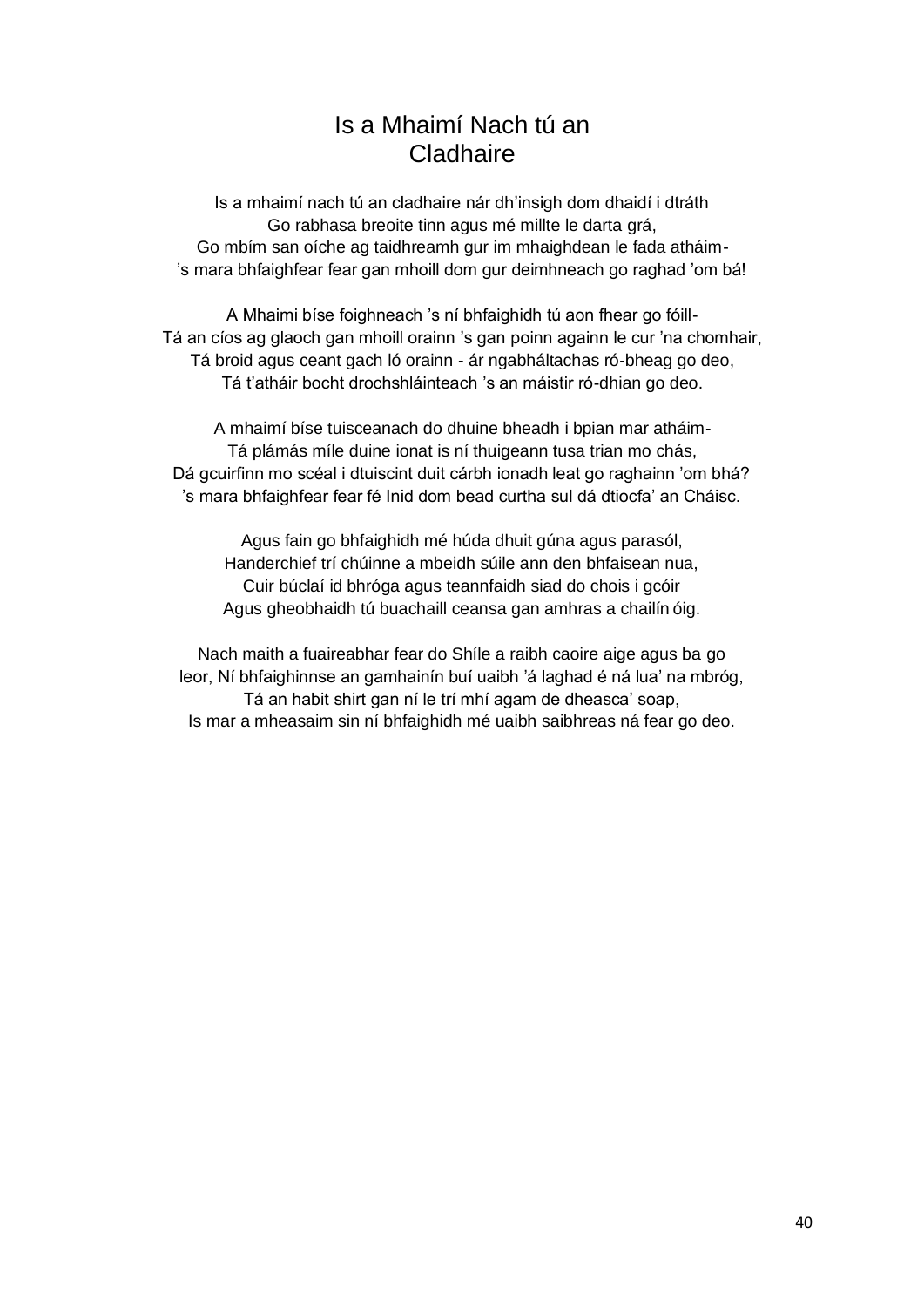### Mise 'Gus Máire

Táimse gus Máire go sásta 'nar naigne ó nascadh i bpáirt sinn ag an altóir ró-bheanaithe Thug sise grá thar cáirde 's thar fearaibh dhom thógas ar láimh í 'sgo bráth brách, ní scarfamid

Bímse ag seint cheoil poirtini: beil agam Rex fol di o rex fol di aigh dedil aigh di.

Ta mo theaghlach san áit is fearr ar an mbaile seo i bPáirc an tSruthain a sharaionn cead acra Cruithneacht ag fás chomh hard leis na clath'cha 's me ' feitheamh an lá go bheicfidh mé aibí é

Ta torhtai ag fás sa gháirdín go slachtaithe úlla spiunáin agus cuiríni dearga Siúicre i mála le raithe go taiscithe chun subh is misleáin don bhab is don bhanaltra.

Mọ chéilese Máire an stáidbhean mhodháil mhaisiuil ag faire 'n chliabháin is an, paiste'r sheascaireacht Stoca 'na láimh is na bioráin innte ag preabarnaigh is ag cniotail is ag, crónán don leanabhín 'Se mo ghuí chun an ÁirdMhic a grásta scaip'orainn 'S go leanfaidh an, tadh san gan gatar gan easba orainn Nuair a thiocfaidh Lá an Áirimh ar mhaghaibh úd jasapheth go dtóga Sé ár láimh sinn anairde go Parrthas Beadsa ag seint cheoil poirtini béil agam Rex fol di o rex fol di aich dedil aich di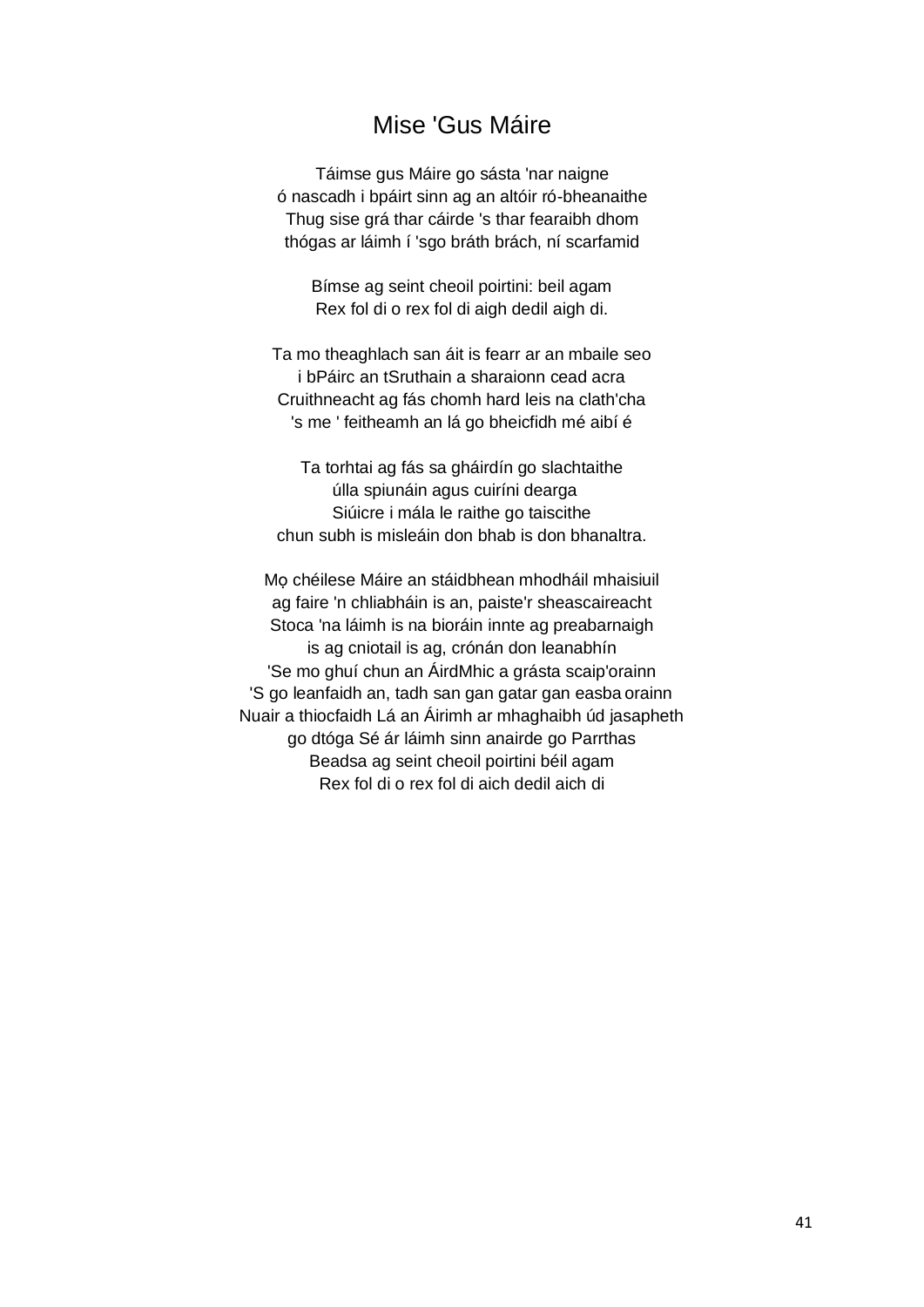# A Rí Na Glóire

A Rí na Glóire is mo daonnacht coimirce m'anama maidin is oiche ort. Achainim thú a Rí na Rithe sloite aingeal is aspal naofa.

A Athair a Mhic 's a Spioraid Naofa bíse mar gharda ar gach taoibh díom.

Mar shaor tú an gadaí ar an gcrois cheasta saor me an peacach a Chroú na Féile. Mar shaor tú Pól, a bhí ad dhibirt, o ghlasaibh an diabhail ina shoitheach naofa

Gidh nar thuill mé tú dho mo chaomhnadh a Dhia do chruthaigh Flaitheas is tíortha. As gleann na ndeor so saor mé a Rí dhil mar shaorais Abraham is Iosaif Naofa.

Ní dheaghaidh do ghlóirese fós i dtraochadh is ionann inniu is aréir is inné thu. An uair seo anois is tré shaol na saol Is ortsa féin'chuirim m'impi déanach.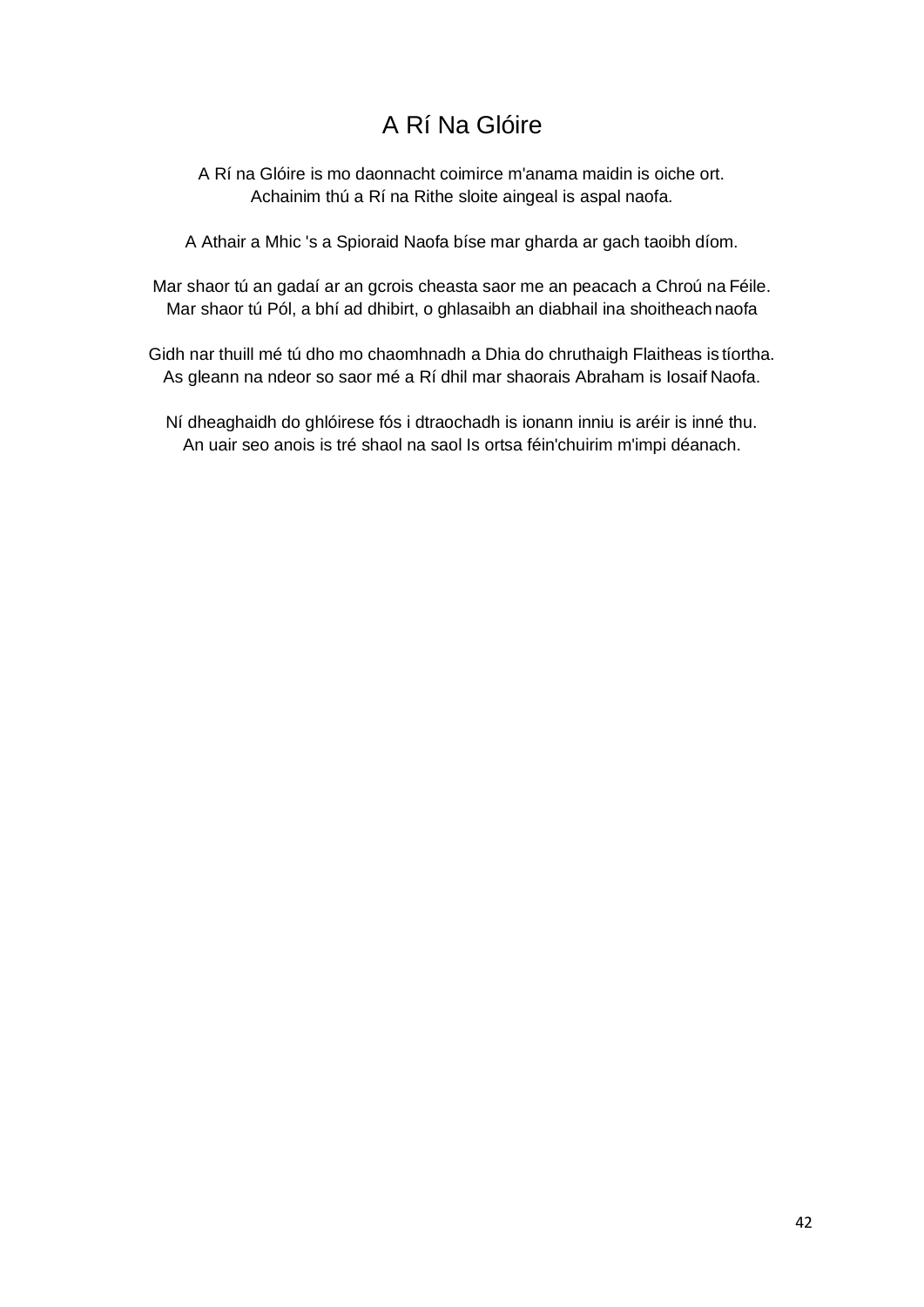# Ar nAthair (as "Aithri Sheain De Horda)

Ar nAthair atá ins na Flaithis go hard go naof(a) thar trath t'Ainmse Go dtigidh do ríocht do thoil ar an saol mar a déantar i Crich Pharrthais Ar narán laethiúil tabhairse dhuinn is maith dhúinn ar gcionnta ainbhfis Mar a mhaithimid do chách 's na leig sinn i dtlas ach saor sinn ó bhás anobaidh.

A Mhuire atá lan de thuile na ngrás tá an Tiarna grá maille leat Is beannaithe atair ins na Flaithis thar mhná go naofthar trath t'ainmse Is taithneamhach an radharc é toradh do bhroinne Íosa da roinn eadrainn Anois agus riamh 's i nam ar bpian go rabhair ó DhÍa ag seasamh dúinn.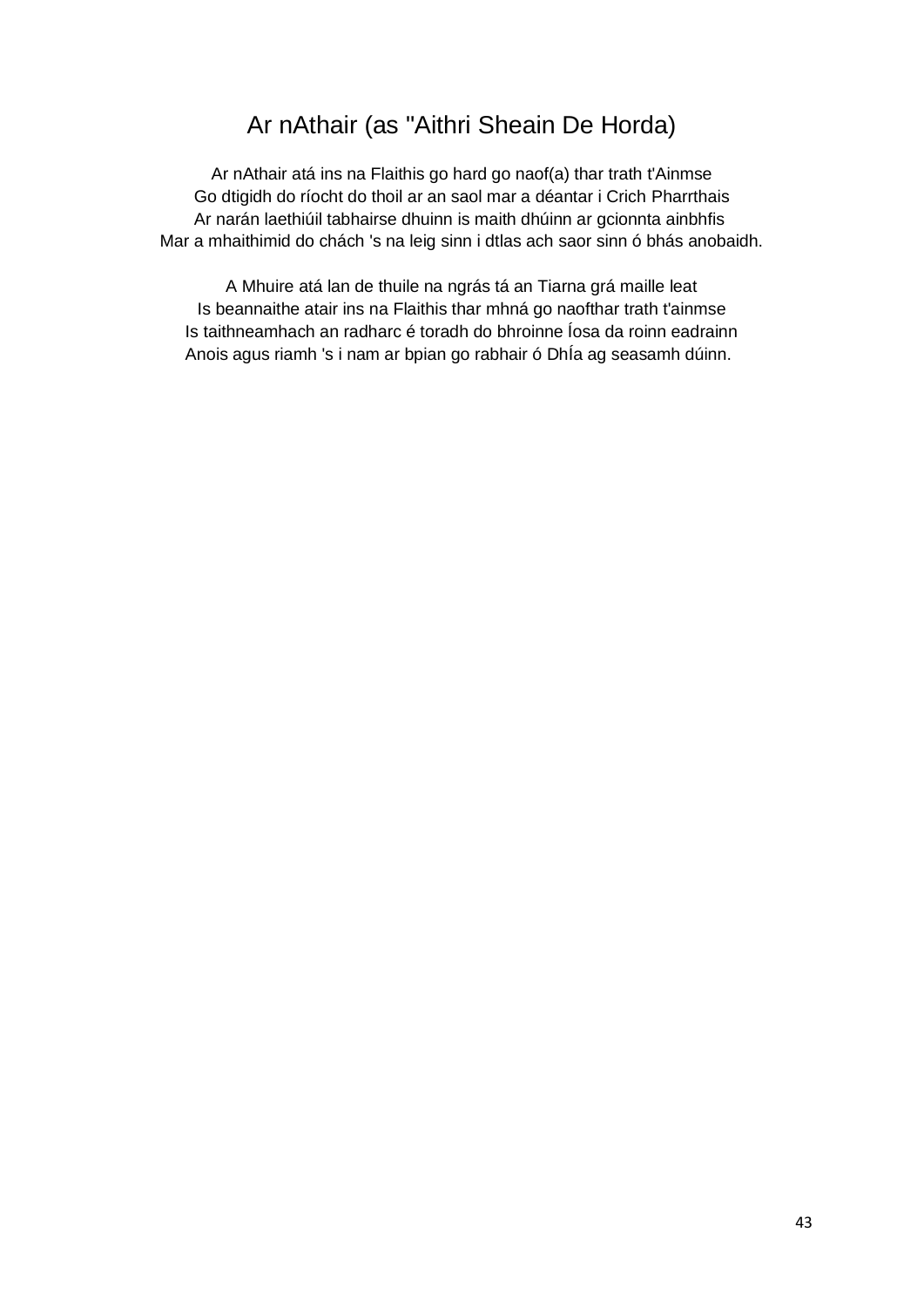### Aréir is mé ag machnamh

Aréir is mé ag machnamh ar Íosa mac m'Athar A daoradh le peannaid go tréithlag sa Pháis, A raibh a mhínchneas á ghearradh le sciúirsí go daingean Ar an daorchrois á cheangal Dé hAoine chun báis, A Íosa, a mhic Mhuire, saor sinn ón tine, 'S ná scaoil sa choire géar sinn go bráth, Is de réir mar a thuigim do dhlí-se gur bhriseas, Lem smaointe, lem choirthibh is nach éachtach é ár gcás.

A mhéirligh is a pheacaigh, atá claon i do labhairt, Séan do dhrochbheatha agus géill do Mhac Dáith', Is má dhéanfairse seasamh san méid úd do chaitheamh Ní baolach do d'anam go bhfaighidh aon drochbhás, A Mháire is a bhruinneall, gráim tú lem chumann, Soláthar dom ionad i bhfochair Rí Geal na nGrást, Mar a mbíonn ceolta binn á seinm, glóire á ligint Do gach n-aon bocht againne; go réití ár gcás.

A Rí Ghil na cruinne, gráim tú le taitneamh, Féachaint ar m'anam 's gan é a ligint chun fáin, Is ó thraochais an t-allas le d'fhuil naofa ina ceathanna, Le haon toil le d'Athair chun an cine daonna a shábháil, Bhí na Giúdaigh á ghearradh 's á bhualadh go daingean, Ní raibh trua acu ná taise dá nImpire na nGrást, Bhí a mháithrín ina aice go dúchroíoch faoi mhairg, Is í ag féachaint ar a leanbh a traochadh sa Pháis.

Gach créatúr atá ar buile nár ghéill riamh do Mhuire, Lá an tSléibhe nuair a thiocfaidh sea chífidh an t-uafás, Blaomfaidh an tine, na sléibhte dá mbriseadh, An ghrian uainn ag sileadh 's na réalthainn ar lár, Tiocfaidh Micheál Naofa le fuinneamh 's a throimpéad aige á sheinim Ag glaoch ar gach n-aon ó thír is ó thráigh, Beidh a chlaonbhearta scrite ar chlár éadain gach nduine 'S a Rí Ghléighil, cuir sinne ar thaobh do dheasláimh'.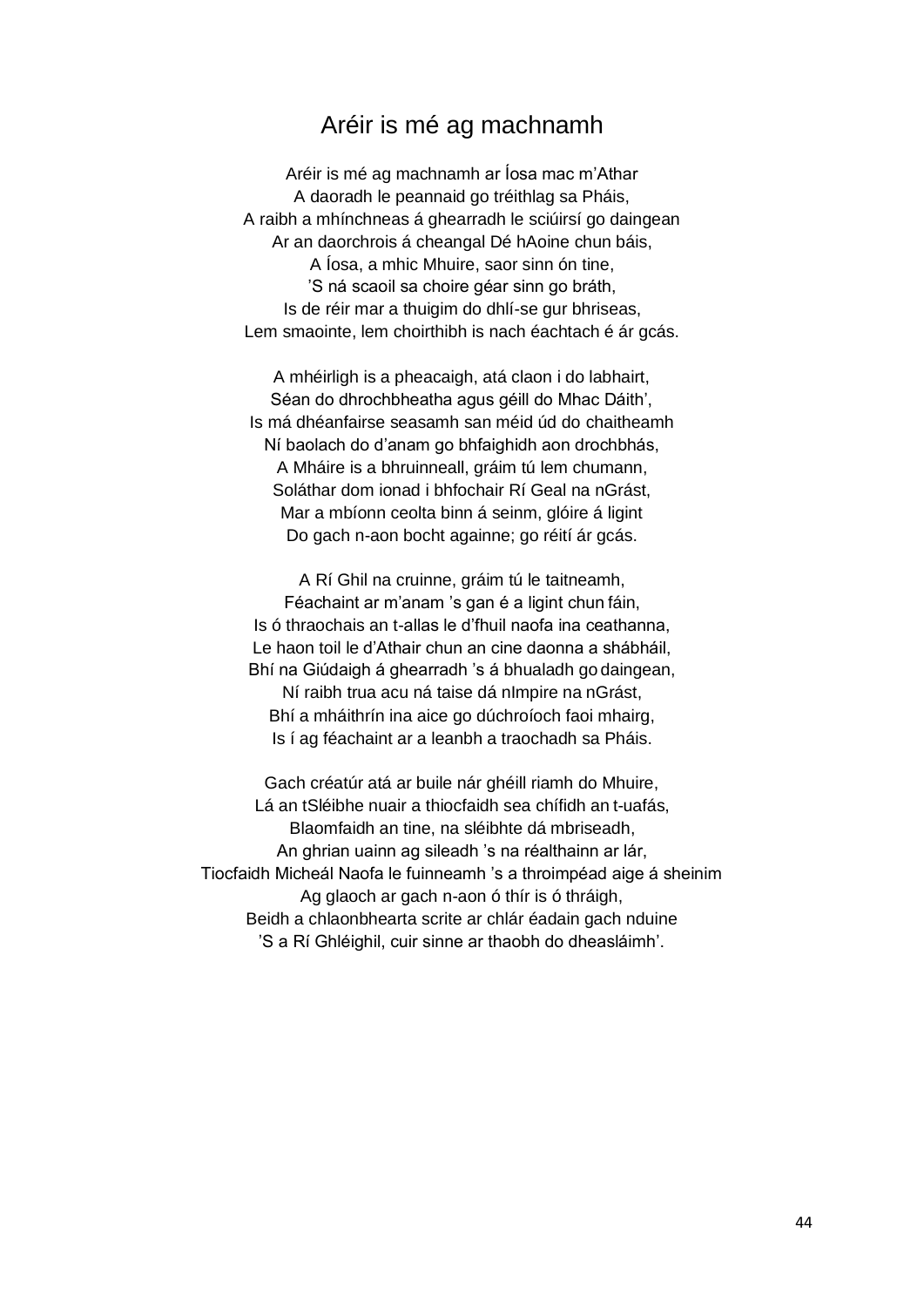# Fáilte Romhat a Rí na nAingeal

Fáilte romhat a Rí na nAingeal, Deis do ghlactha, a choirp an Rí; Fáilte romhat, a Rí na bhFlaitheas, Fóir, a Chríost, gach duine dinn.

Glóir don Athair, don Mhac 's don Naomh-Spioraid; Glóir go deo is moladh síor.

> Dia do bheatha, a Thiarna Dia, Dia is duine thú, a Íosa Chríost; Dia do bheatha, 'bhláth is gile, Tusa beatha chách go fíor.

Dia do bheatha, 'bhláth na lile, 'Aon-Mhic Mhuire, a ghin gan smál; Dia do bheatha, 'chroí is glaine, D'fhuascail sinn led chrois 's led pháis.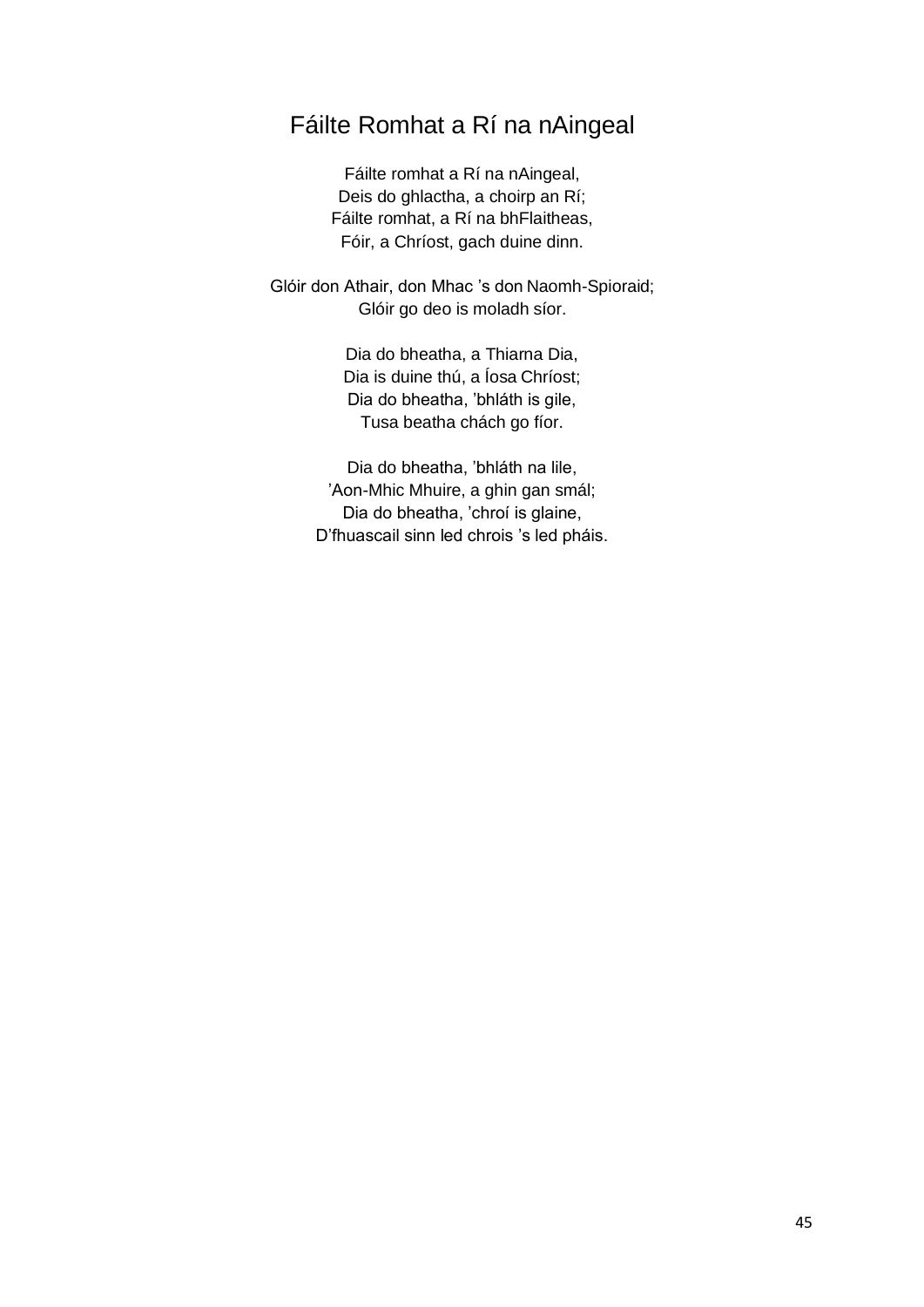# An Binsín Luachra

Bhíos-sa maidin shamhraidh ag góilt síos trí Chontae an Chláir Agus éanlaith coille ag labhairt liom ar an gcrann is iad ag siúinseáil, Sea do chasadh liomsa an ansacht ba bhreátha is ba dheise snua, 'Gus thugas searc is greann di, i dtaobh m'amhrais sí bláth na n-úll.

Maidin aoibhinn uaibhreach ar bhruach na coille glaise breá, Is mo ghadhair le m'ais ag gluaiseacht go huasal is mo ghunna im láimh, Sea do dhearcas chughamsa stuairín na gruaige finne is an bhrollaigh bháin, Agus ábhar an bhinse buainte aici den luachair ba ghlaise fás.

'S do dh'fhéachas ar na cuanta agus bhí ann uaigneas agam dar nóin, Is do dhruideas suas lem stuairín agus fuaireas uaithi cúpla póg, Ach sé dúirt sí liom go huaibhreach, 'Fan suanmhar is ná cuir orm stró, 'Gus ná scaip mo bhinse luachra tréis a bhfuaireas dá thrioblóid.' 'Is, a chailín bhig na luachra, dá leagfása do bheart ar lár, Ar bhruach na coille craobhaí nó ag éisteacht le fuaim na trá, Mar na sagairt ní bhfaighidh scéala air ná éinne eile dá bhfuil san áit, Nó go dtiocfaidh an chaint don chéirseach 's go n-iompóidh an lon dubh bán.

'Ó, cailín deas ab fhearr liom a bheith ar láimh liom thar a bhfeacaíos riamh, 'Gus dá bpósfainn cailleach ghránna, mo lánchreach ná mairfinn bliain, Ach phósfainn thusa, a ghrá ghil, a chúil fáinneach na dtrioplaí siar, Is do bhainfinnse binse breá duit chún álainn is a chonaic tú ariamh. 'Is, a chailín bhig na luachra, glac suaimhneas agus fan go réidh, Mar ní cás duit a bheith chún buartha in uaigneas is tú leat féin, Mar má scaip mé do chuid luachra, nach dual go bhfuil mórchuid tar éis, Agus bainfeadsa binse mór dhuit agus ualach mar thuilleadh léi.'

Is ba dheas an cailín seomra í um thráthnóna is a bruis 'na láimh, Is cár dheise ná crú na mbó í, sí smóilín í an bhrollaigh bháin, Do thairringeodh samplaí coróinneach go róbhreá ar éadach cláir, Sí searc mo chroí is mo rún í, sí mo stuairín í go bhfaighidh mé bás.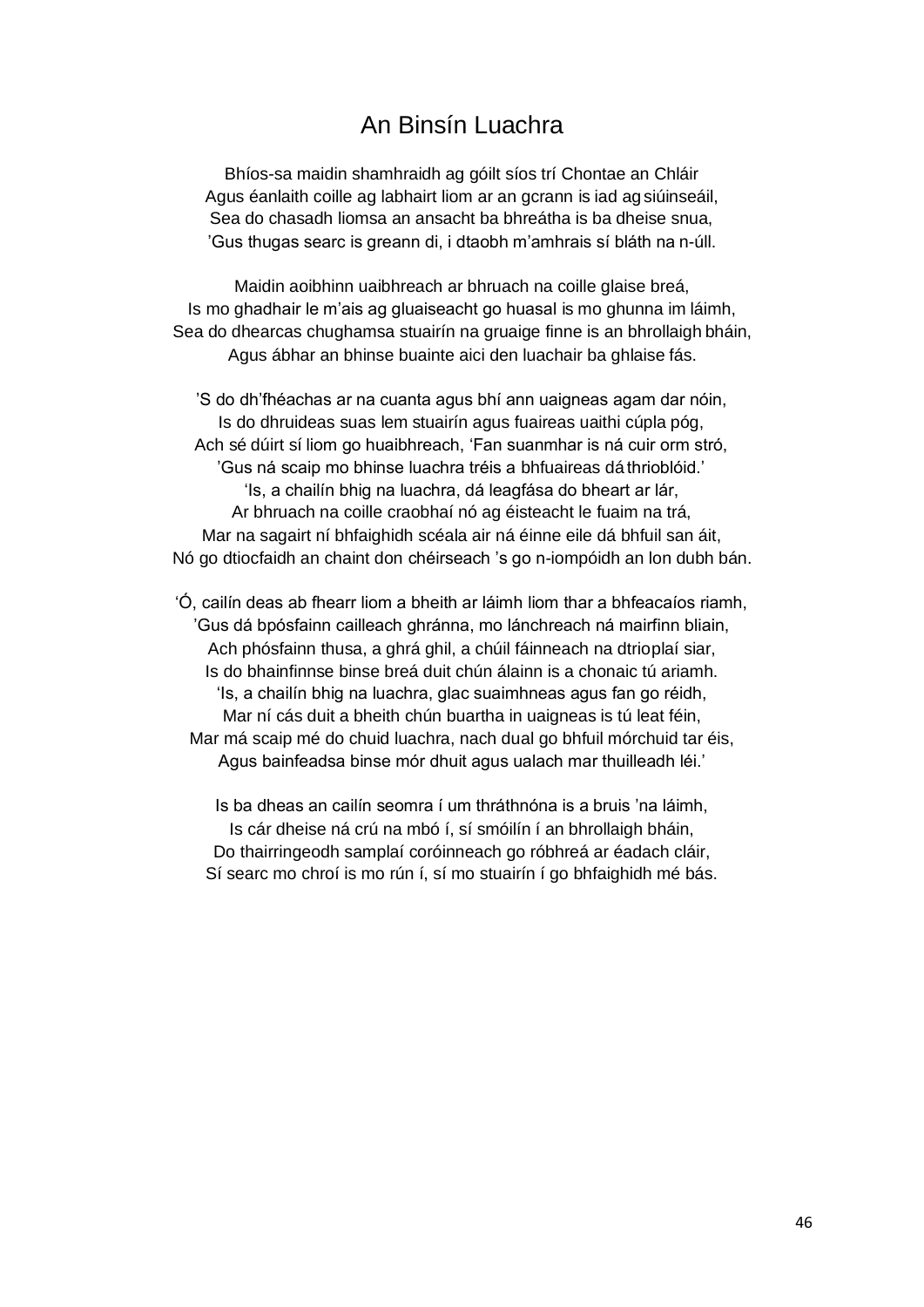# Ar Éirinn Ní Neosfainn Cé Hí

Aréir is mé ag téarnamh ar neoin Ar an dtaobh eile den teora dá mbím, Sea do thaobhnaigh an spéirbhean im chomhair 'Dh'fhág taomanach breoite lag tinn, Le haonghean dá méin is dá cló, Dá briathra is dá beol tanaí binn, Do léimeas faoi dhéin dul 'na comhair 'S ar Éirinn ní neosfainn cé hí.

Dá ngéillfeadh an spéirbhean dom ghlór Is iad ráite mo bheoil a bheadh fíor, Go deimhin duit, ná déanfainn do ghnó, Do léirchur i gcóir 's i gcrích, Do léifinn léirstair dom stór, Is ba mhéin liom í a phógadh ó mo chroí, Do bhéarfainn an chraobh di ina dóid, 'S ar Éirinn ní neosfainn cé hí.

A ghrá ghil, bí páirteach liom féin, 'S go háirithe, dá mb'fhéidir liom scríobh, Bheinn ag gáire le bánchnis na gcraobh Dá bhfaighinn áirithe ó aoinne cé hí, Níl a cairde róshásta liom féin Chun áras a dhéanamh ná tíos, Ach ó tá sí, de réir ráite do bhéil, Ní náir duit a léamh dúinn cé hí.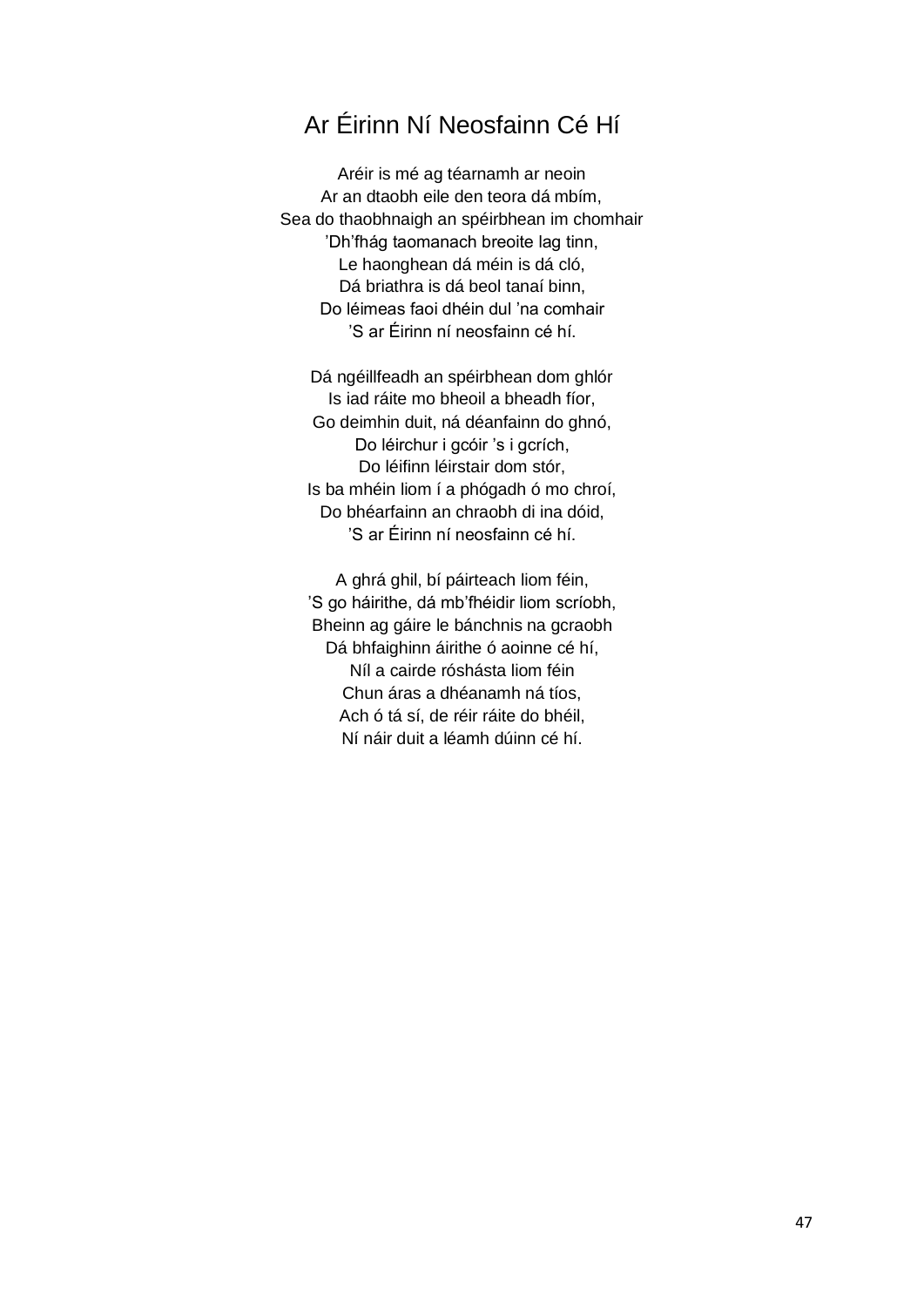## Tórramh an bhairille

Sceolfad teastas ar shlóite Bhaile Mhic Óda mh aisiúil mhúinte, Treoin do chleachtas gach lá gan lagadh orthu, Ól gan cheasna gan chúinse; Leonta lannamhar ceolmhar greannmhar Cumhachtach calma cúntach, Is is mór an t-aiteas go deo bheoth eatarthu Ar thórramh an bhairille a dhiúgadh.

Stór ní thaiscítear leo go dearfa, In ór ná in earra ní chumhdaíd, Ach mórchuid beathuisce is beoir in aisce Gan speois dá scaipeadh ar an ndúthaigh; An dearóil má thagann gan lón 'na spaga Do gheobhaidh an casca gan cuntas Le hól gan bacadh go bord na maidne Ar thórramh an bhairille a dhiúgadh.

Fóna dtearmainn deonach tarraingid Foirne dalla gan súile, 'S is leor do bhacaigh gan treoir go tapaidh 'Na dhóid gan bata go siúlaid; Níl stróinse dealbh ón gCóbh go Caiseal Ná fos i bhfearantas Dhubhagáin Nach seoltar sealad 'na gcomhair i dtigh tábhairne Ar thórramh an bhairille a dhiúgadh.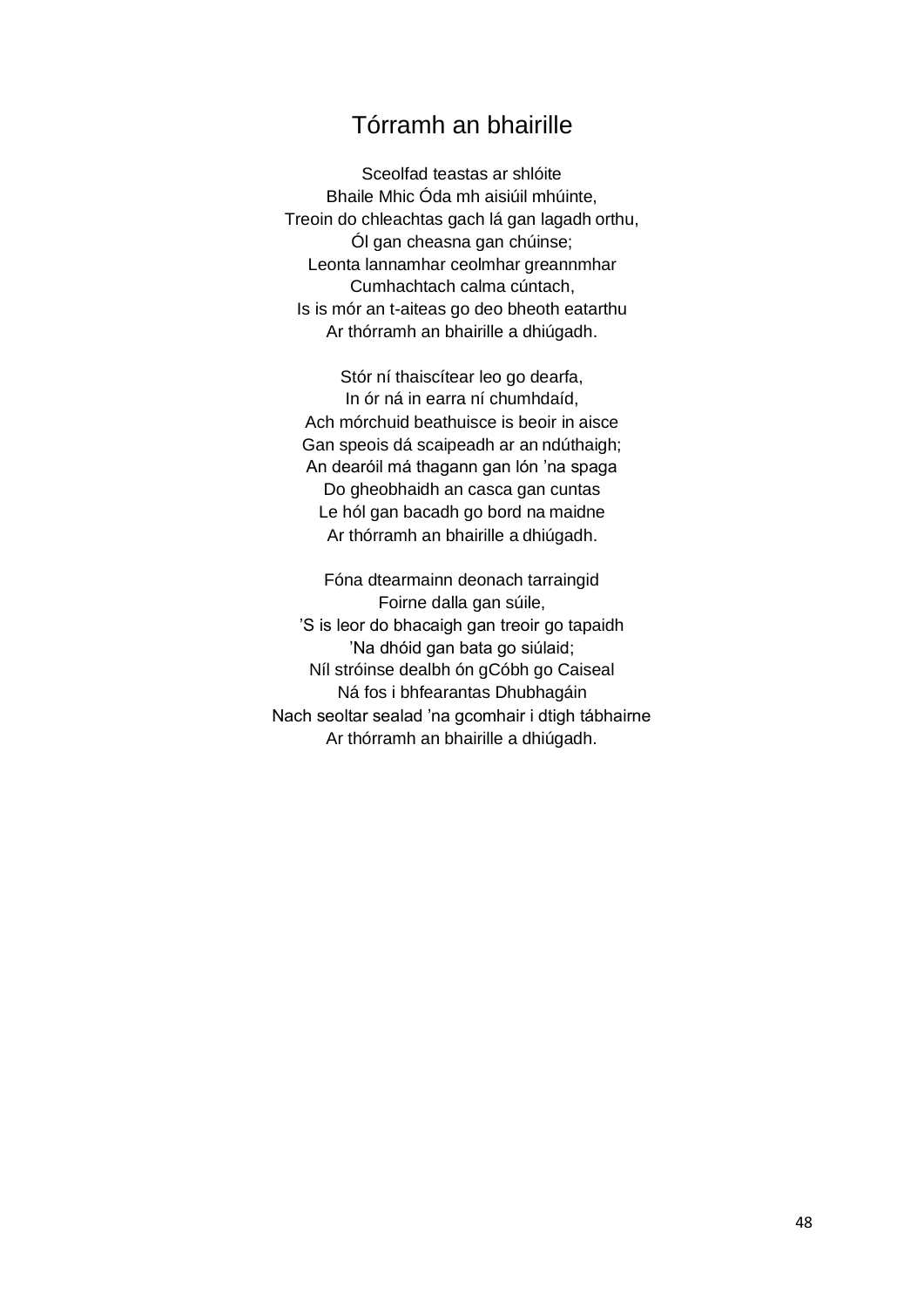# Offig Na Seachtaine

A Rí an Domhnaigh tar le cabhair chugham is tóg i nam on bpéin mé Rí an Luain ghil bise buan liom is ná lig uaitse féin mé Rí na Mairte a Chroí na Páirte doin dionadh La an tSleibhe dhom Rí na Ceadoine na fulaing i ngéibhinn mé cé fada om Chaoimhin féin mé

A Rí na Deardaoine maith dhuinn ar bpeacaine ce dheineas do cheart-dli a réabadh

A Rí na hAoine na coinnigh cuimhne ar mo dhroch-ghniomtha beatha

A Rí an tSathairn go siorrai achainim mé thabhairt thar acheron caothainn

Fé dhíon do thearmainn tré riocht an Aifrinn suas go Párrthas Naofa.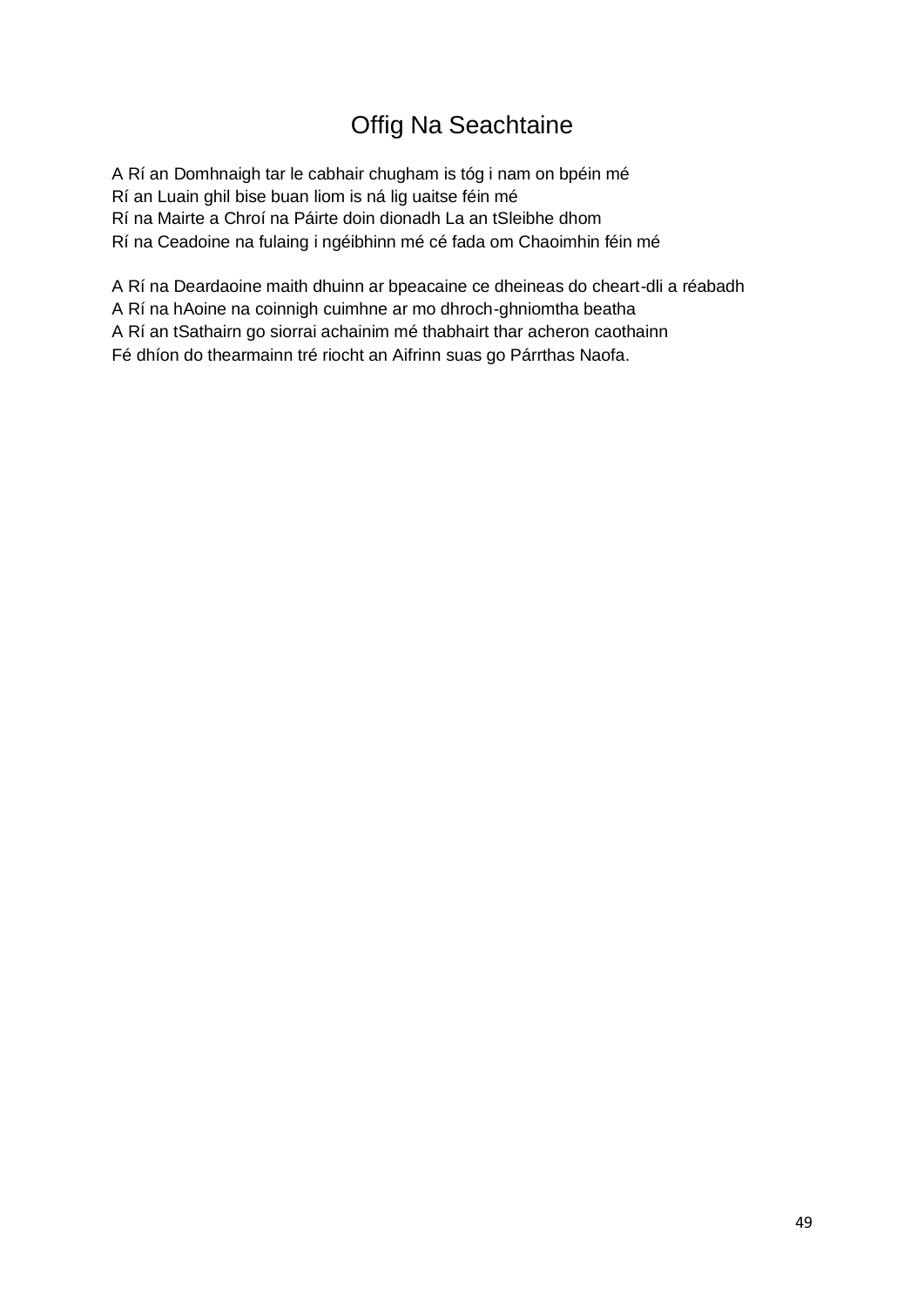# Bruach na Carraige Báine

Is treabhadoir mise do threabhfainn id d'fhuirsfinn 's na comharsain go bhfeicid mé threine 'S níl aon ni ar mo bheim na tuigim is treabhaim gan tuirse go héasca An Fomhar nuair a thigeann mo chuid eornan bainim is cuirim go so cair am sheomra An lár do scriosfainn do bhuailfinn tuille ar bhruach na carraige báine.

Is leanmhar mo thuras le treimhse gan sochart is baolach go gcuirfear chun fair me Le gear-shearc don nduine is néata sa chruinne 'chuir ceadta ar uireasba slairte Bhí a headan mar luisne na gréine tre chriostal teid eanlaith chun sochairt le grá di Tagann treinfhir is marcaigh thar treanmhuir da hamharc 'si grian na carraigebáine.

B'fhearr liom fein ná Éire mhor is na saibhreas RÍ naSpáinne Go mbeinnge 'gas tusa a lub na finne i gcoilltibh abhfad ónar gcáirde Tusa 'gus mise bheith pósta a stór le haontoil athar is mathar A mhaighdean óg is milse póg is tú grian na carraige báine.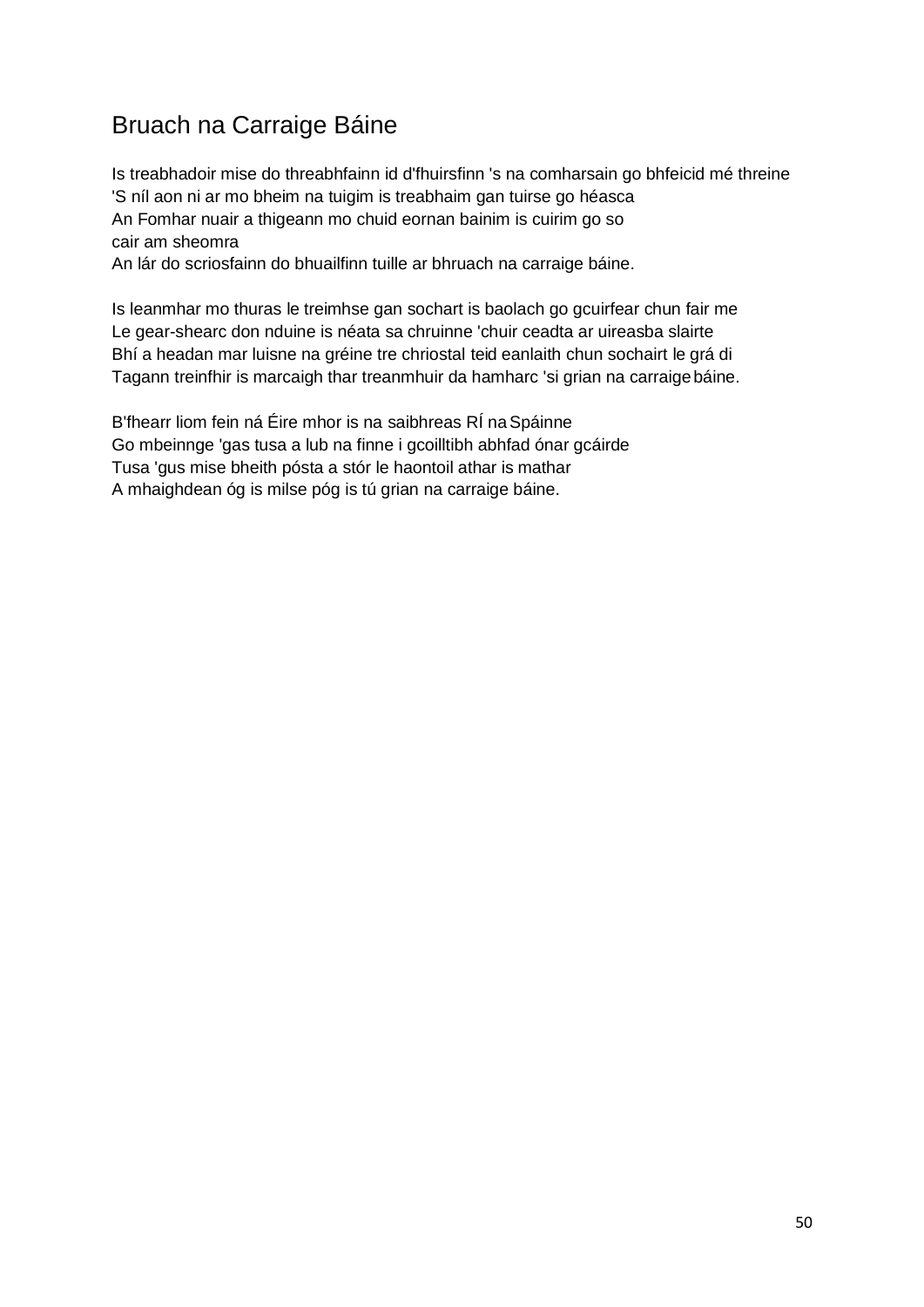# Ainnir Charraig na Siúre.

Ar mo ghabháil dom ar maidin tré Charraig na Siúire 'S mé ag marcaíocht ar chapall 'dtugas tri fichid punt air. Bhí feirc ar mo hata 'gus maidhg agus stiúr air 'S gurbh'e ráite gach ainnir gur mise rí cúige

> Fol de dol 'ol de dol ol de dol ero Fol de dol 'ol de dol ol de dol ero Fol de dol 'ol de dol ol de dol ero Rex fol ol de dol ero.

Do chonnac an ainnir ina seasamh go direach Bhagair sí méar orm is chuasa go dtí í Thug sí lei isteach mé 'gus thug sí mug di dhom 'S nuair a fuair sí ar meisce mé ghoid sí gach phighinn uaim

Tré gharraithe dearga ghlanas an comhgar 'S mé ag teitheadh o gach ainnir a thagadh am threosa Ritheas on gCarraig 's nior bheag é mar iunadh Is ni raghainnse thar nais ann da dtugti céad punt dom

# Cailín O Cois tSiúire

Fuire faire druididh am aice bailidh seasaidh go dluth lem thaobh Fuire faire druididh am aice cailín o cois tSiure mé

> Rex fol de dural ural addi rex fol de dural ural e Rex fol de dural ural addi cailín o cois tSiuire me

Eirigh Eamoinn led veidhlin gléasta seintear ríl mear eadrom dúinn An "Gearran Bui" go neartmhar tréitheach ceol brea aerach scoth na dtiún.

A Mhór 's a Nuala bi lem ghualainn Brian 'ac Domhnaill is Eoghan Chlann Aodha Aiteas liomsa geal-chomhluadar cailín ó cois tSiúire mé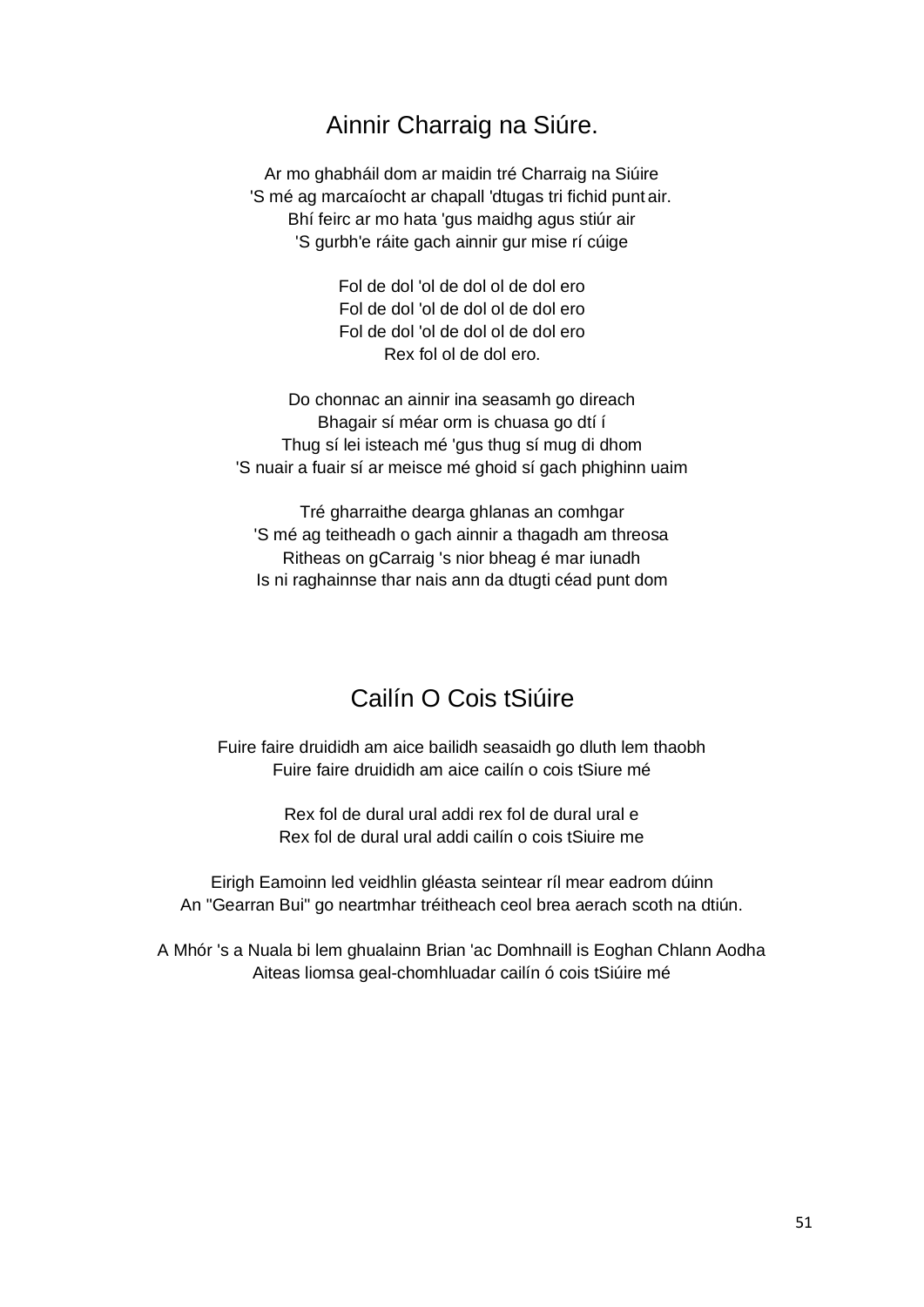### Seán 's a Bhríste Leathair

Nuair a bhíos i dtús mo shaoil 'S mé ag éirí suas im leanbh Bhí orm gean gach éinne Ba mise peata an cheanna Nuair a bhíos ag dul sna déagaibh Do théinn i measc na bhfearaibh 'S ní mór dom féin ina dhéidh sin Iompáil amach i mo ghaige.

> 'San téiril éiril é 'S an téiril éiril eaidí 'S an téiril éiril é Seán 's a bhríste leathair

Bhí orm culaith deas éadaigh in iúl do rí nó Marquis Casóigín channta bréide 'gus bróigín gaelach smeartha Stocaí dubha glaschaorthach, Bheistín gléigeal flainín Haitín íseal Quaker is scléip de bhríste leathair.

> 'San téiril éiril é 'S an téiril éiril eaidí 'S an téiril éiril é Seán 's a bhríste leathair

Bhíosa lá ar aonach is mé ag díol céis ' is bainbh Do casadh orm Lady 's í ag ceannach úll is crackers Do dhruid sí liom go dlúth 's do thóig sí an véil dá bonnet 'S do chuir sí suim a súl i shape mo bhríste leathair.

> 'San téiril éiril é 'S an téiril éiril eaidí 'S an téiril éiril é Seán 's a bhríste leathair

Ghluais a hathair is a máthair á lorg ar fud an bhaile Fuaireadar mise is Máire i dtigh an tábhairne ag ól leanna. Nuair fhágamar an áit sin do chuamar go dtí an sagart Is fuaireas baile stáit de bharr mo bhríste leathair.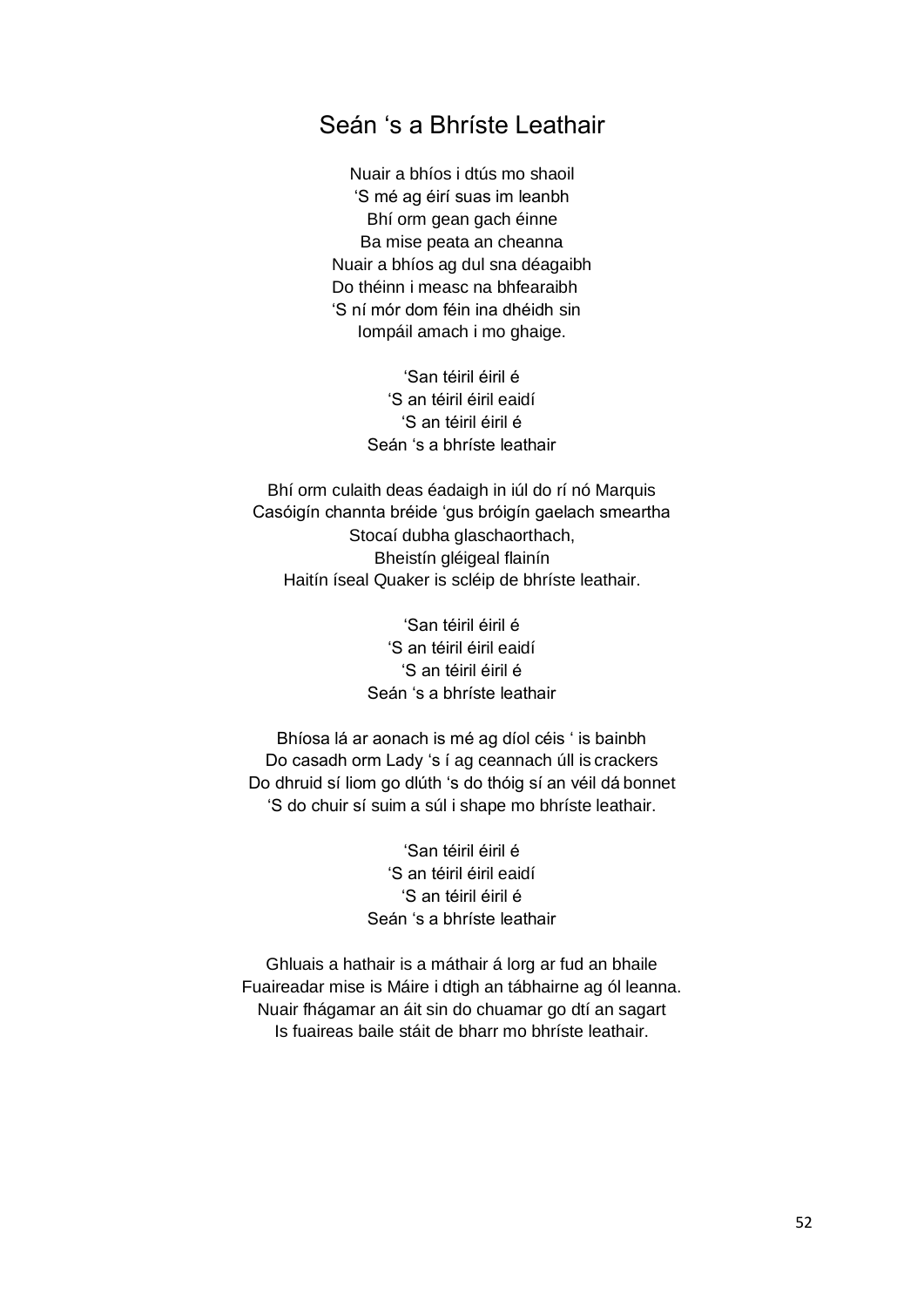#### A Street Ballad

*Seán Treacy.*

We often heard our fathers tell How in the Fenian times The noblest of Tipperary's sons Imprisoned spent their lives.

Those tales we can hear daily, And the deeds of valiant men, As the war goes on unceasingly Through valley, hill and glen.

They searched for Sean at midnight; His comrade with him slept. Macready's murdering bloodhounds In silence on them crept.

Our heroes fought as brave men should And made a gallant fight; With bullet food they did conclude The lives of Smith and White.

In a crowded Dublin Street Sean died On a dim October day; The story will be told with pride While men in Eirinn stay.

With trusty gun held in his hand, Two sleuth hounds he laid low: 'Twas well they knew this island through They had no brave foe.

> When the British saw the battle They shook with fear and dread A machine gun then did rattle And our hero bold lay dead.

Sean Treacy killed! Sean Treacy killed! Was borne along the breeze. No bells were rung; no caoin was sung; He died for Ireland free.

While grass grows green in Eirinn We'll think of you, brave Sean! We'll sing your praise o'er hill and vale When grief and gloom are gone.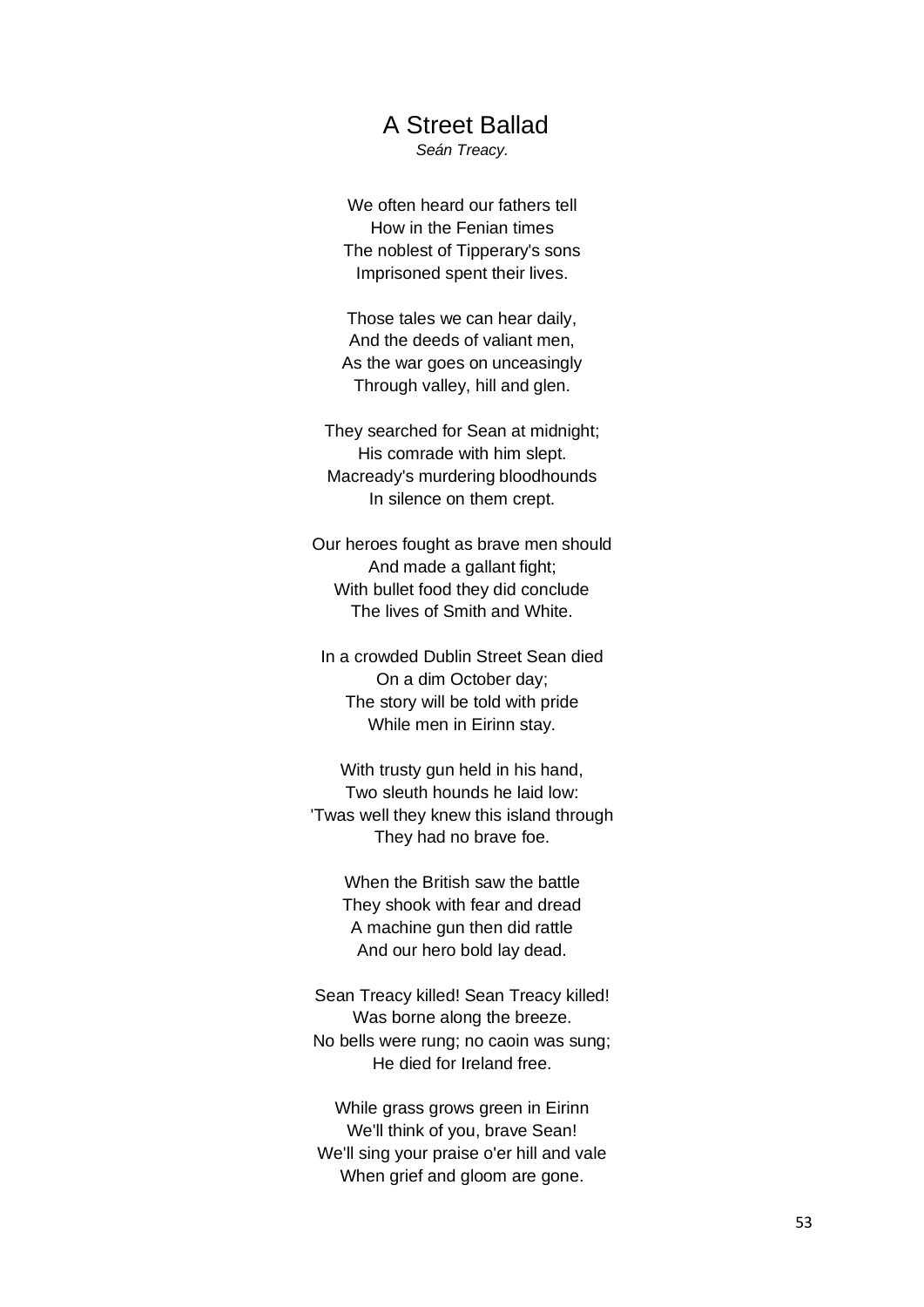And when the dawn of Freedom's sun Shines out in Eirinn's skies, In our Gaelic tongue we'll tell our sons How brave Sean Treacy died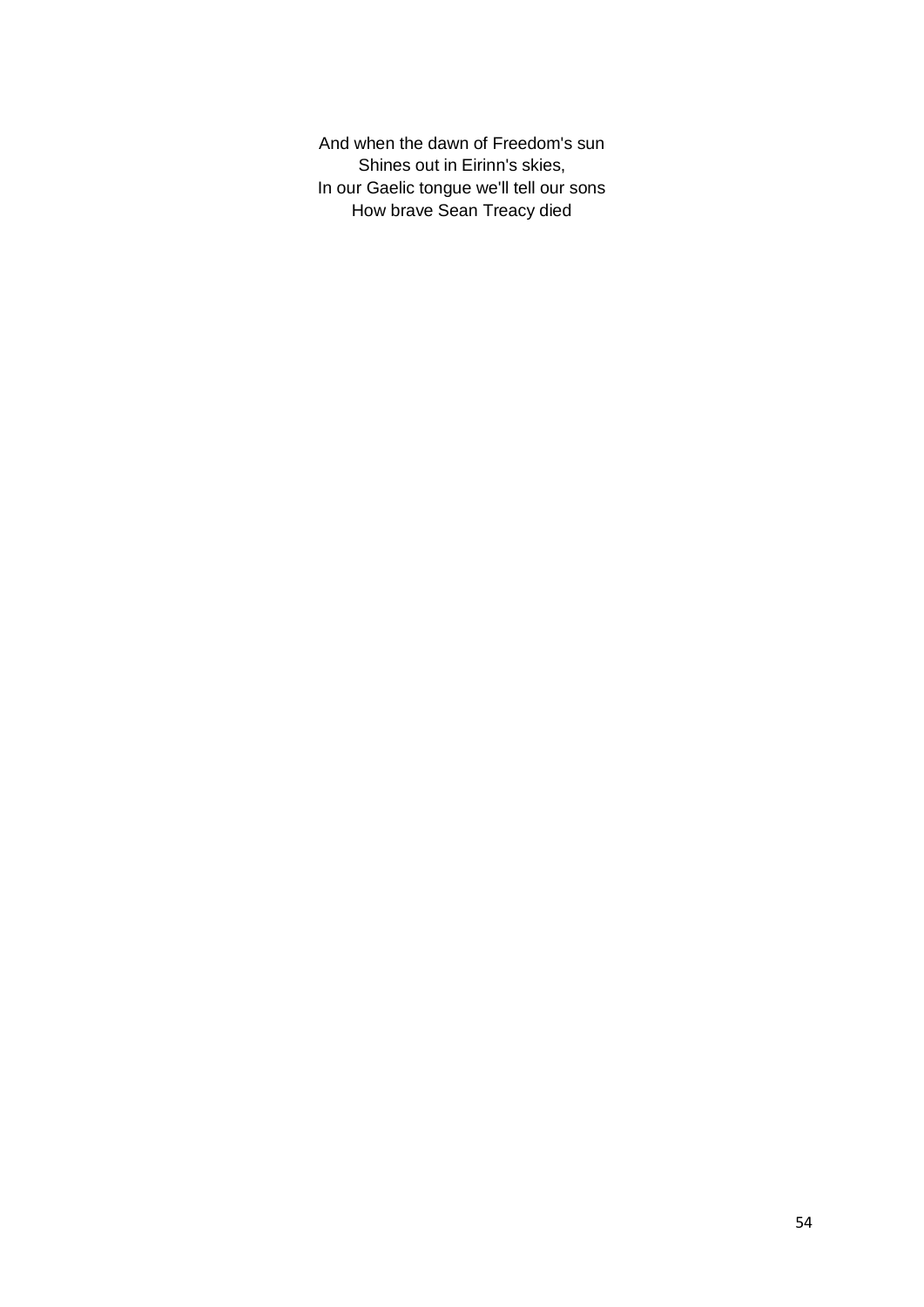# The Bold Fenian Men

See who comes over the red blossomed heather Their green banners kissing the pure mountain air Heads erect eyes front, stepping proudly together Freedom sits throned on each proud spirit there

Down the hill twining, their blessed steel shining Like rivers of beauty that flow from each glen From mountain and valley, 'tis Liberty's rally Out and make way for the bold Fenian Men!

Our prayers and our tears have been scoffed and derided, They've shut out God's sunlight from spirit and mind, Our foes were united, and we were divided We met and they scattered us all to the wind. But once more returning, Within our veins burning The fires that illumined dark Aherlow glen; We raise the old cry anew, Slogan of Con and Hugh - Out and make way for the Bold Fenian men!

We've men from the Nore, from the Suir and the Shannon Let tyrants come forth, we'll bring force against force Our pen is the sword and our voice is the cannon Rifle for rifle and horse against horse

We've made the false Saxon yield many a red battlefield God on our side we will triumph again Pay them back woe for woe, give them back blow for blow Out and make way for the bold Fenian Men!

Side by side for the cause have our forefathers battled Our hills never echo'd the tread of a slave On many green hills where the leaden hail rattled Through the red gap of glory they march'd to their grave

And those who inherit their name and their spirit Will march 'neath the banners of Liberty then All who love foreign law, native or Saxon Must out and make way for the bold Fenian Men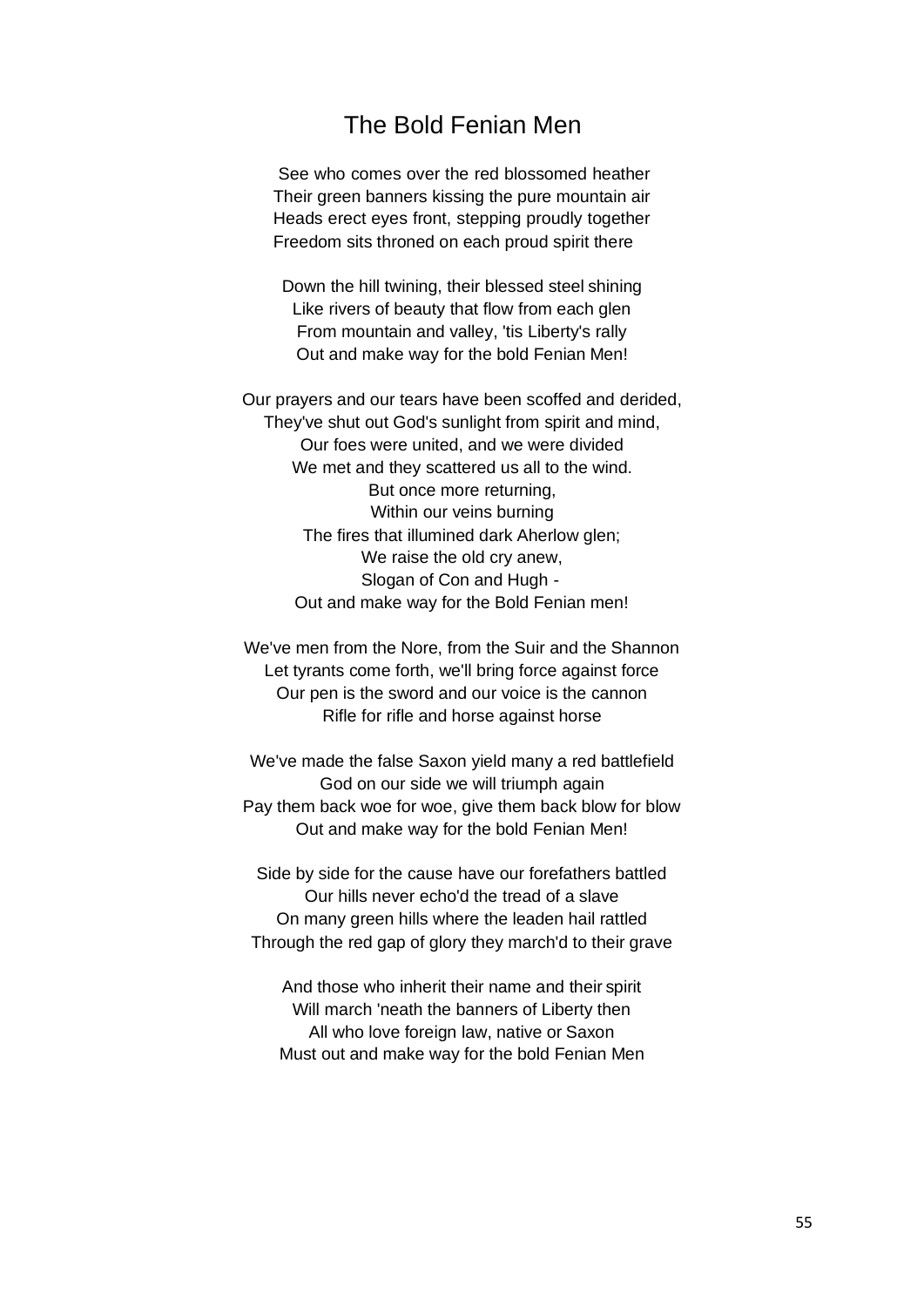#### Skibereen

O, Father dear, I oft times heard you talk of Erin's Isle, Her lofty scene, her valleys green, her mountains rude and wild They say it is a pretty place where in a prince might dwell, Oh why did you abandon it, the reason to me tell?

My son I loved our native land with energy and pride 'Til a blight came over on my land, my sheep and cattle died, The rent and taxes were to pay, I could not them redeem, And that's the cruel reason why I left old Skibbereen.

Oh, It's well I do remember that bleak December day, The landlord and the sheriff came to drive us all away They set my roof on fire with their demon yellow spleen And that's another reason why I left old Skibbereen.

Your mother too, (God rest her soul), lay on the snowy ground, She fainted in her anguish seeing the desolation round. She never rose but passed away from life to mortal dream, She found a quiet grave, my boy, in dear old Skibbereen.

And you were only two years old and feeble was your frame, I could not leave you with your friends, you bore your father's name, I wrapped you in my cóta mór in the dark of night unseen I heaved a sigh and said goodbye to dear old Skibbereen

Tis well I do remember the year of Forty-eight, When I did rise Ekmak with Erin's boys to battle''gainst the fate, I was hunted through the mountains like a traitor to the Queen, And that's another reason why I left old Skibbereen,

O, father, dear, the day is near when vengeance loud will call, When we will rise with Erin's boys to rally one and all, I'll be the man to lead the van beneath our flag of green, And loud and high will raise the cry, "Revenge for Skibbereen".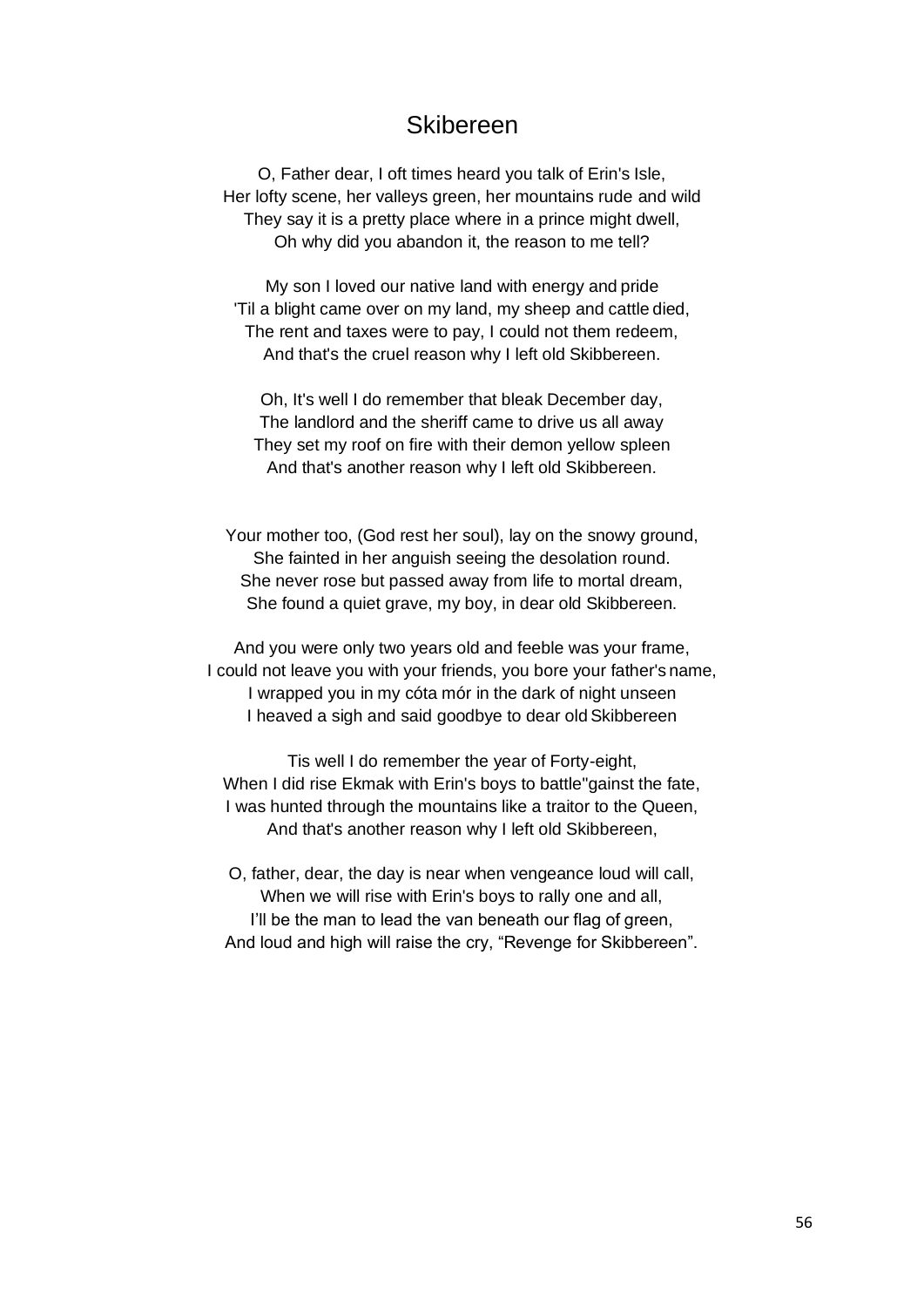### The Mountains Of Pomeroy

Dr. G. Sigerson

1.

The morn was breaking bright and fair, The lark sang in the sky, When the maid she bound her golden hair, With a blithe glance in her eye; For, who beyond the gay green-wood, Was a-waiting her with joy, Oh, who but her gallant Renardine, On the mountains of Pomeroy.

*Chorus*

*An outlawed man in a land forlorn, He scorned to turn and fly, But kept the cause of freedom safe Up on the mountains high.*

2.

Full often in the dawning hour, Full oft in twilight brown He met the maid in the woodland bow'r, Where the stream comes foaming down For they were faithful in a love No wars could e'er destroy. No tyrant's law touched Renardine, On the mountains of Pomeroy.

*Chorus*

*An outlawed man in a land forlorn, He scorned to turn and fly, But kept the cause of freedom safe Up on the mountains high.*

3.

"Dear love, "she said, "l'm sore afraid, For the foeman's force and you They've tracked you in the lowland plain And all the valley through. My kinsmen frown when you are named Your life they would destroy 'Beware,' they say, 'of Renardine, On the mountains of Pomeroy."

*Chorus An outlawed man in a land forlorn,*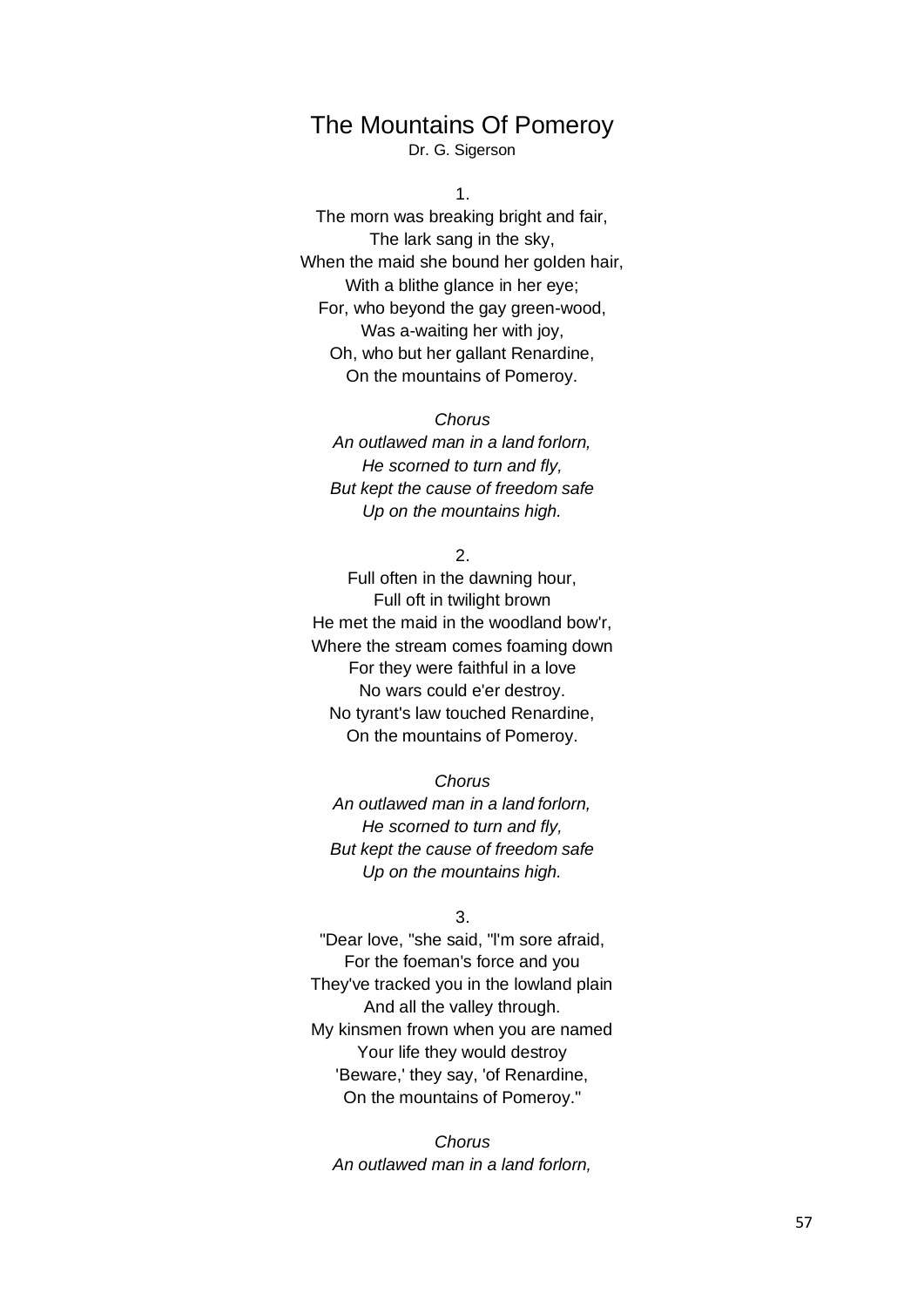*He scorned to turn and fly, But kept the cause of freedom safe Up on the mountains high.*

4.

"Fear not, fear not, sweetheart," he cried, "Fear not the foe for me No chain shall fall, whate'er betide, On the arm that would be free! Oh, leave your cruel kin and come, When the lark is in the sky. And it's with my gun I'll guard you, On the mountains of Pomeroy."

#### *Chorus*

*An outlawed man in a land forlorn, He scorned to turn and fly, But kept the cause of freedom safe Up on the mountains high.*

5.

The morn has come, she rose and fled From her cruel kin and home; And bright the wood, and rosy red, And the tumbling torrent's foam. But the mist came down and the tempest roared, And did all around destroy; And a pale, drowned bride met Renardine, On the mountains of Pomeroy.

> *Chorus An outlawed man in a land forlorn, He scorned to turn and fly, But kept the cause of freedom safe Up on the mountains high.*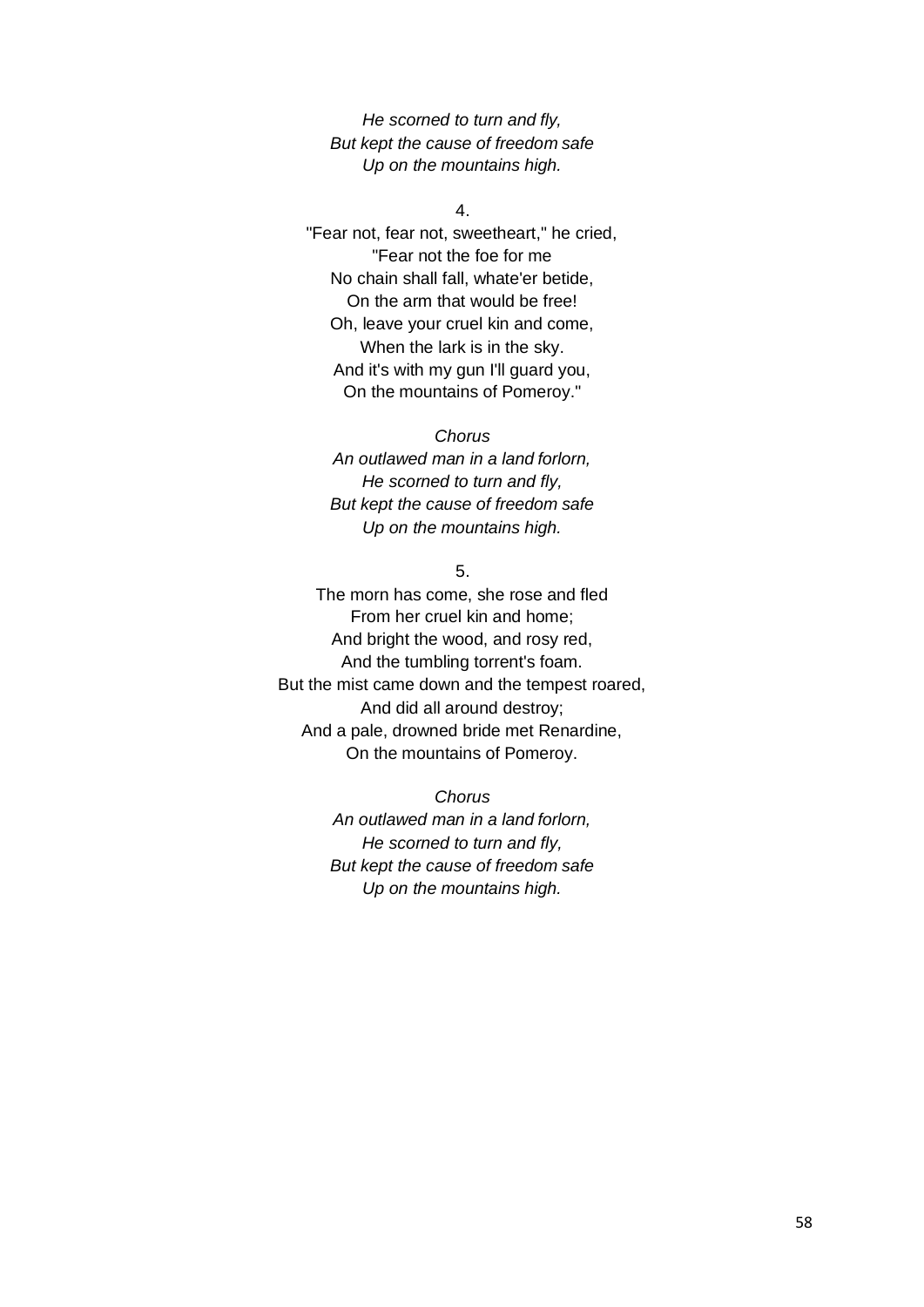### Song of The Dawn Song Words/ A song of Roisin Dubh

The song I sing is a song of home, A song of Roisin Dubh. Of glade and glen, of ford and fen, Of lake and mountain blue. Of signs that stand over all the land, To tell of the long ago. Let your voices ring in the song I sing - Sean-Eire na nGaedheal go deo!

*Chorus Hurrah! The night is ended, We see the dawn's red glow; Oh, shout it high, 'tis a freeman's cry-Sean-Eire na nGaedheal go deo!*

I sing of every wood and stream, Of tower, and vale, and town. When brave men died, where brave men tried To tear the red rag down. From Cilarraidhe brave to the widest wave, Where Lagan's waters flow, From Teamhair na Riogh to the winding Laoi-Sean-Eire na nGaedheal go deo!

*Chorus*

*Hurrah! The night is ended, We see the dawn's red glow; Oh, shout it high, 'tis a freeman's cry-Sean-Eire na nGaedheal go deo!*

I raise a rann for the ones who tread The path to the dawning day. Who will pause no more till their native shore, Is free from the Saxon sway; Till from every hill and from every rill The freedom-cry shall go, From old and young, in the Gaelic tongue Sean-Eire na nGaedheal go deo!

#### *Chorus*

*Hurrah! The night is ended, We see the dawn's red glow; Oh, shout it high, 'tis a freeman's cry-Sean-Eire na nGaedheal go deo!*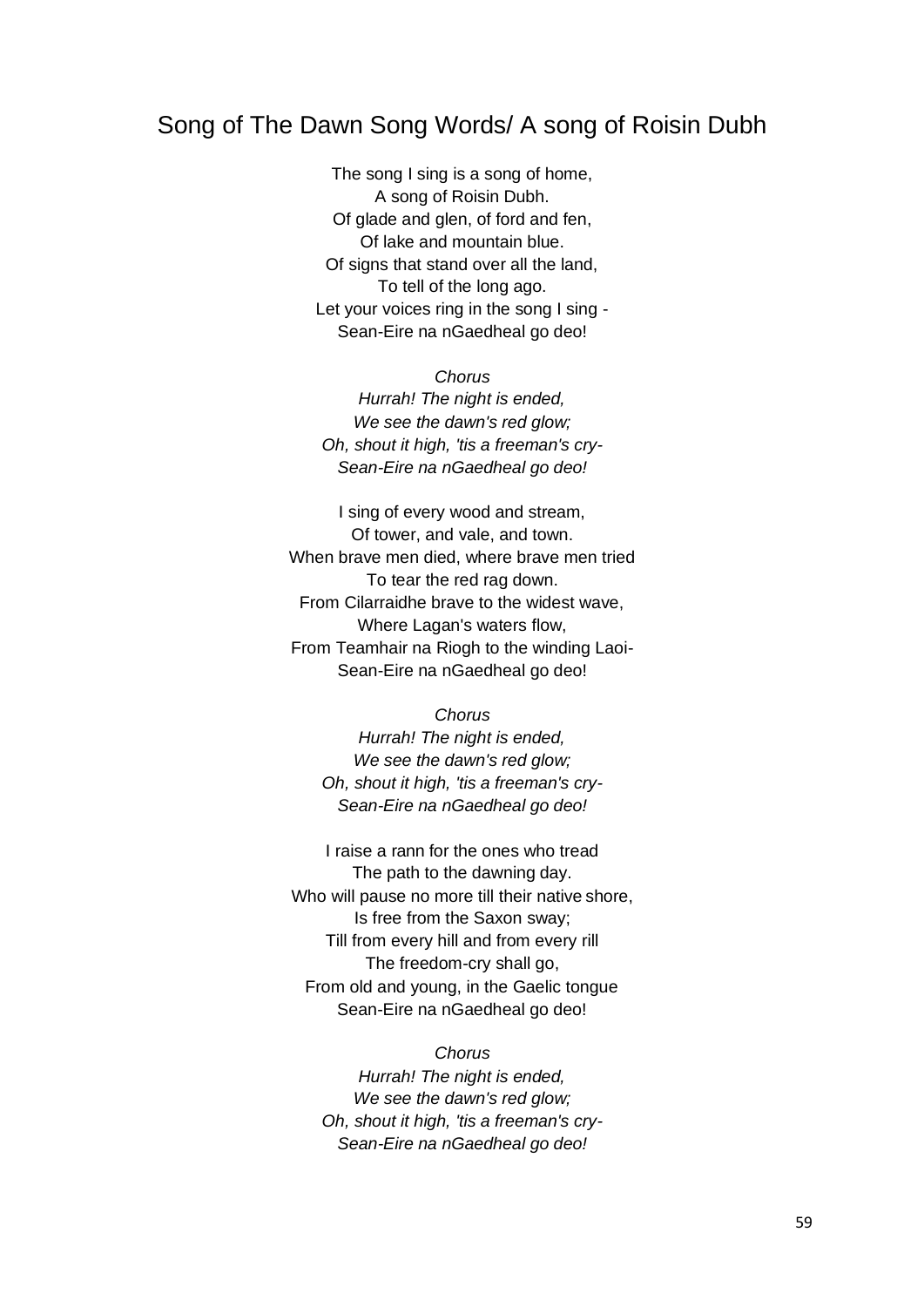# An Londubh is an Chéirseach

Tá an londubh is an chéirseach, is an fhuiseoigín le chéile, Is an smóilín binn bréagach ina ndiaidh i ngach áird, An chuach i measc an méid sin ag seinm dánta 's dréachta Do chúl trom tais na bpéarlaí is dom' chéad míle grá.

Dá mbeinnse im' smóilín do leanfainn tríd an móin í, Mar is ise bláth na hóige a thógfadh suas mo chroí. Ó bheinnse 'seinm ceoil dí ó mhaidin go tráthnóna, Le ceiliúr binn á cealagadh is le móráil dá gnaoi.

Is trua gan mé is mo shiúirín is barr mo láimhe dlúth léi, Go seinnfinn di go súgach ar cheolchruit go sámh; A lao, nárbh aoibhinn domsa dá bhfaighinnse cead bheith ag siúl léi, Is a rún mo chroí, bí ag súil liom le héirí don lá.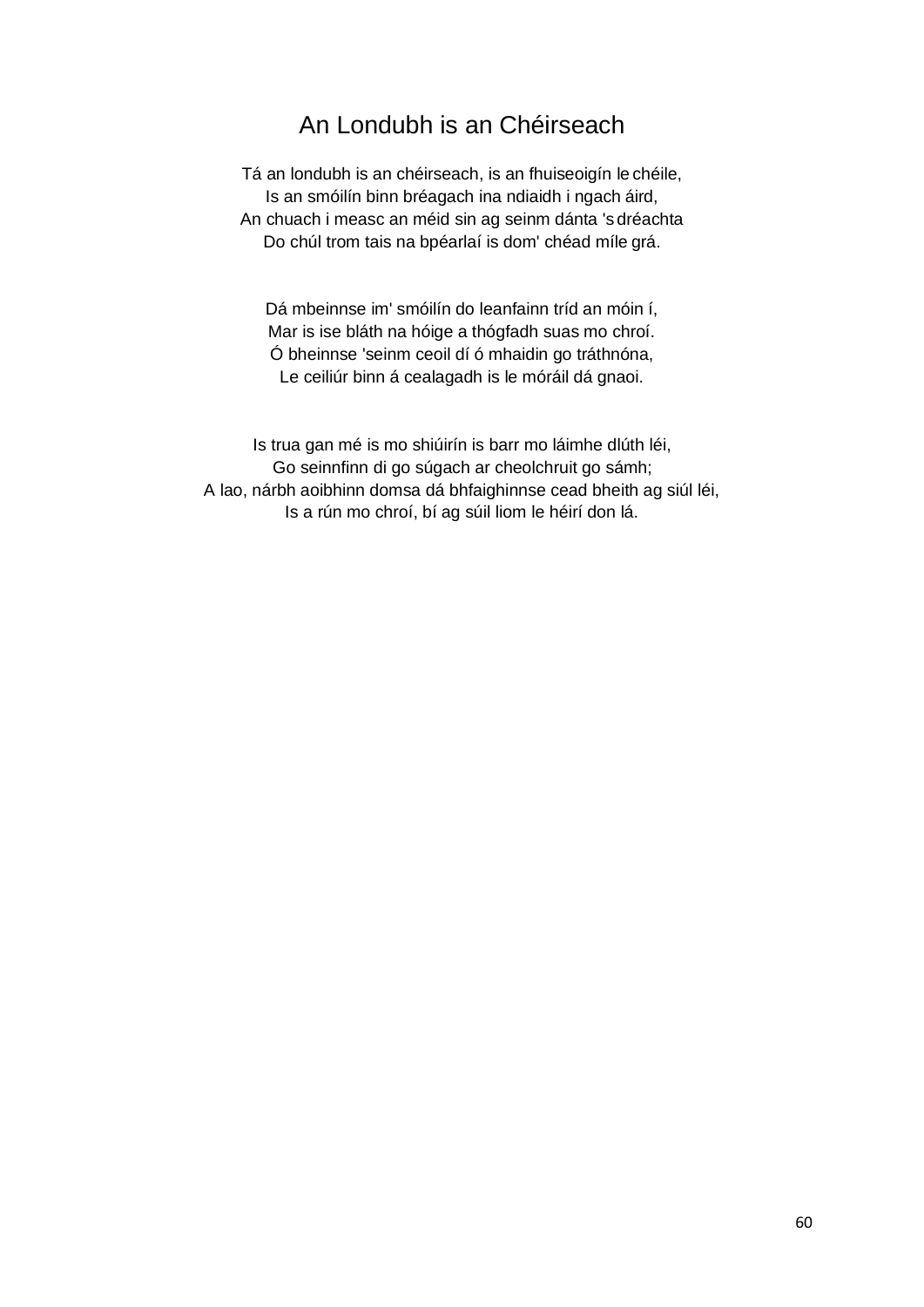## An Páisdín Fionn

Grá mo chroi mo pháistín fionn A bhfuil a croí is a haigne ag gáire liom A cíocha geala mar bláth na n-úll is a píob mar eala lá Márta

#### Cúrfa:

Is tusa mo rún, mo rún, mo rún Is tusa mo rún is mo ghrá geal Is tusa mo rún is mo chumann go buan 'Sé mo chreach gan tú agam ó do mháithrín Cara mo chroí, mo pháistín fionn A bhfuil a dá grua ar lasadh mar bhláth na gcrann Tá mise saor ar mo pháistín fionn Ach amháin gur ólas a sláinte Dá mbéinnse sa bhaile ina bhfuil súgradh is greann Nó idir dhá bhairille lán de leann Mo stóirín i'm aice is mo lámh faoi'n a ceann Nach súgach a d'ólfainn a sláinte Chaith mé naoí n-oiche ag luí go bocht Sínte faoí dhíleann idir dhá thor A chumann mo chroí, is mé ag smaoineamh ort Is ná faighinnse le fead ná le glaoch thú Tréigfead mo mhuintir is mo cháirde gaoil Tréigfead a mhaireann de mhnáibh an tsaoil Ach ní thréigfead lem' mharthain thu, a stór mo chroí Go síntear i gcómhra faoí chlár mé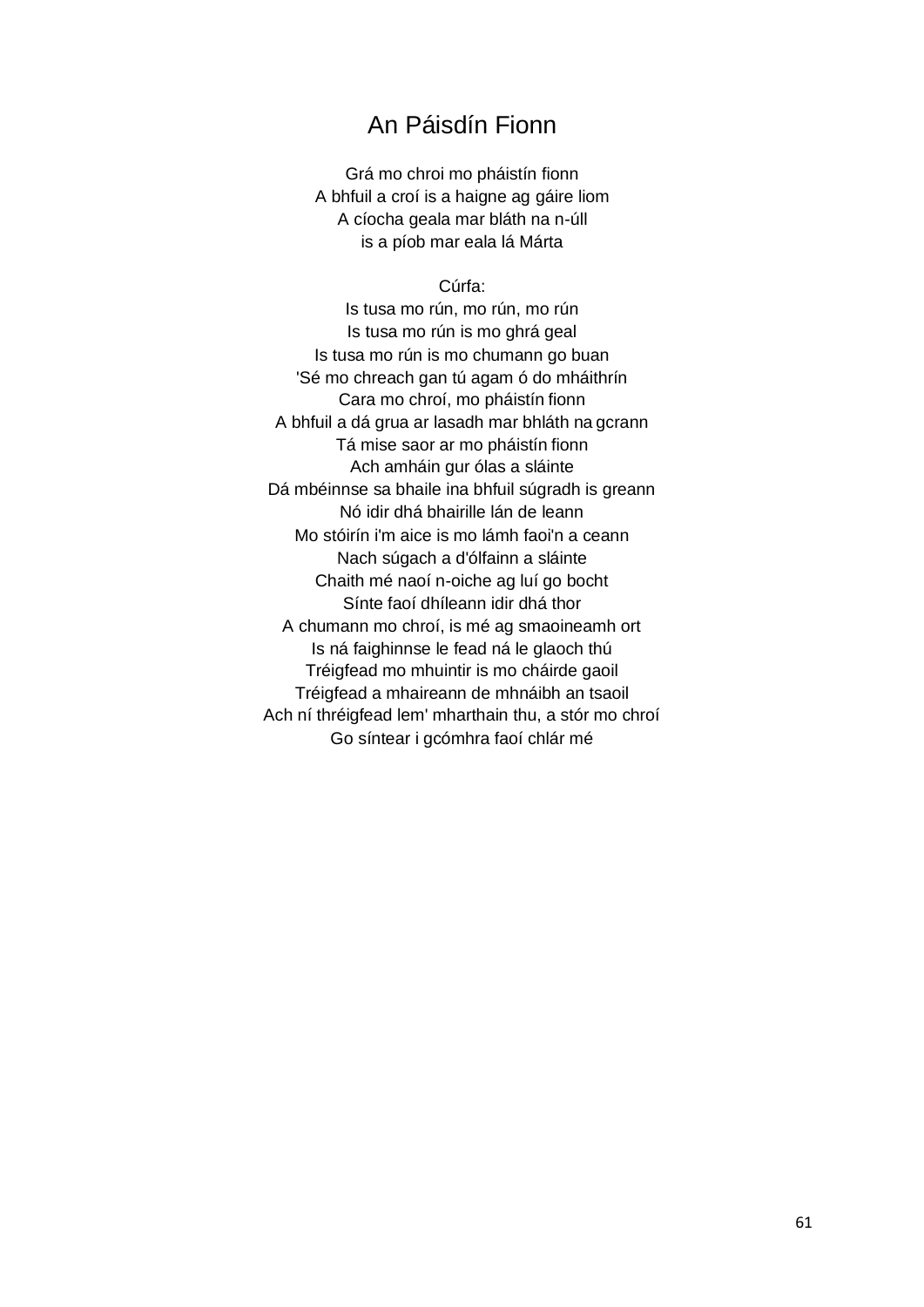# An tAmhráinín Síodraimín

Tá úcaire mór seang cois Banndan is long aige, Amhráinín síodraimín siosúram só. Gearrchaile is caidhp uirthí 's greim aige ar chúl uirthí, Amhráinín síodraimín siosúram só.

#### Curfá

Máirtín cé mór liom é, tráilíoram, tráiléaram, Malaí ghá fuadach le neart gaoithe, neart gaoithe, Portláirge a's cuanta, párúram prédilí, Amhráinín síodraimín siosúram só.

Go baile Chionn tSáile chuaigh Máirtín ag píobaíreacht; Bhailigh bean agus fiche ar mire 'na thimpeall ann.

Lean Malaí sa mbád é, a's a máthair ghá tionlacan; Ba ghairid na dheáidh go raibh Máirtín ar crúca acu.

Tá úcaire mór seang cois Banndan is cúram air; Beirt bhan sa tinteán a's cliabhán sa gcúid aige.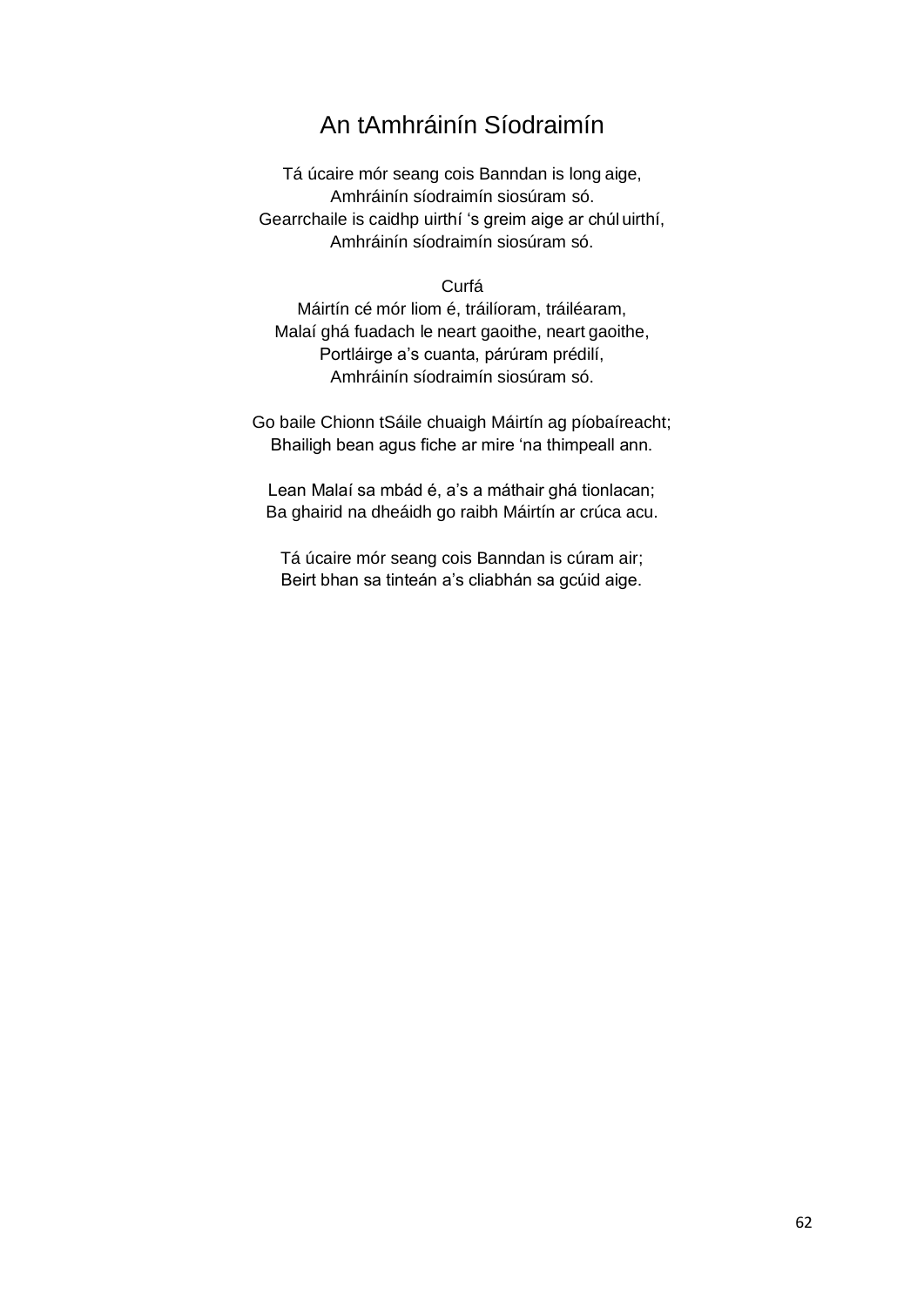# Báidín Fheidhlimidh/ Báidín Fheilimí

Báidín Fheilimí d'imigh go Gabhla, Báidín Fheilimí is Feilimí ann. Báidín Fheilimí d'imigh go Gabhla, Báidín Fheilimí is Feilimí ann.

#### Curfá

Báidín bídeach, báidín beosach, Báidín bóidheach, báidín Fheilimí Báidín díreach, báidín deontach Báidín Fheilimí is Feilimí ann. Báidín Fheilimí d'imigh go Toraí, Báidín Fheilimí is Feilimí ann. Báidín Fheilimí d'imigh go Toraí, Báidín Fheilimí is Feilimí ann.

#### Curfá

Báidín Fheilimí briseadh i dToraí, Báidín Fheilimí is Feilimí ann. Báidín Fheilimí briseadh i dToraí, Báidín Fheilimí is Feilimí ann.

Curfá

Báidín Fheilimí briseadh i dToraí, Iasc ar bord agus Feilimí ann. Báidín Fheilimí briseadh i dToraí, Éisc ar bord agus Feilimí ann.

Curfá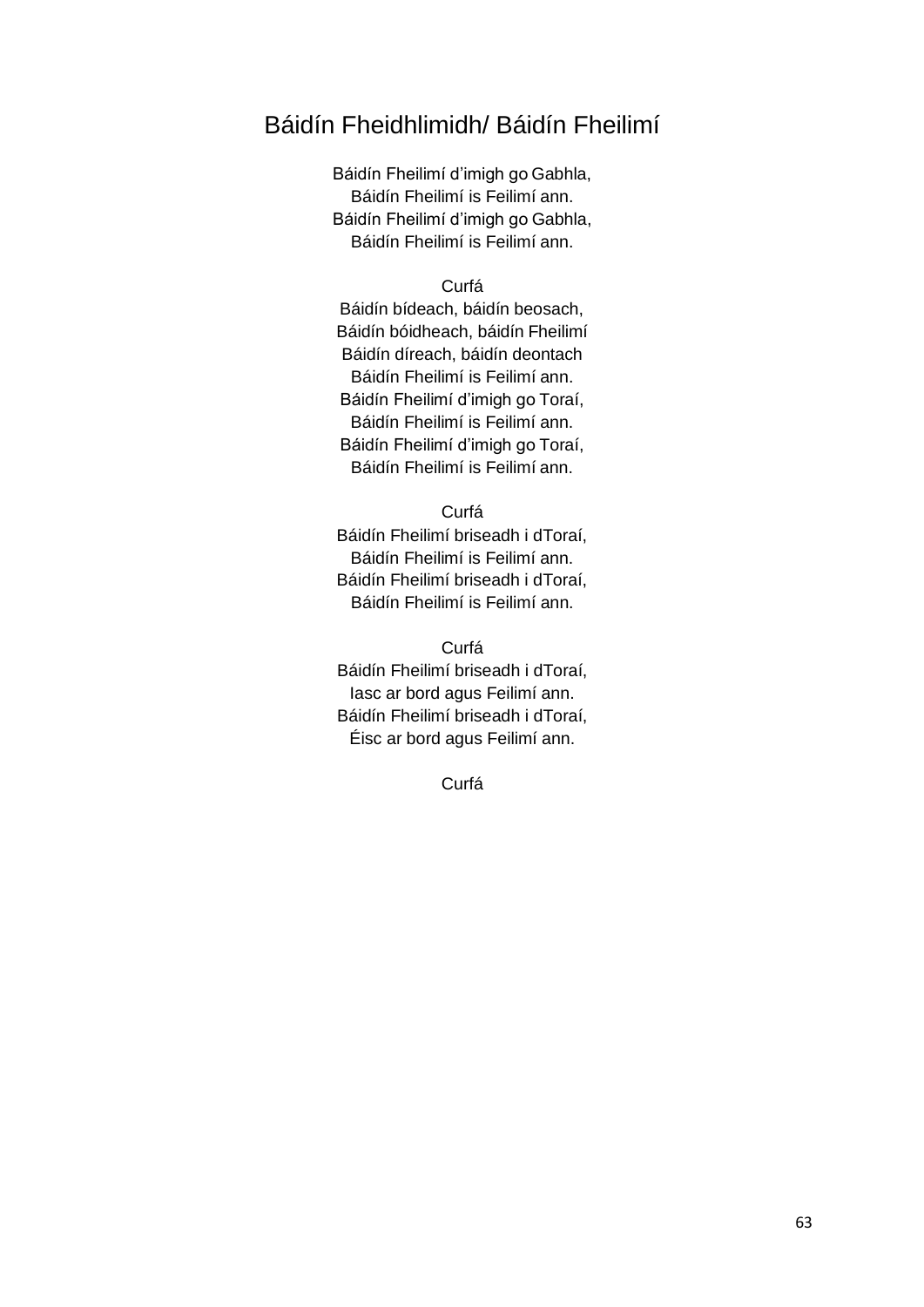## **Carrighdoun**

On Carrigdhoun the heath is brown. The sky is dark over Ardnalee, And many a stream comes rushing down To swell the angry Abha na Buí, The moaning blast goes sweeping fast Through many a leafless tree, And I'm alone, for he is gone, My hawk has flown, Ochone Machree.

The heath is green on Carrigdhoun. Bright shines the sun over Ardnalee The light green trees bent trembling down To kiss the slumbering Owen na Buidhe. That happy day 'twas but last May It's like a dream to me, When Dónall swore, aye o'er and o'er, We'd part no more a stór Machree.

Light April showers and bright May flowers Will bring the summer back again, But will they bring me back the hours I spent with my brave Dónall then? Tis but a chance, he's gone to France To wear the Fleur-de-Lis. I'll follow you, my Dónall Dhu, For still I'm true to you Machree.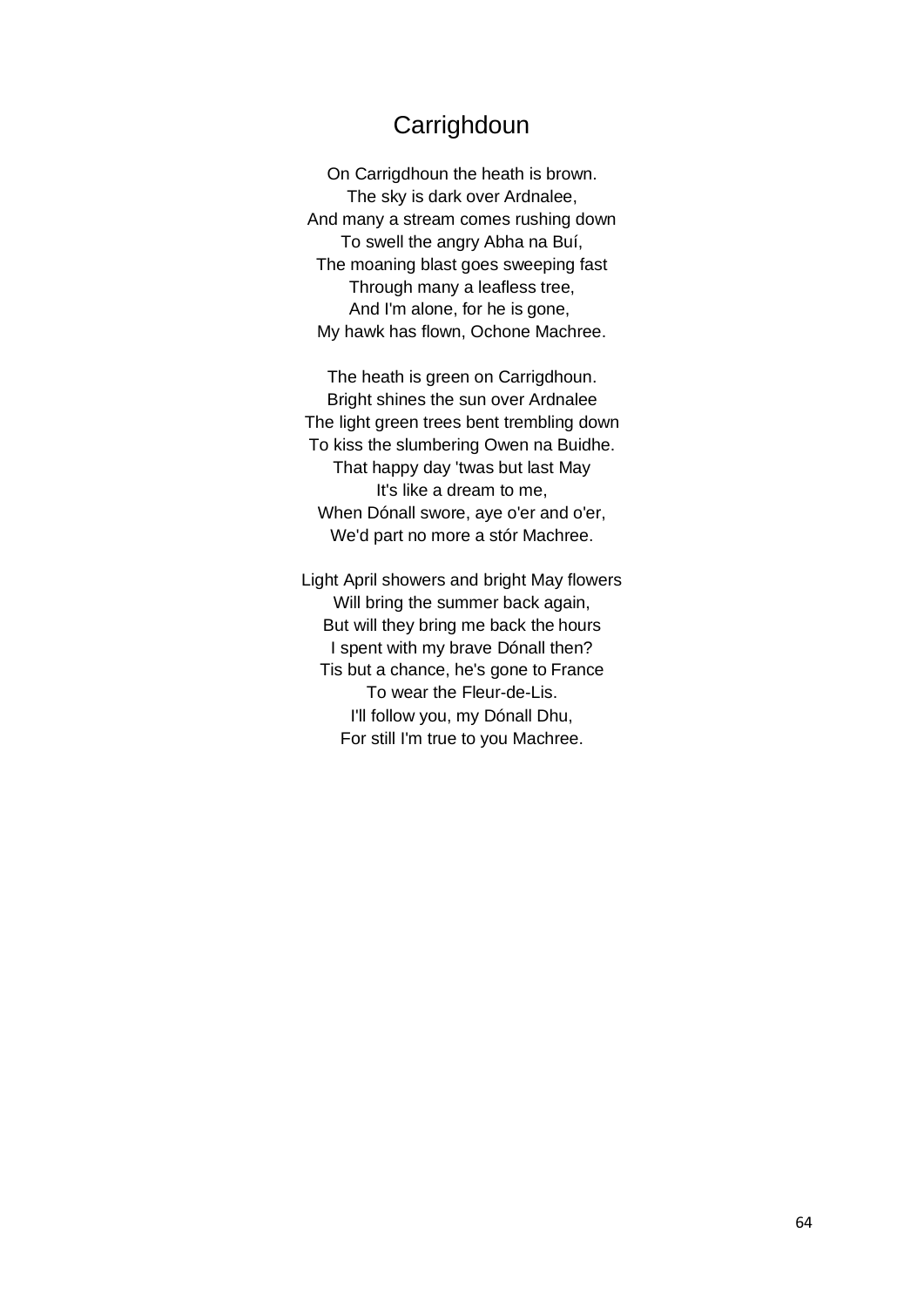## Cóilín

Bhí mé og is bhí mé amaideach, Is gan splannc agam I mo cheann, Nuair a cashadh cailín deas orm, Agus phóg mé I mar ghreann.

Cóilín (Cóilín!) Tar abhaile liom, Beimíd díreach in am don tae, Fóillín! (Foillín!) Gura míle maith agat….. Ach go fóillín… Go dté….tú slán.

Bhí na blianta spóirt is óil agam, Sean gach dí is nua gach bia; Is na sluaite ban sa tóir orm, Is a muintir leis im dhiaidh.

Cóilín (Cóilín!) As an mbaile leat! Tá an posse ag teacht faoi do dhein! Fóillín, Foillín! Gura mile maith agat! Ach go fóillín…. Go dté….tú slan.

Ach anois tá mé ag dul in aois, Tá mé fós im cheann calín, Is má chím cailín mar í arís Ise bhéas ag déanamh grin.

Cóilín (Cóilín!) Gread abhaile leat! Tá tú súgach is beagnach maol, Fóillín! (Foillín!) Gura míle maith agat….. Ach go fóillín… Go dté….tú slán.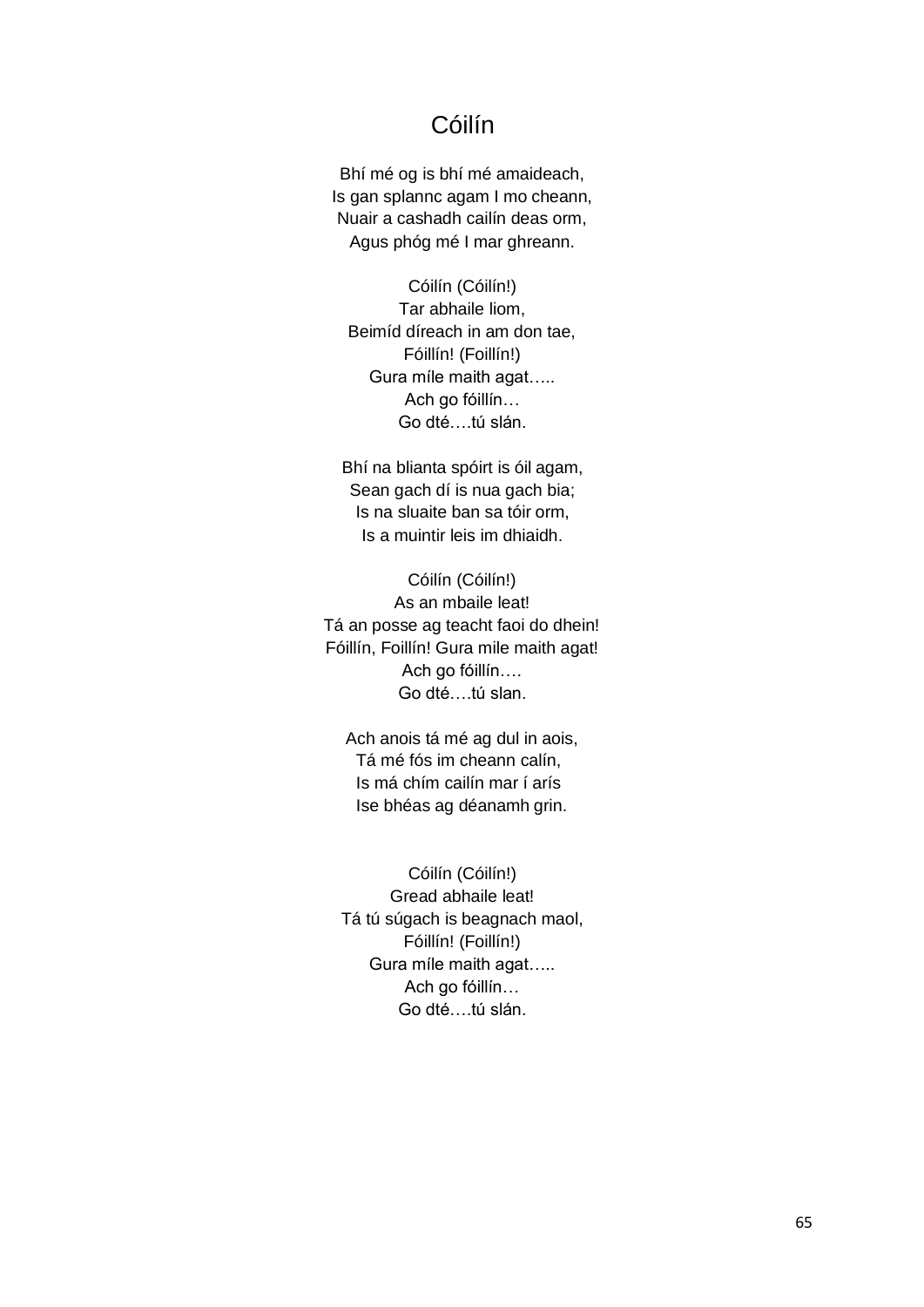### Follow me up to Carlow

Lift MacCahir Óg your face, brooding o'er the old disgrace, That black Fitzwilliam stormed your place, Drove you to the Fern! Grey said victory was sure soon the firebrand he'd secure; Until he met at Glenmalure with Fiach Mac Hugh O'Byrne.

> *Chorus Curse and swear Lord Kildare! Feagh will do what Feagh will dare Now Fitzwilliam, have a care Fallen is your star, low!*

*Up with halbert out with sword On we'll go for by the Lord Feagh MacHugh has given the word, Follow me up to Carlow.*

See the swords of Glen Imayle, Flashing o'er the English Pale! See all the children of the Gael, Beneath O'Byrne's banners Rooster of a fighting stock, Would you let a Saxon cock Crow out upon an Irish rock, Fly up and teach him manners.

*Chorus Curse and swear Lord Kildare! Feagh will do what Feagh will dare Now Fitzwilliam, have a care Fallen is your star, low!*

*Up with halbert out with sword On we'll go for by the Lord Feagh MacHugh has given the word, Follow me up to Carlow.*

From Tassaggart to Clonmore, There flows a stream of Saxon gore! O, great is Rory Óg O'More, Sending the loons to Hades. White is sick and Lane is fled! Now for black Fitzwilliam's head - We'll send it over dripping red,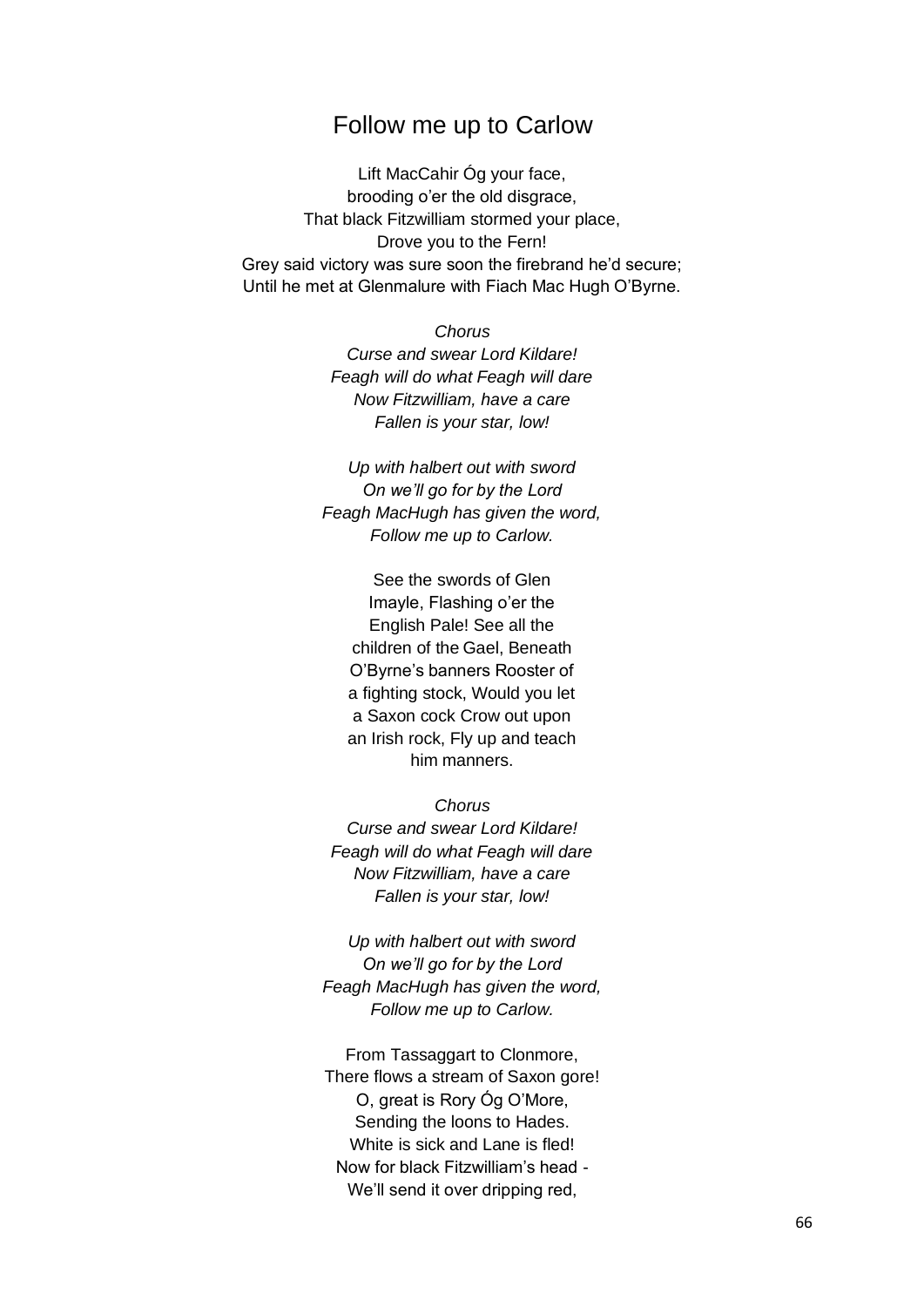To Queen Liza and the ladies.

*Chorus Curse and swear Lord Kildare! Feagh will do what Feagh will dare Now Fitzwilliam, have a care Fallen is your star, low!*

*Up with halbert out with sword On we'll go for by the Lord Feagh MacHugh has given the word, Follow me up to Carlow.*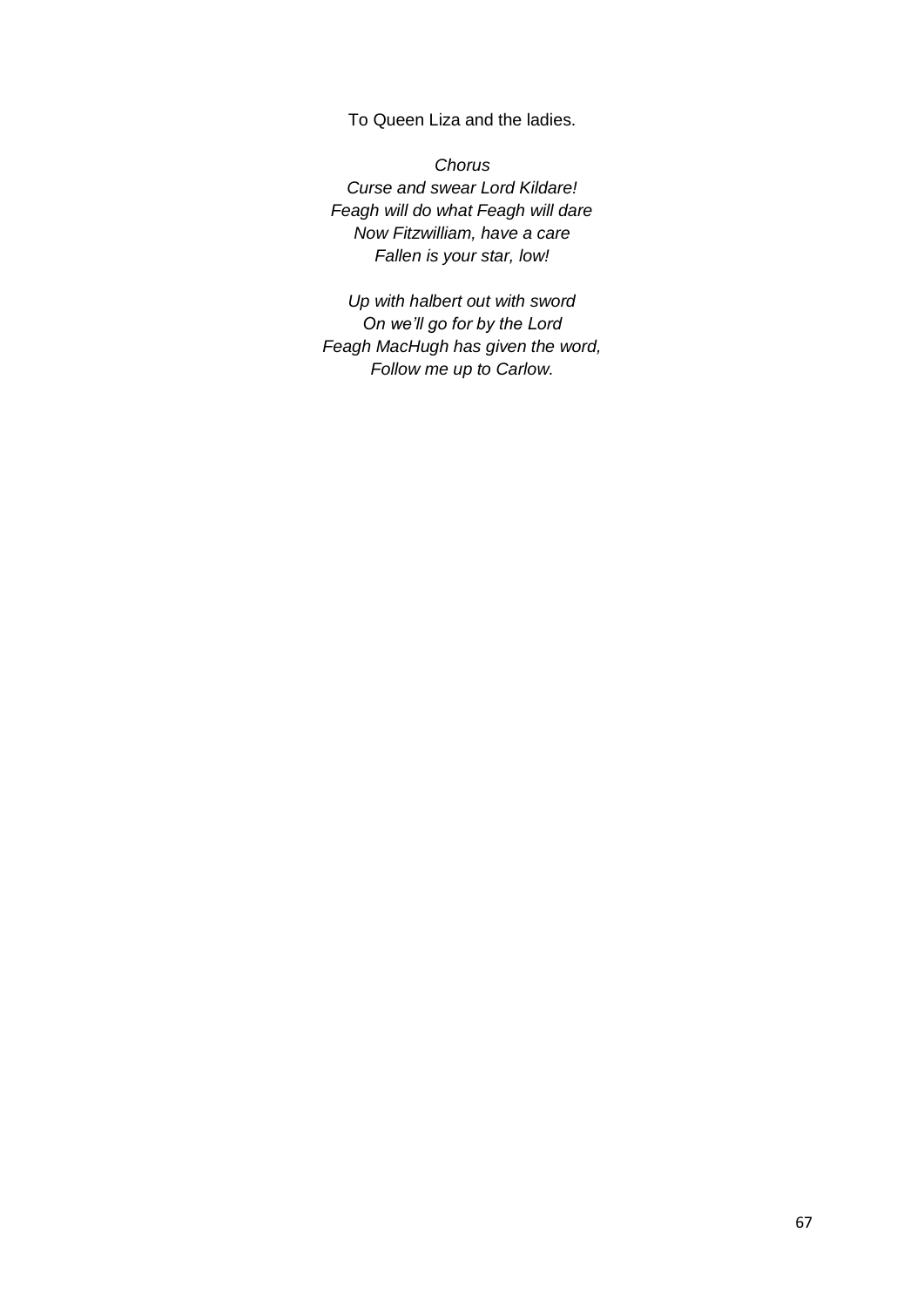# Ghach Saghas De Chuile Shórt

Plúiríni sneachta 'gus lusanna croim-chinn, Beacha 'gus féilicheáin, báid seoil ar toinn, Beannachtaí, bainisí, maidin mhoc faoi dhrúcht – Gach saghas de chuile short cuimhníonn sé dhom thú.

Faoileáin is eitleáin, gach ní faoin spéir, Gálaí ag glámail, leoithe bhog aeir, Soilsí neon cathracha, spéir liath nó an-uain – Gach saghas de chuile short cuimhníonn sé dhom thú.

Má 's samhradh má 's geimhreadh é, má 's earrach nó má 's fómhar, Domhnach, dálach, chuile lá smaoiním ort a stór, Rincí 'gus finscéil, oíche faoi dhraíocht, Duilliur óg, duilleog fómhair, calóg sneachta úr – Gach saghas de chuile short, cuimhníonn sé dhom thú.

Má 's samhradh, má 's geimhreidh, má ;s earrach nó má 's fómhar. 'S mar a' gcéanna é I gcónaí mo ghrá ort a stór, Rincí is finscéil, oíche faoi dhraíocht, Grian gheal is saoire, cártaí le scríobh, Duilliúr óg, duilleog fómhair, calóg sneachta úr – Gach saghas de chuile short, cuimhníonn sé dhom thú. Gach saghas de chuile short, cuimhníonn sé dhom thú.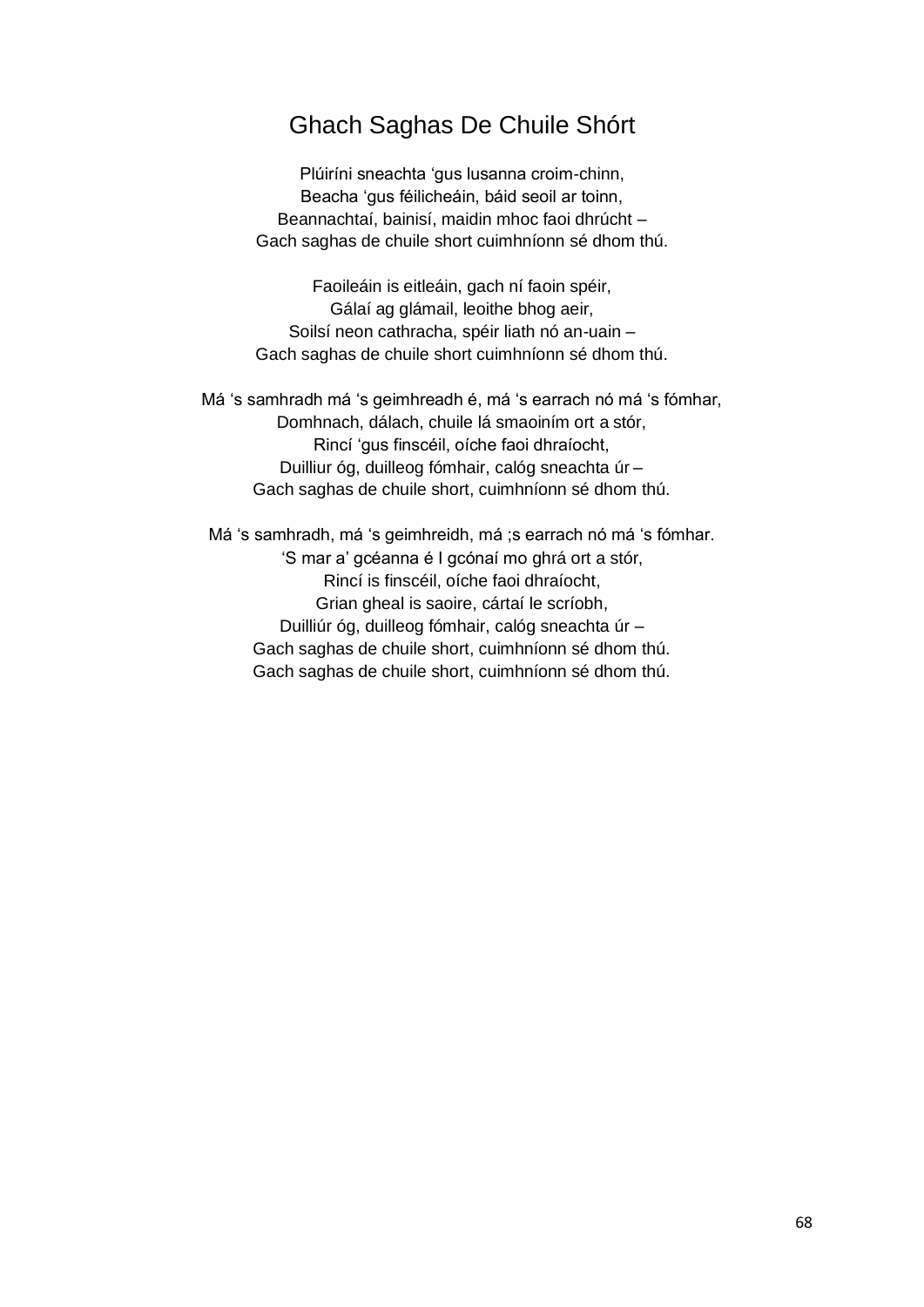## God Save Ireland

High upon the gallows tree swung the noble-hearted Three. By the vengeful tyrant stricken in their bloom; But they met him face to face, with the courage of their race, And they went with souls undaunted to their doom.

> *Chorus "God save Ireland ! " said the heroes; "God save Ireland" said they all. Whether on the scaffold high Or the battlefield we die, O, what matter when for Erin dear we fall! "*

Girt around with cruel foes, still their courage proudly rose, For they thought of hearts that loved them far and near; Of the millions true and brave o'er the ocean's swelling wave, And the friends in holy Ireland ever dear.

*Chorus*

*"God save Ireland! " said the heroes; "God save Ireland" said they all. Whether on the scaffold high Or the battlefield we die, O, what matter when for Erin dear we fall "*

Climbed they up the rugged stair, rang their voices out in prayer, Then with England's fatal cord around them cast, Close beside the gallows tree kissed like brothers lovingly, True to home and faith and freedom to the last.

> *Chorus "God save Ireland! " said the heroes; "God save Ireland" said they all. Whether on the scaffold high Or the battlefield we die, O, what matter when for Erin dear we fall! "*

Never till the latest day shall the memory pass away, Of the gallant lives thus given for our land; But on the cause must go, amidst joy and weal and woe, Till we make our Isle a nation free and grand.

> *Chorus "God save Ireland! " said the heroes;*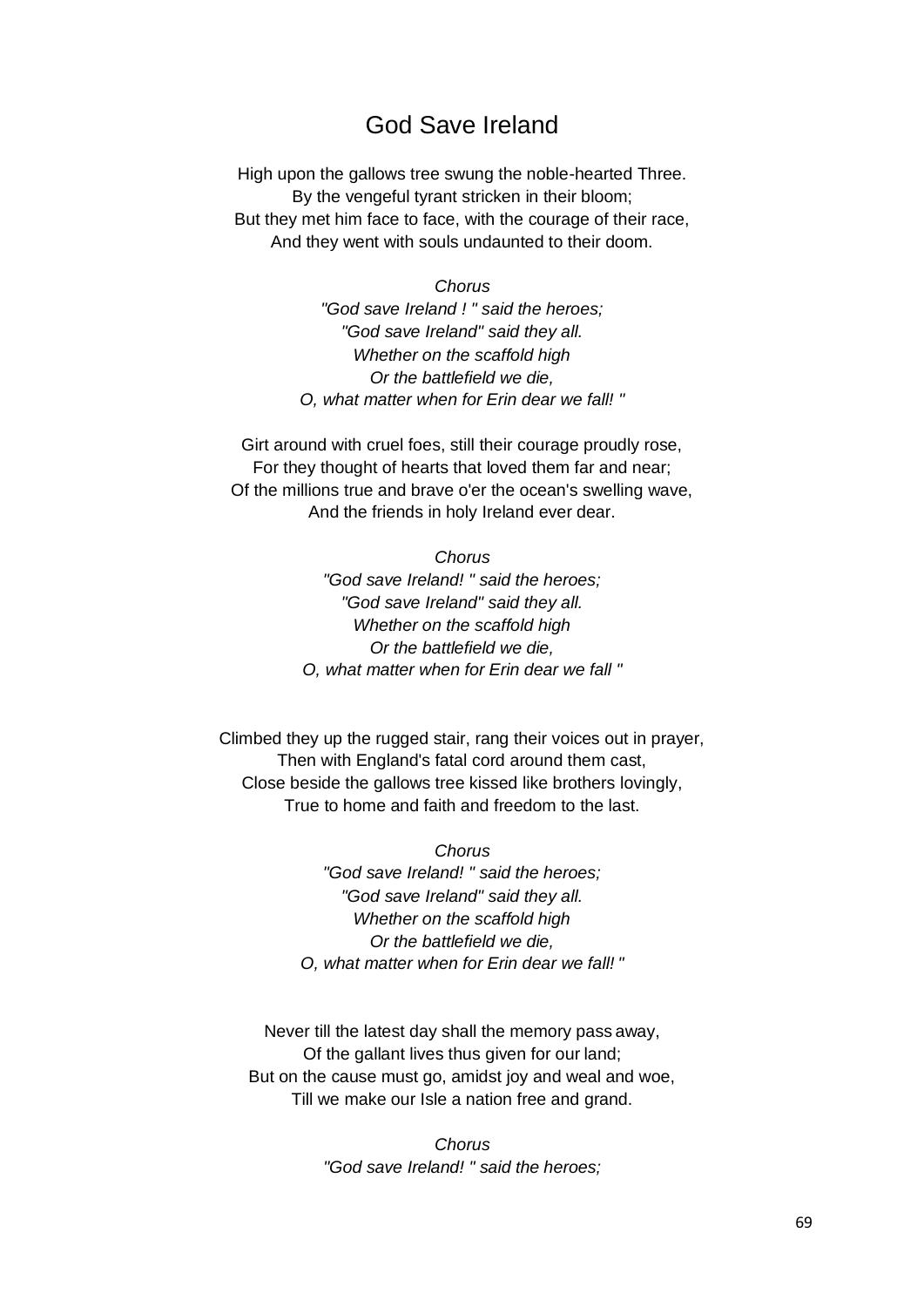*"God save Ireland" said they all. Whether on the scaffold high Or the battlefield we die, O, what matter when for Erin dear we fall! "*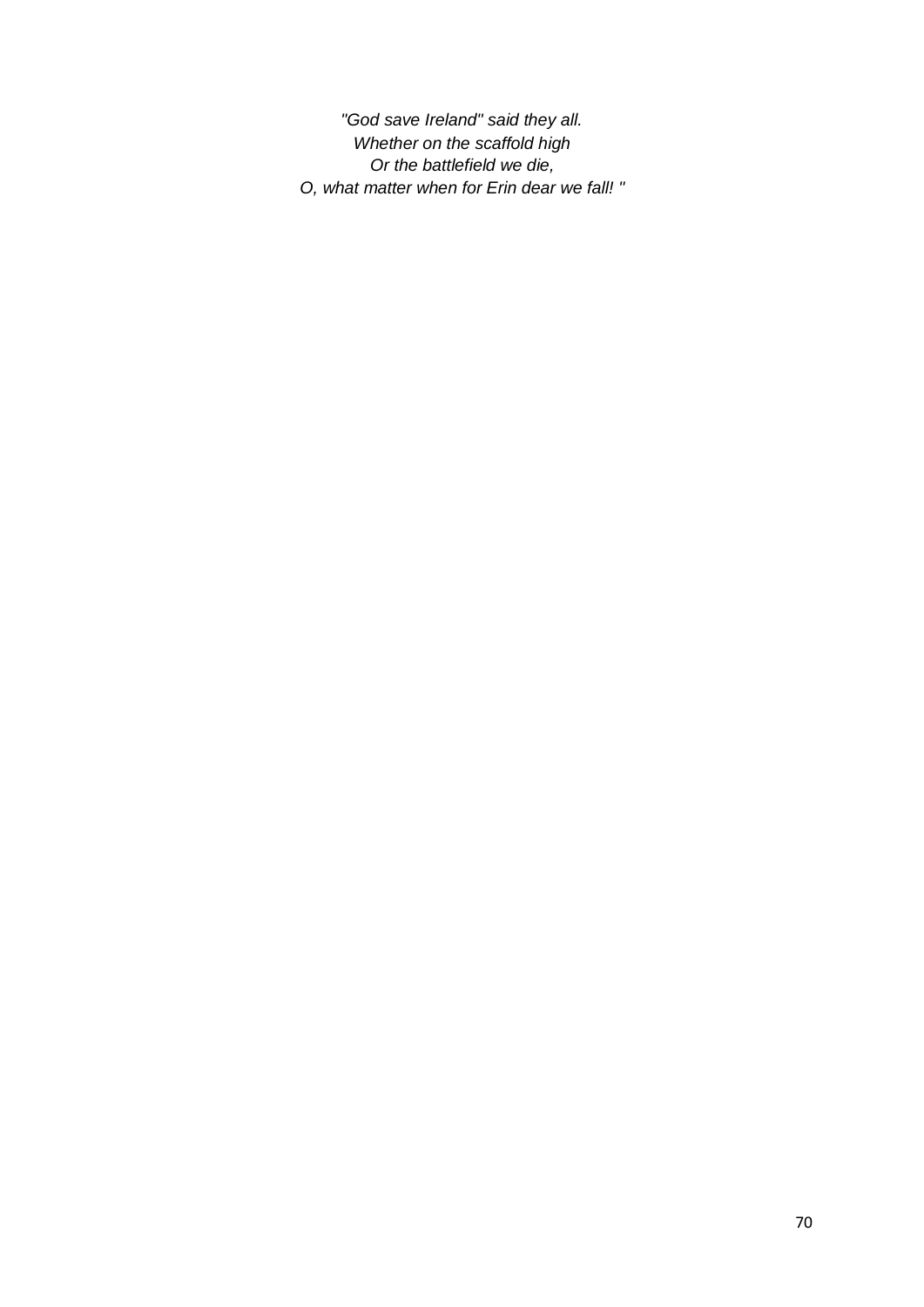# Irelands Hurling Men

Who say our country's soul has fled? Who say our country's heart is dead? Come let them hear the marching tread. Of twice five thousand Hurling Men. They hold the hopes of by-gone years, They love the past  $-$  its smiles and tears  $-$ But quavering doubts and shrinking fears Are far from Ireland's Hurling Men!

#### *Chorus*

*Hurrah! Hurrah! The stout Caman, Not English steel can match its blow; Hurrah! The arms of might and brawn, And hearts with Freedom's flame aglow!*

On Irish fields when heroes died, And foemen thronged on every side, Our leaders joy, their hope and pride, Were gleaming pikes – and Hurling Men! And if God wills that war's road train, Shall sweep once more o'er hill and plain,

*Remaining lines are missing*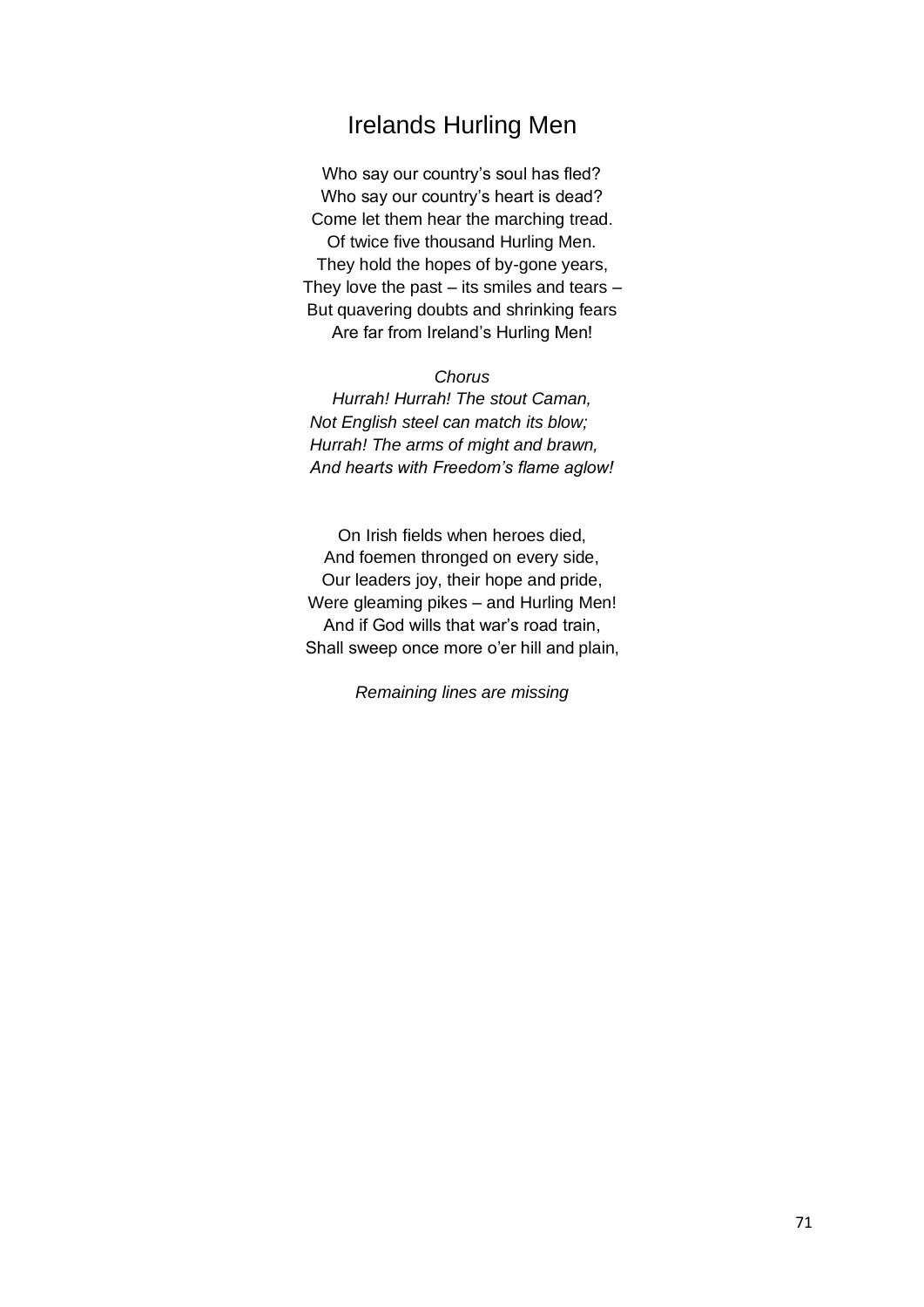# Lá le Pádraig (1959)?

A Phádraig Sáirséil, slán go dtí thú, Ó chuais don Fhrainc is do champai scaoilte, Ah déanamh go ghearráin leis na rithe, Is d'fhág tú Éire is Gaeil bhocht claóite.

Who is that on the hill alone? Bare as a beggar and twice as poor? Last year I rode with James the King – And now I go begging from door to door.

The Mess tent is full and the glasses are set, And the gallant Count Thomond is president yet; The vet'ran arose, like an uplifted lance, Crying – "Comrades, a health to the monarch of France!" With bumpers and cheers they have done as he bade, For King Louis is loved by the Irish Brigade.

"A health to King James," And they bent as they quaffed, "Here's to George the Elector," And fiercely they laughed, "Good luck to the girls we woo'd long ago, Where Shannon, and Barrow and Blackwater flow'; "God prosper Old Ireland," you'd think them afraid, So pale grew the chiefs of The Irish Brigade

> OH! Comrades, think how Ireland pines, Her excited lords, her rifled shrines, Her dearest hope, the ordered lines, And bursting charge of Clare's Dragons. Then fling your green flag to the sky, Let Limerick be your battle cry, And charge till blood floats fetlock high, Around the track of Clare's Dragons.

Viva la, the New Brigade, Viva la, the Old one too, Viva la, the rose shall fade And the Shamrock shine for ever new.

'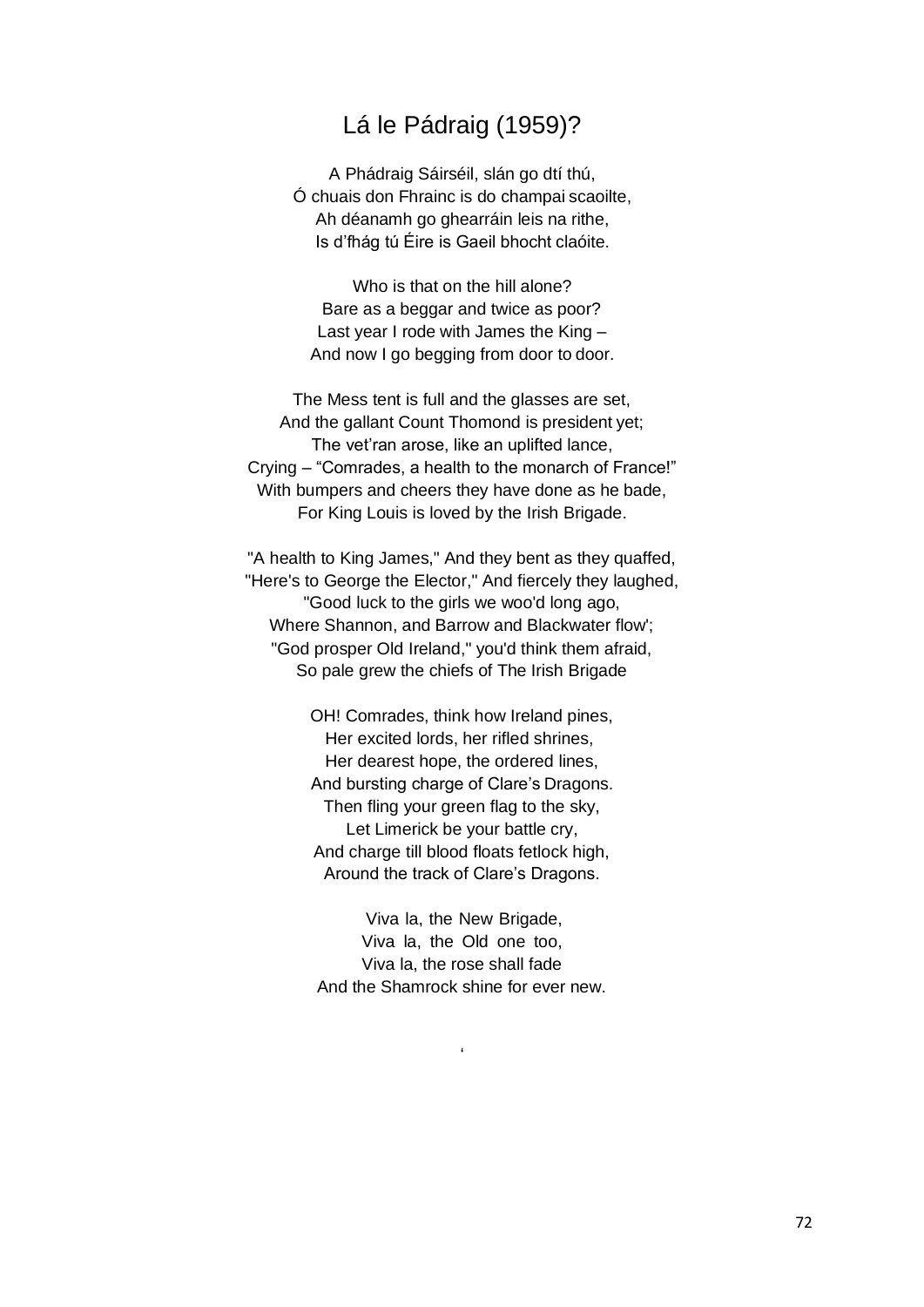# Ó Bhean a Tí

Ó éirigí suas a thogha na bhfear is cuirigí píc ar bharr gach cléithte, Leagaigí síos iad lucht an droch-chroí agus cuirigí dlí na Fraince ar bun

#### Curfá

Agus ó bhean an tí, cén bhuairt sin ort? Ó bhean an tí, fá dhó nó trí, beidh an talamh gan chíos ón bhliain seo amach, Agus ó bhean an tí, nach suairc é sin? Tá jug ar an bhord is tá beoir ag teacht, tá arm go leor ag an Duke of York, Tá an Francach is an Spáinneach ar bhruach na trá, agus b'fhearr liom go mór é ná cómhra ban

#### Curfá

Mo chreach is mo chrá nuair a bhí mé beag, in aois mo dhá bhliain sular smaoinigh mé ar olc, Nach ndeachaigh mé ar bord nó in arm an Rí, sular chaith mé mo shaol ag dul timpeall ort

Curfá

Go mbristear mo dhroim faoin ualach seo, ma thigim arís ag cur buartha ort, Is a liacht bean óg as seo go hAbhainn Mhór, a shiúlfadh an ród is a d'ólfadh deoch Curfá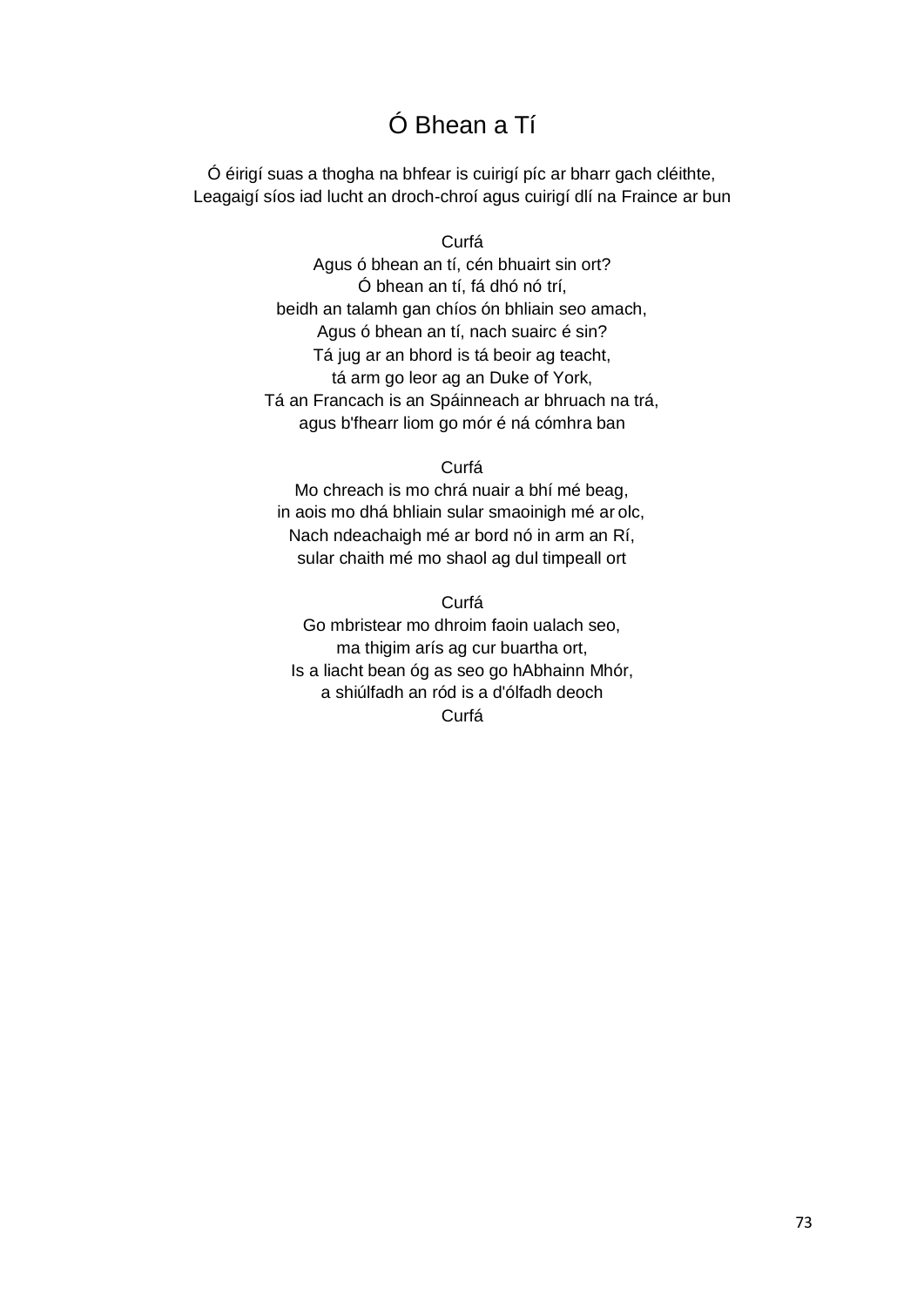# Ó Labhraimís Gailge

Ó labhraimís Gailge le fonn agus brí, Sean teanga na Naomh agus teanga na saoi, Agus claoimís léi ó mhaidin go hoích' Le dícheall, le dílse, le dúthracht ár gcroí.

#### Curfá

Ó bhí sí fé mheas ag ár sinnsir fadó, Is lean siad á labhairt ainneoin pian is anró, Tá orainn anois á choinneáil ó bhaol, Agus cabhrú le h-aithbheochan sean teanga Ghael.

Go mairódh an Ghailge sín é ár nguí. Go labharfar de shíor í 's go labhartar gan scíth, Nois bímís dílis is cleachtaimís í, Go bríomhar go líofa ó leanbh go lí (liath)

#### Curfá

Ó bhí sí fé mheas ag ár sinnsir fadó, Is lean siad á labhairt ainneoin pian is anró, Tá orainn anois á choinneáil ó bhaol, Agus cabhrú le h-aithbheochan sean teanga Ghael.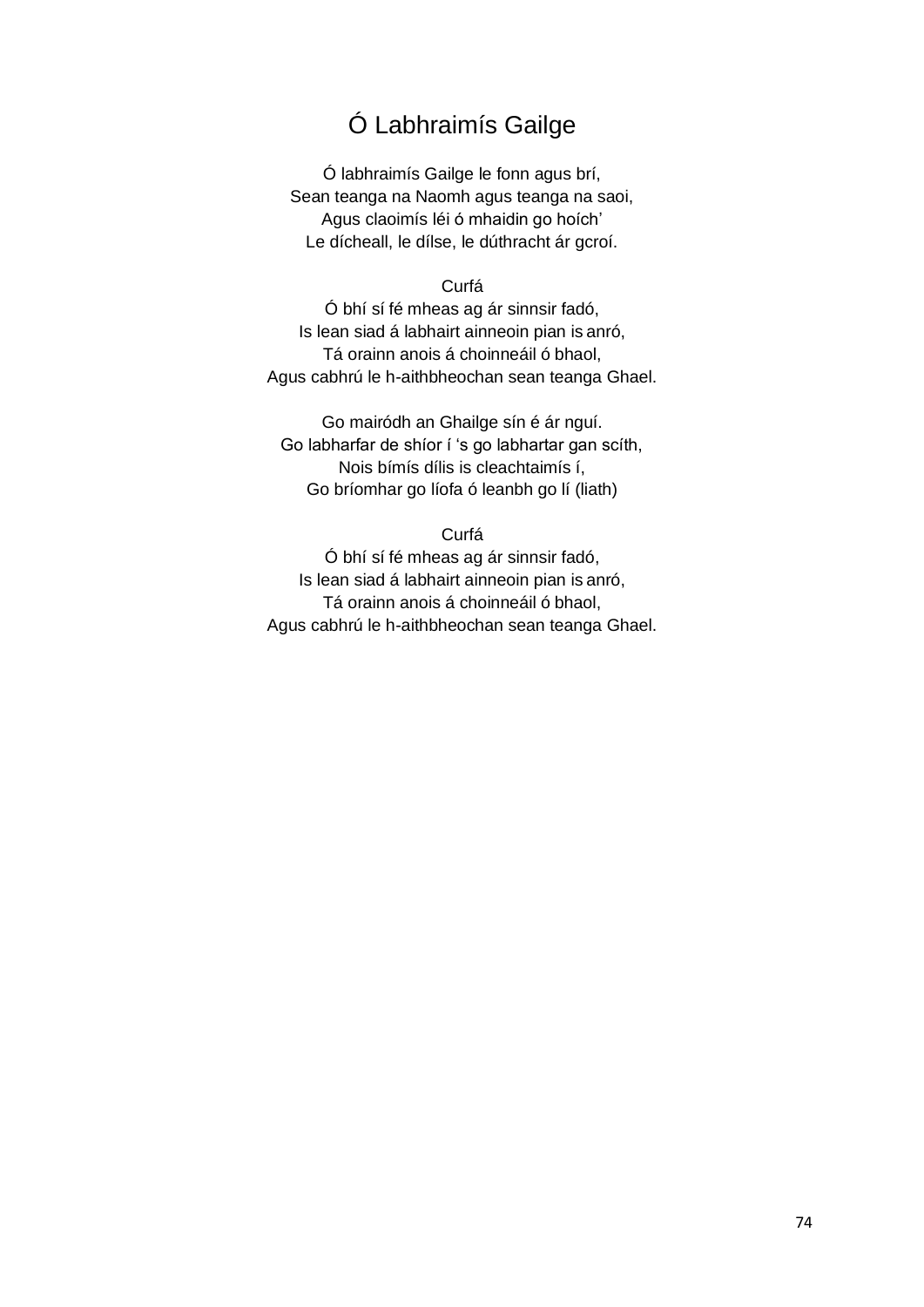### O Shed a Tear

Oh shed a tear for the Geese that fly O'er dismal seas to a distant shore, Into a dark and stormy sky, With one look back, and then no more, Oh slán go deo to Sarsfield's men, Slán go deo to those who tried, Steel with steel to the bitter end – Oh mile slán to those who died.

Oh shed a tear with those who weep, In grey dawn-light by the lone seashore, Mothers, wives and sweethearts dear, Who never will see their menfolk more. Oh slán is céad to all our kin, Oh slán go deo to my own dear bride, If God wills we'll meet again – We sail upon the morning tide.

Tear down the flag! 'Twill fly no more! We'll find revenge for Ireland's woe! We're bound for France, a stranger shore, To face again the same grim foe. Oh, fond goodbye to the hills of home, Oh, slán go deo to the hopes that died; We take with us our swords alone – We sail upon the morning tide.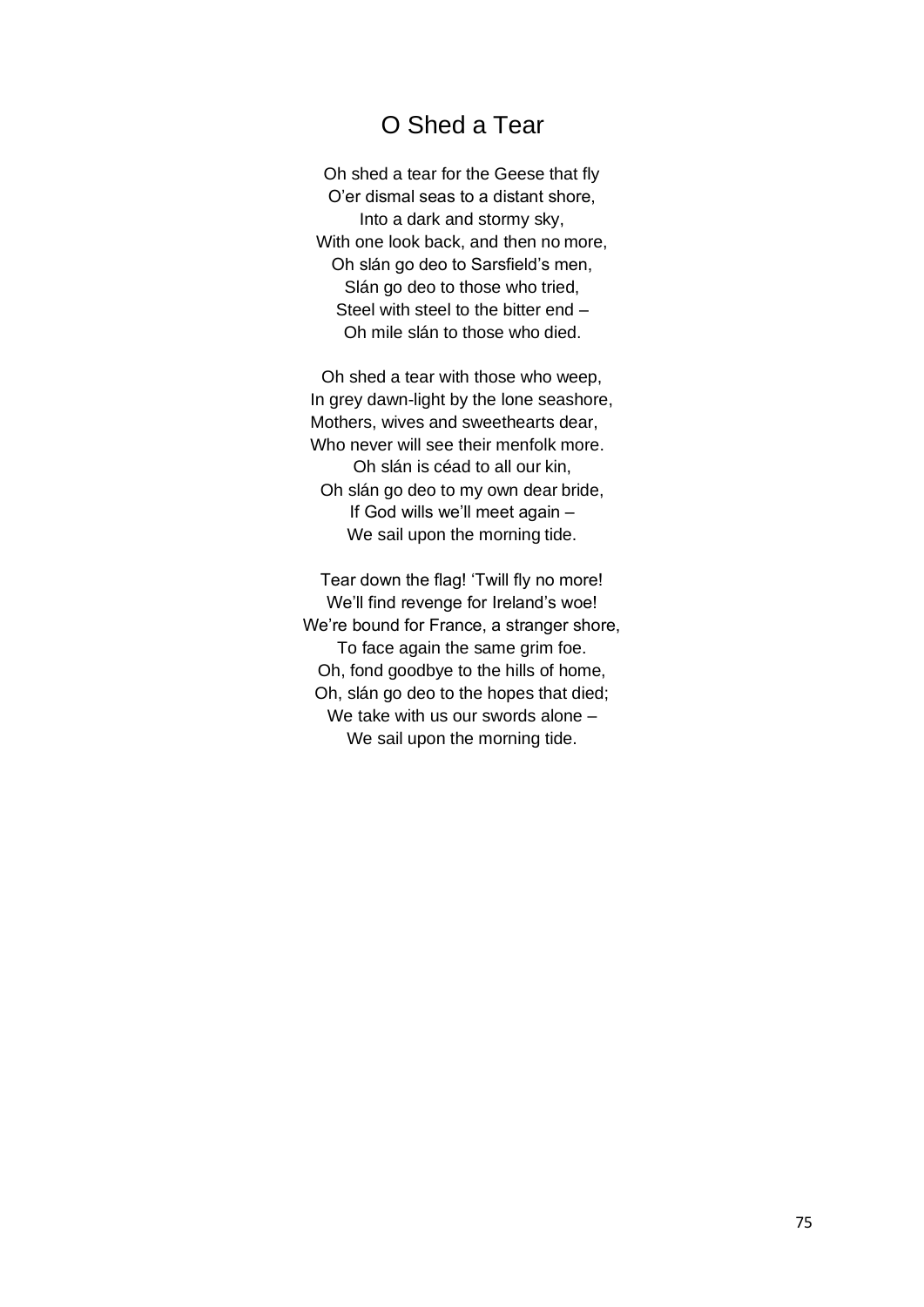## On The One Road

On the one road, sharing the one load, On the road to God knows where; On the one road, maybe the wrong road, We're together now, who cares! Northmen, Southmen, comrades all, Dublin, Galway, Cork and Donegal; On the one road, swinging along, Singing a Soldier's song.

Night is darkest just before dawn, From dissensions Ireland is re-born; Then will all united Irish men, See our land a nation once again.

Northmen, Southmen, comrades all, Dublin, Galway, Cork and Donegal; On the one road, swinging along, Singing a Soldier's song.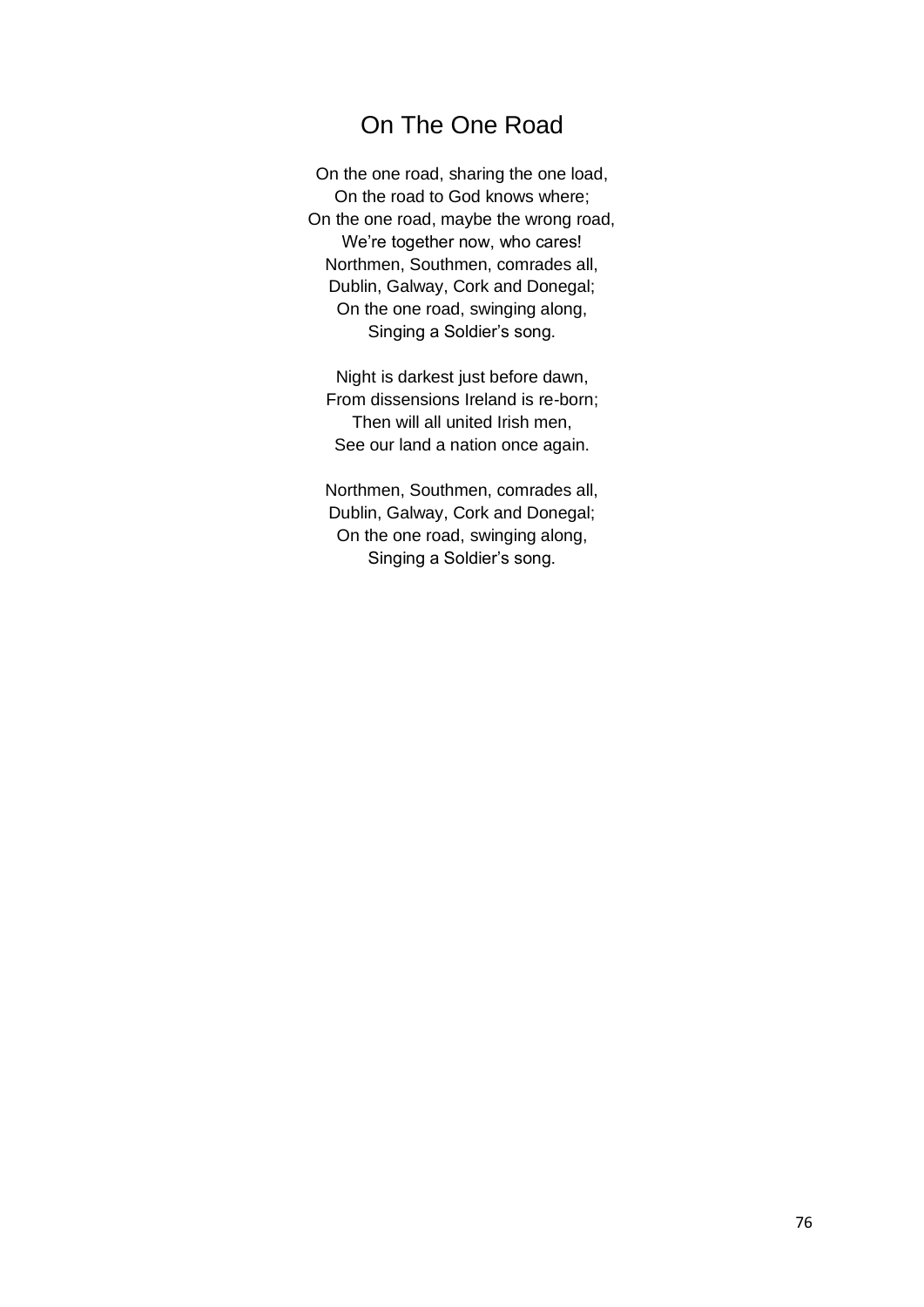## Rince Philib a'Cheoil

Poirtín Sheáin a tSíoda As rince Philib a'Cheoil Déansa domhsa rince Is seinnfidh mise an ceol

#### *Curfá:*

*Ó sé bhean nach deas í Ó sé bhean nach seoigh Ó sé bhean nach deas í Rince Philib a'Cheoil*

Poirtín Sheáin a tSíoda As rince Philib a'Cheoil Sin mar bhí go dtí seo 'S amhlaidh bhéas go deo

#### *Curfá:*

*Ó sé bhean nach deas í Ó sé bhean nach seoigh Ó sé bhean nach deas í Rince Philib a'Cheoil*

*(Curfá x 2) Ó sé bhean nach deas í Ó sé bhean nach seoigh Ó sé bhean nach deas í Rince Philib a'Cheoil*

Poirtín Sheáin a tSíoda As rince Philib a'Cheoil Aoibhinn linn an rince An siamsa agus an ceol

#### *Curfá:*

*Ó sé bhean nach deas í Ó sé bhean nach seoigh Ó sé bhean nach deas í Rince Philib a'Cheoil*

Poirtín Sheáin a tSíoda Rince Philib a'Cheoil Mar sin bhíomar roimh so s'amhal a bhéam go deo. Déansa domhsa rince Is seinnfidh mise an ceol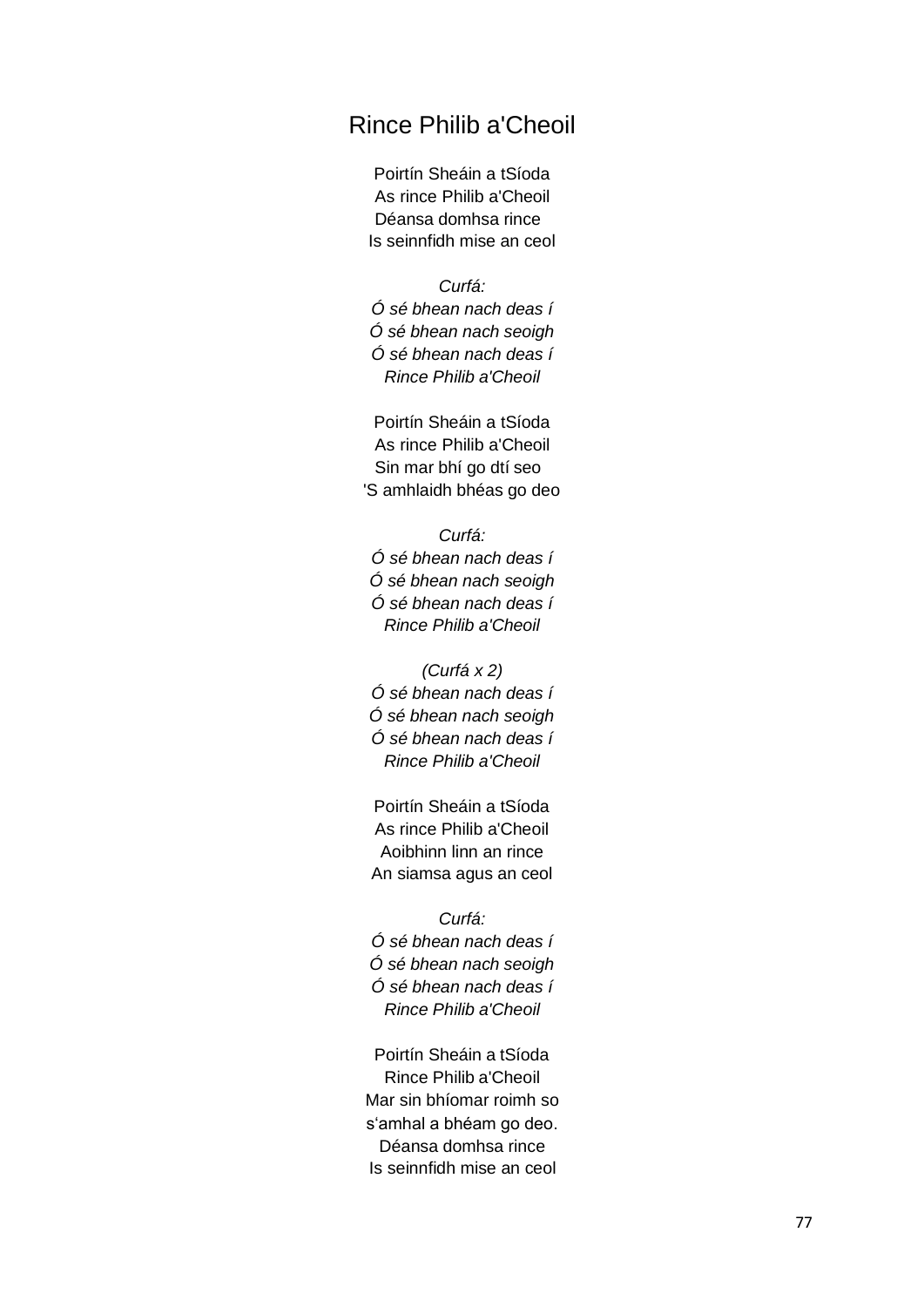*Curfá:*

*Ó sé bhean nach deas í Ó sé bhean nach seoigh Ó sé bhean nach deas í Rince Philib a'Cheoil*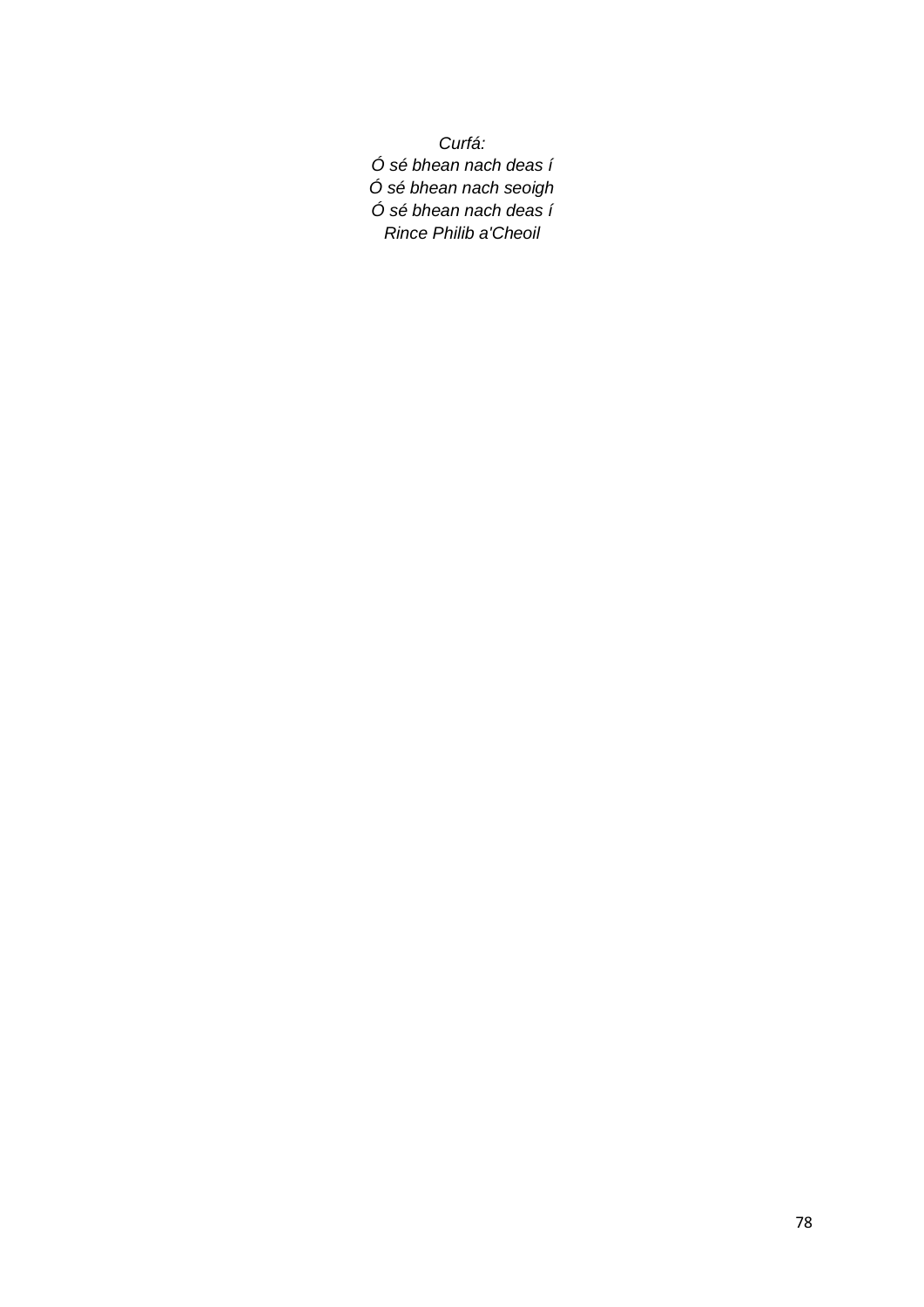## Seolaimís ar Bharr na dTonntracha

Seolaimís ar bharr na dtonntracha, Glór na gaoithe caoin' ag portaireacht; Glór na n-éan ag déanamh ceoil go binn, Sinn ag bogadh linn go tréan, 'mach trí gheatá móra ;n tsaoil, 'fágaint bróin is buairt 'nár ndiaidh! Grian sa spéir ghil, Fíon san aer caoín; Seolaimís go mear go tír na sí.

Chugainn an samhradh is na laethanta teo, Scléip sa ghleannta is ar shléibhte beo; Croí an nádúir is an duine beo; Sinn ag rince linn le meidhir, Leis na scátha ins an gcoill, Leis an eas ag léimt thar aill, Grian sa spéir ghil, Fíon san aer caoin – Fanaimís go deo I dtír na sí.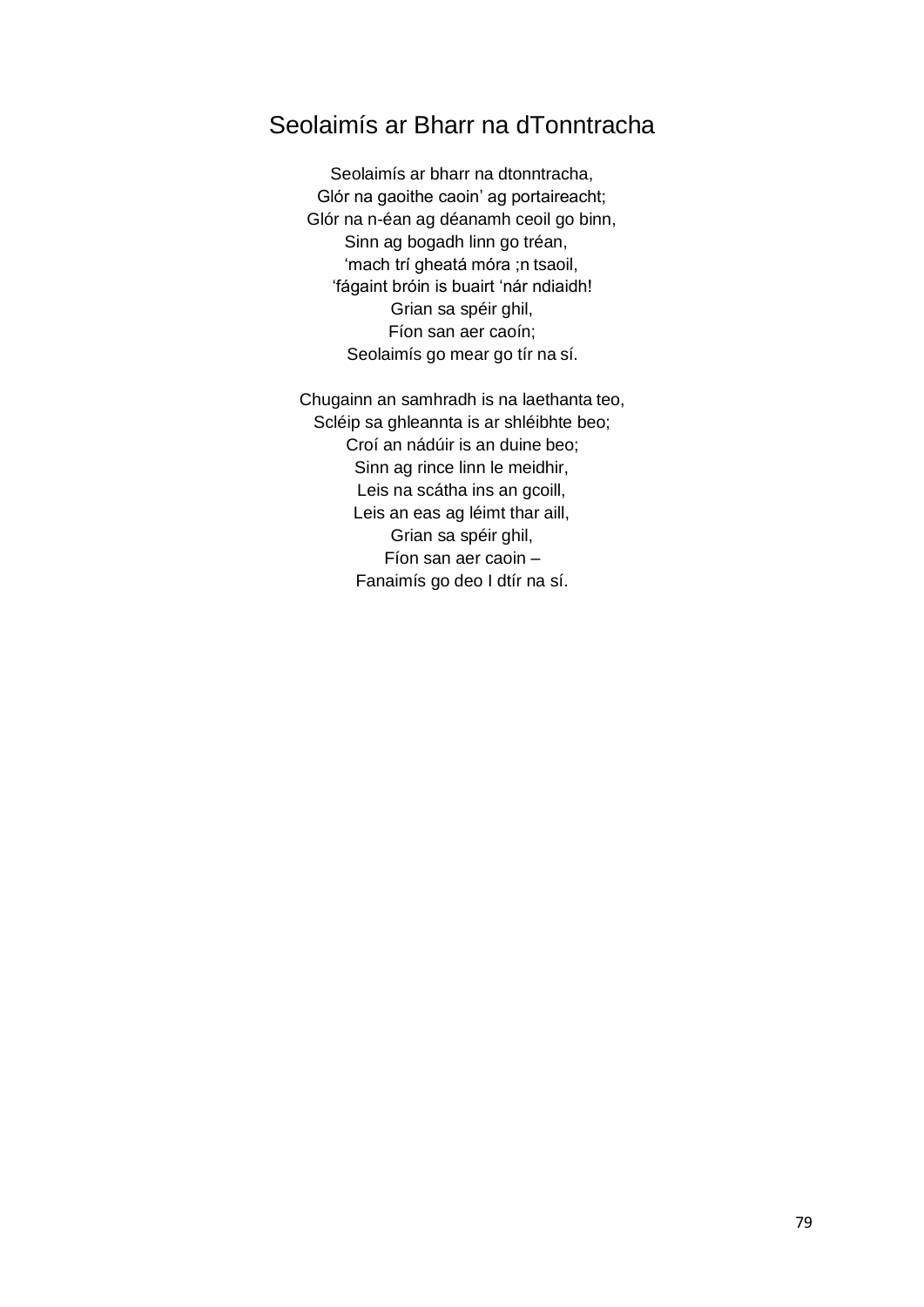## Step Together

Step together- boldly thread, Firm each foot, erect each head; Fixed in front be every glance – Forward, at the word of "Advance!" Serried files that foes may dread; Like the deer on the mountain heather, *Tread light, Left – right-Steady, boys, and step together!*

Step together – be each tramp, Quick and light – no plodding stamp, Let its cadence, quick and clear, Fall like music on the ear. Noise befits not hall or camp-Eagles soar on silent feather, *Tread light, Left – right-Steady, boys, and step together!*

Step together – self- retrained, Be your march of thought as trained; Each man's single power combined, Into ones battalioned mind, Moving on with step sustained; Thus prepared, we reck not whether, *Foes smite, Left- right-We can think and strike together.*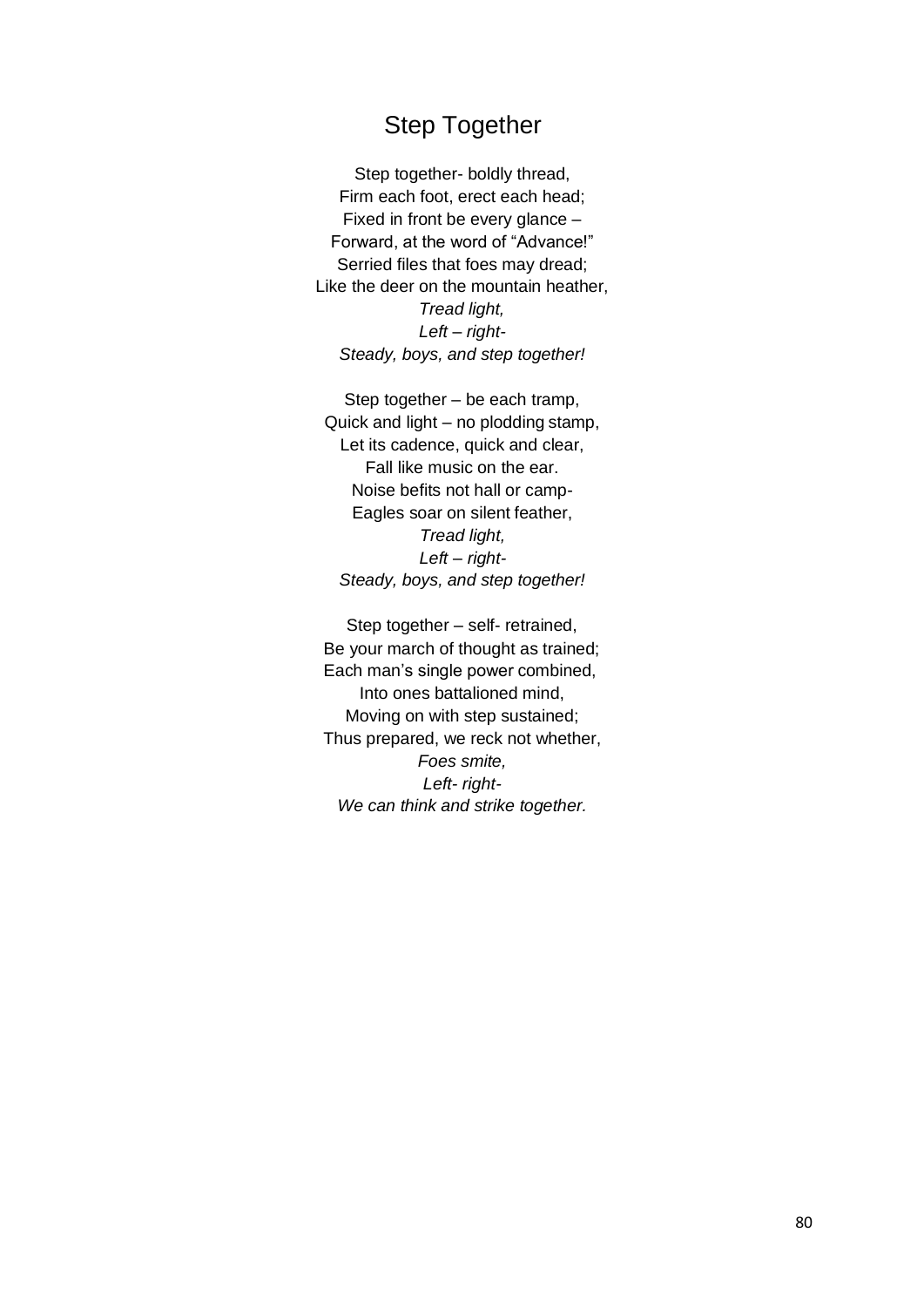## The Croppy Boy.

Good men and true in this house who dwell, To a stranger bouchal I pray you tell: Is the priest at home, or may he be seen? I would speak a word with Father Green."

"The Priest's at home, boy, and may be seen; 'Tis easy speaking with Father Green. But you must wait till I go and see If the Holy Father alone may be."

The youth has entered an empty hall; What a lonely sound has his light footfall! And the gloomy chamber's chill and bare, With a vested Priest in a lowly chair.

The youth has knelt to tell his sins: "Nomine Dei," the youth begins! At "mea culpa" he beats his breast, And in broken murmurs he speaks the rest.

"At the siege of Ross did my father fall, And at Gorey my loving brothers all. I alone am left of my name and race; I will go to Wexford and take their place.

"I cursed three times since last Easter day; At mass time I went to play; I passed the churchyard one day in haste, And forgot to pray for my mother's rest.

"I bear no hate against living thing, But I love my country above my king. Now, Father! bless me and let me go To die, if God has ordained it so."

The priest said nought, but a rustling noise Made the youth look above in wild surprise; The robes were off, and in scarlet there Sat a yoeman captain with fiery glare.

With fiery glare and with fury hoarse, Instead of blessing, he breathed a curse: "'Twas a good thought, boy, to come here to shrive, For one short hour is your time to live.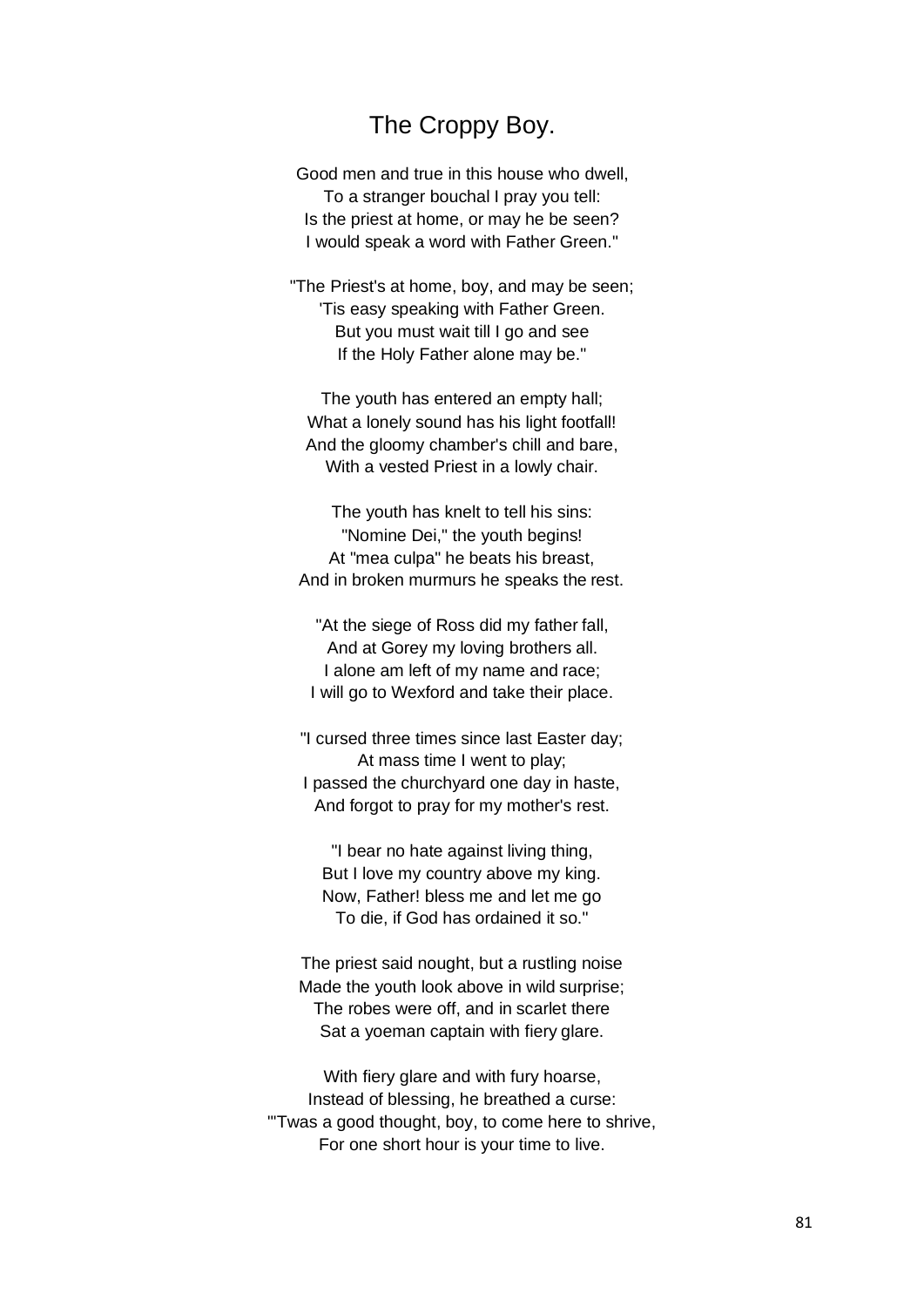"Upon yon river three tenders float; The Priest's in one — if he isn't shot! We hold his house for our Lord the King, And, amen say I, may all traitors swing!"

At Geneva Barracks that young man died, And at Passage they have his body laid. Good people who live in peace and joy, Breathe a pray'r and a tear for the Croppy Boy.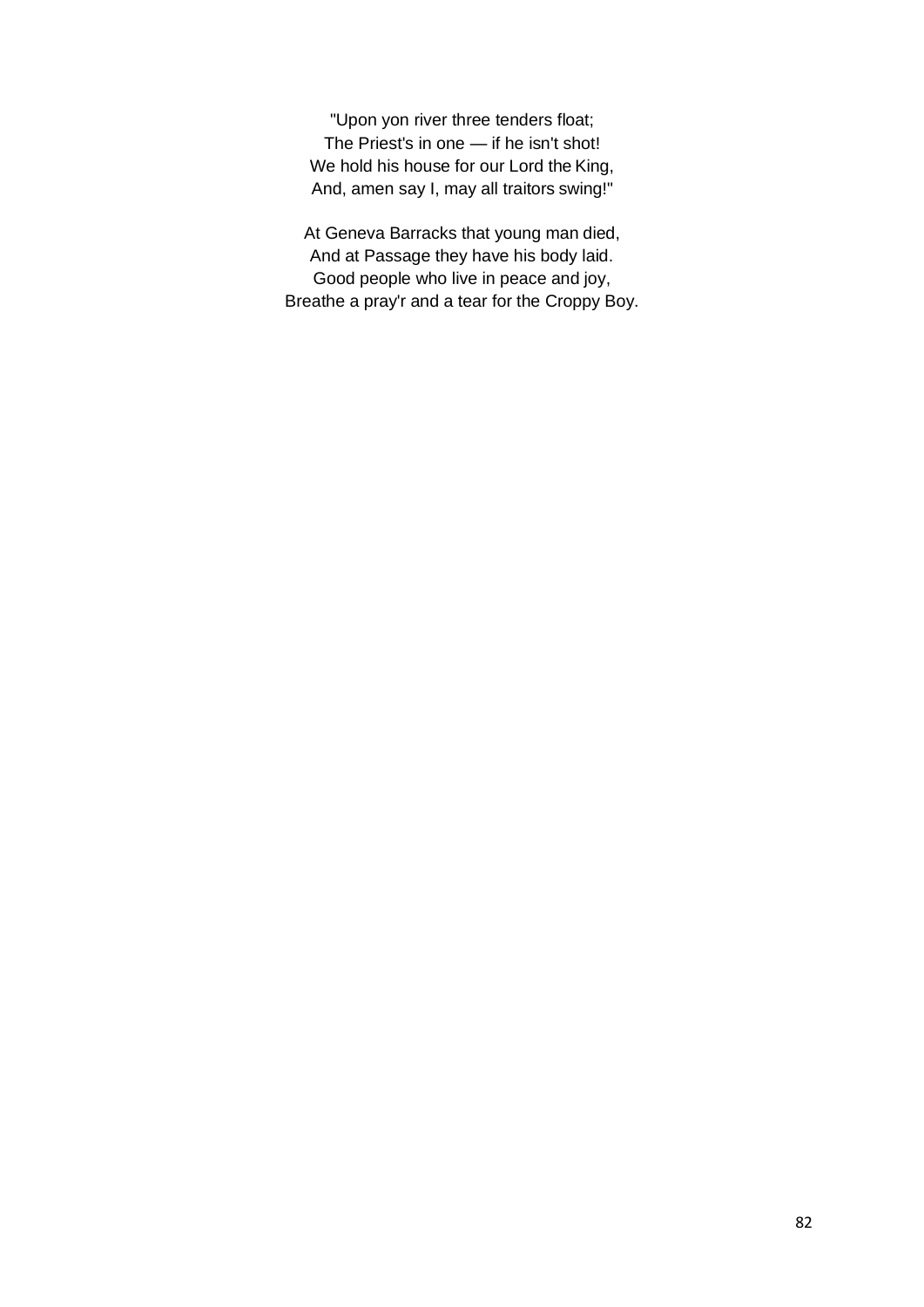### The Memory of the Dead

Who fears to speak of Ninety-Eight? Who blushes at the name? When cowards mock the patriot's fate. Who hangs his head for shame?` Who slights his country thus; But a true man, like you, man, Will fill your glass with us.

We drink the memory of the brave, The faithful and the few - Some lie far off beyond the wave, Some sleep in Ireland, too; All, all are gone - but still lives on The fame of those who died; All true men, like you, men. Remember them with pride.

Some on the shores of distant lands Their weary hearts have laid, And by the stranger's heedless hands Their lonely graves were made. But, though their clay be far away Beyond the Atlantic foam, In true men, like you, men, Their spirits' still at home.

The dust of some is Irish earth Among their own they rest; And the same land that gave them birth Has caught them to her breast; And we will pray that from their clay Full many a race may start Of true men, like you, men, To act as brave a part.

They rose in dark and evil days To right their native Iand; They kindled here a living blaze. That nothing shall withstand. Alas! that Might can vanquish Right - They fell and passed away; But true men, like you men, Are plenty here today.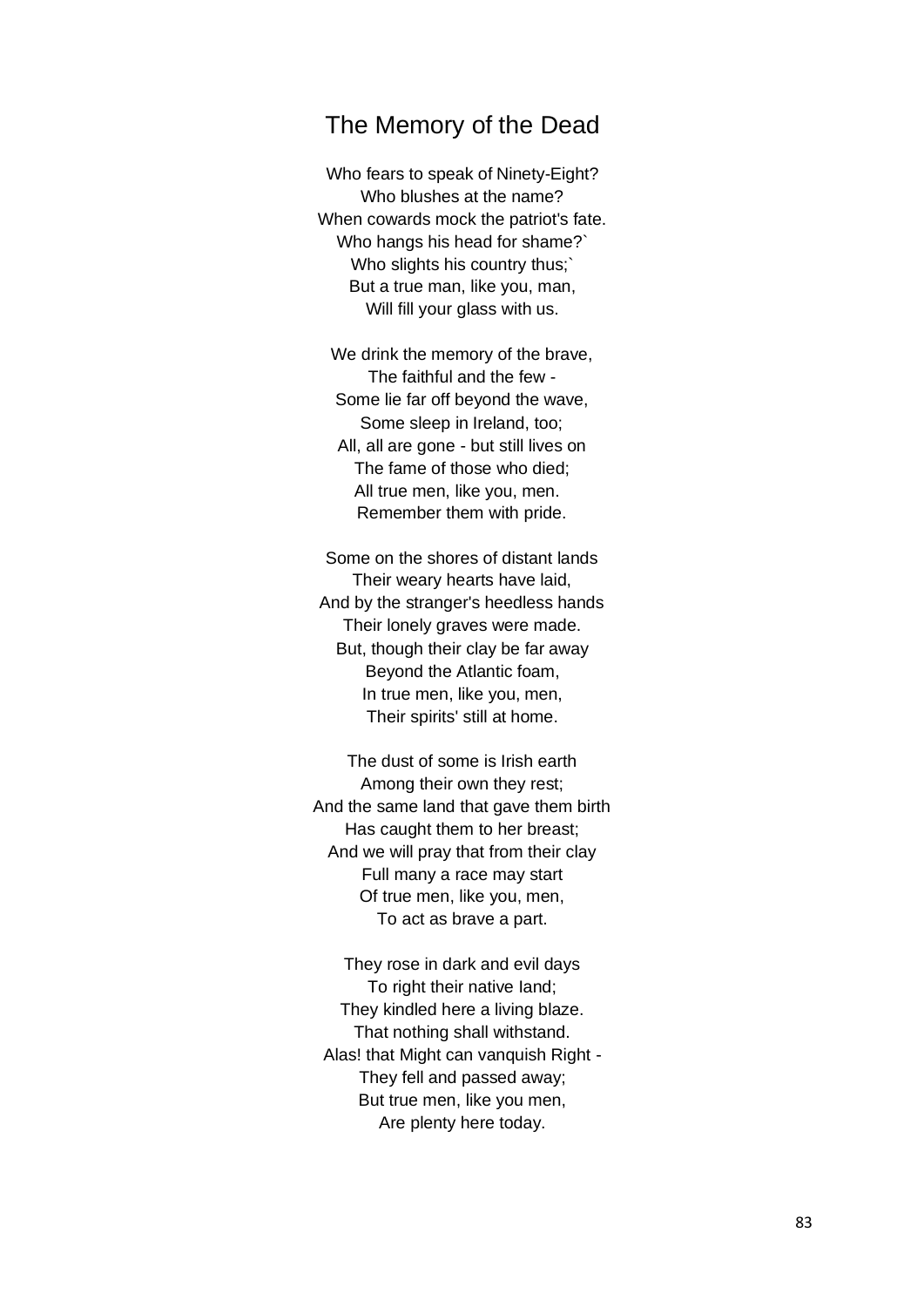Then here's their memory - may it be For us a guiding light, To cheer our strife for liberty, And teach us to unite! Through good and ill be Ireland's still, Though sad as their's your fate; And true men, be you, men, Like those of Ninety-Eight.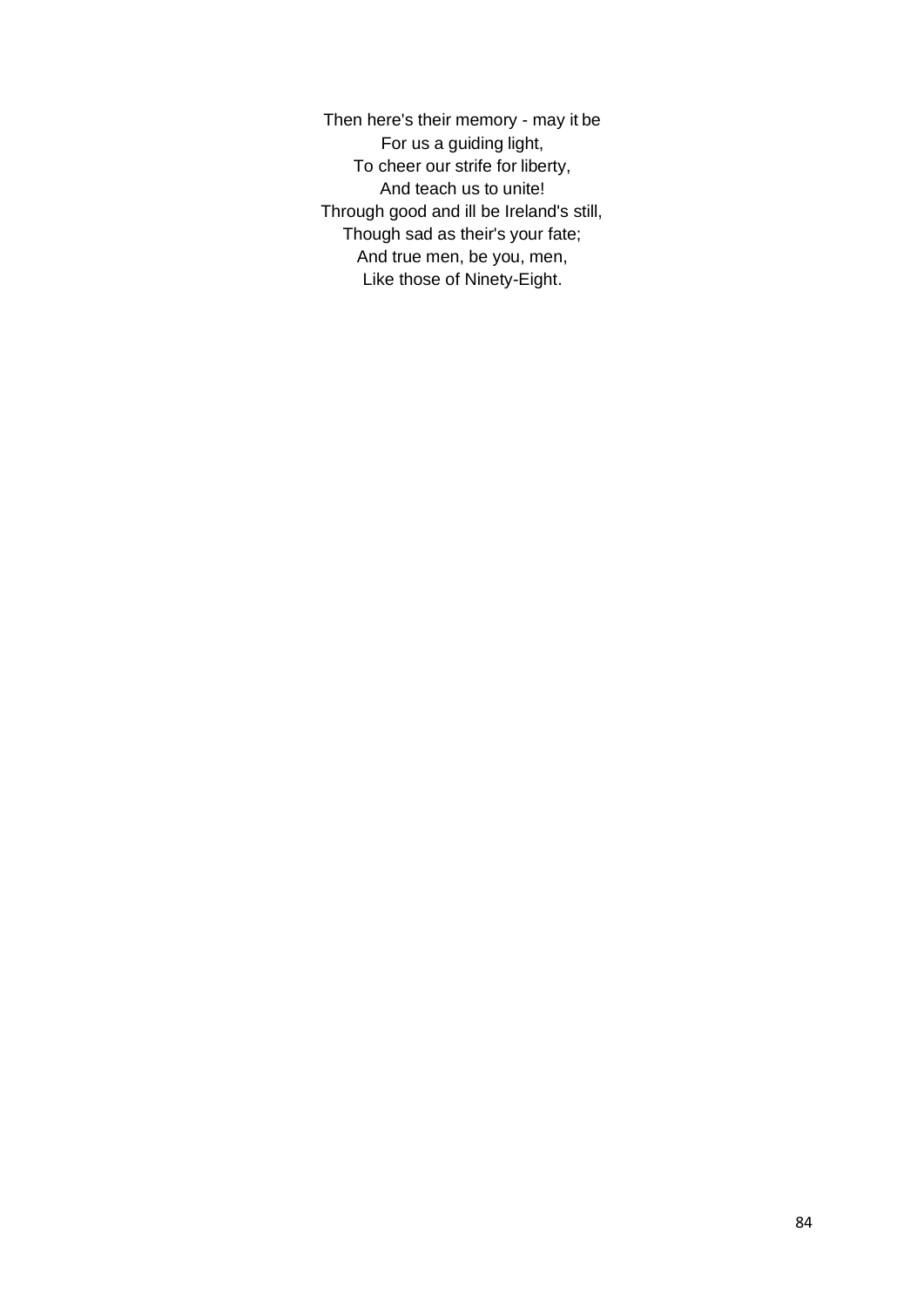## The Mountainy Men

To where the wild heather in splendour is binding, The blue hills or Ormond in sentinel chain; And there, where the kestrel in freedom is wheeling, And wheeling and poisoning o'er cairn and fen, The smoke of the peat fire for ever is stealing, Far over the homes of the mountainy men.

As strong in their standing as Keeper's proud bearing, As straight as the pine tree that springs by their door, As hard as the hill riven rock in their fairing, Yet soft as the colleen that graces their floor. As wild as the wind that sweeps down from Camailte, As quick as the torrent in Glown's deep glen, Yet first with the hand and the cead mile failte, 'Tis so that God fashions the mountainy men.

'Twas bitter the day, from the plains of Tipperary, That Cromwell's black curse drove our fathers in shame, But proudly they reared in their wild mountain eyrie, The sons of their blood and their race and their name; That long through the unturned page of our story, The hosts of the Dal gCais might marshal again, With Christ for their King, and his faith for their glory, And their hope and their strength in the mountainy men.